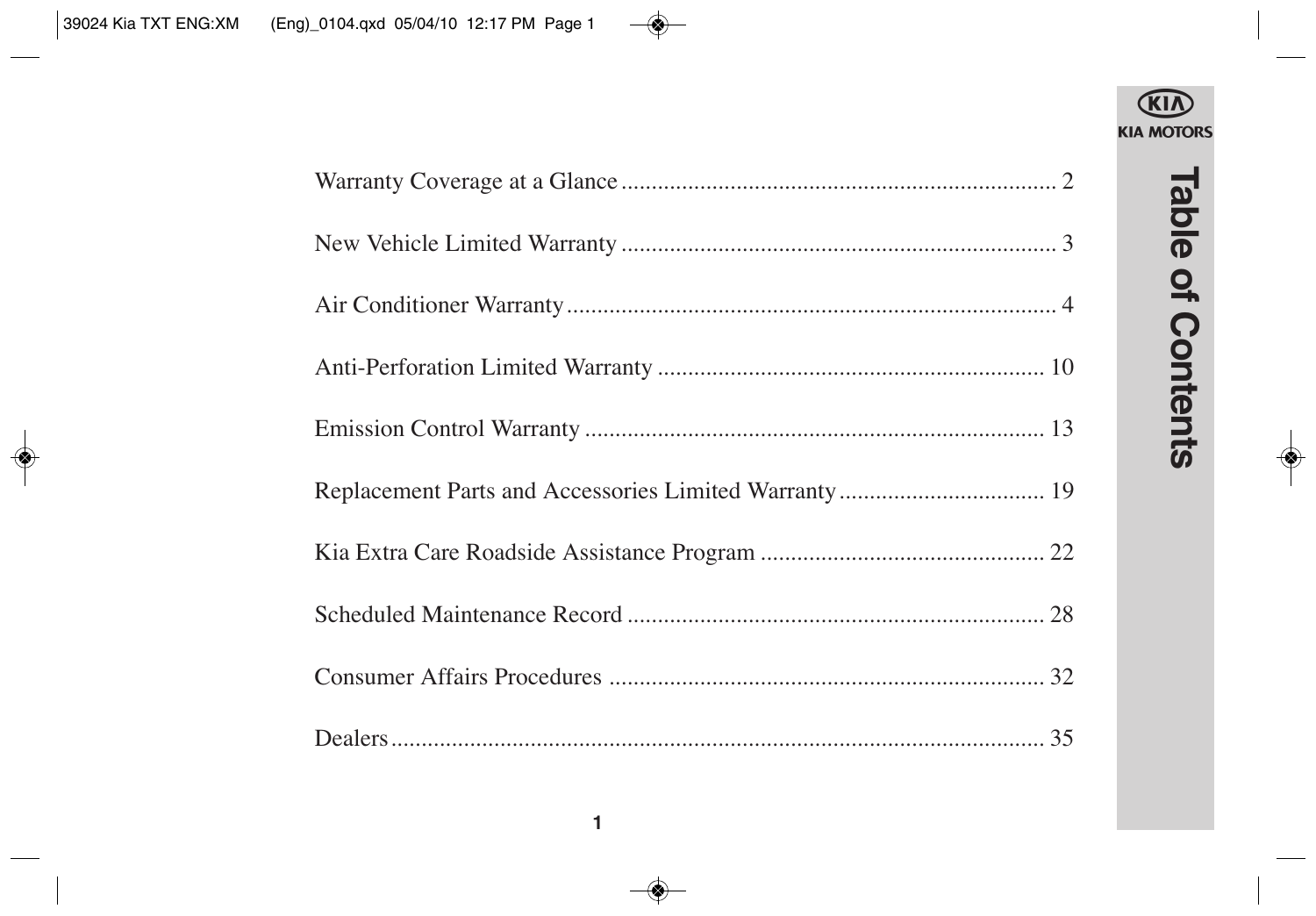

# **Warranty Coverage at a Glance**

Warranty Coverage (whichever comes first)

| Months                                                         |                        | 12 | 24 | 36 | 48 | 60 | 72 | 84 | 96 |
|----------------------------------------------------------------|------------------------|----|----|----|----|----|----|----|----|
| Comprehensive                                                  |                        |    |    |    |    |    |    |    |    |
|                                                                | 60 Months / 100,000km  |    |    |    |    |    |    |    |    |
| Power Train                                                    |                        |    |    |    |    |    |    |    |    |
|                                                                | 60 Months / 100,000km  |    |    |    |    |    |    |    |    |
| The First Year                                                 |                        |    |    |    |    |    |    |    |    |
| Adjustments                                                    | 12 Months / 20,000km   |    |    |    |    |    |    |    |    |
| Battery (Pro-Rate)                                             | 36 Month Prorated      |    |    |    |    |    |    |    |    |
| Paint Defect ***                                               |                        |    |    |    |    |    |    |    |    |
|                                                                | 36 Months / 60,000km   |    |    |    |    |    |    |    |    |
| Anti-Perforation                                               |                        |    |    |    |    |    |    |    |    |
|                                                                | 60 Months Unlimited km |    |    |    |    |    |    |    |    |
| Emissions System                                               |                        |    |    |    |    |    |    |    |    |
| (Basic)                                                        | 60 Months / 100,000km  |    |    |    |    |    |    |    |    |
| Emissions System (Major)                                       |                        |    |    |    |    |    |    |    |    |
|                                                                | 96 Months / 130,000km  |    |    |    |    |    |    |    |    |
| Audio / DVD Systems<br>(If Installed prior to retail delivery) | 36 Months / 60,000km   |    |    |    |    |    |    |    |    |
| Audio/ DVD Systems                                             |                        |    |    |    |    |    |    |    |    |
| (If Installed after the retail delivery)                       | 12 Months / 20,000     |    |    |    |    |    |    |    |    |
| Genuine Accessories                                            |                        |    |    |    |    |    |    |    |    |
| (If Installed prior to retail delivery)                        | 36 Months / 60,000km   |    |    |    |    |    |    |    |    |
| Genuine Accessories                                            |                        |    |    |    |    |    |    |    |    |
| (If Installed after the retail delivery)                       | 12 Months / 20,000     |    |    |    |    |    |    |    |    |

Paint Defect \*\*\*: For Paint coverage, please see page 6.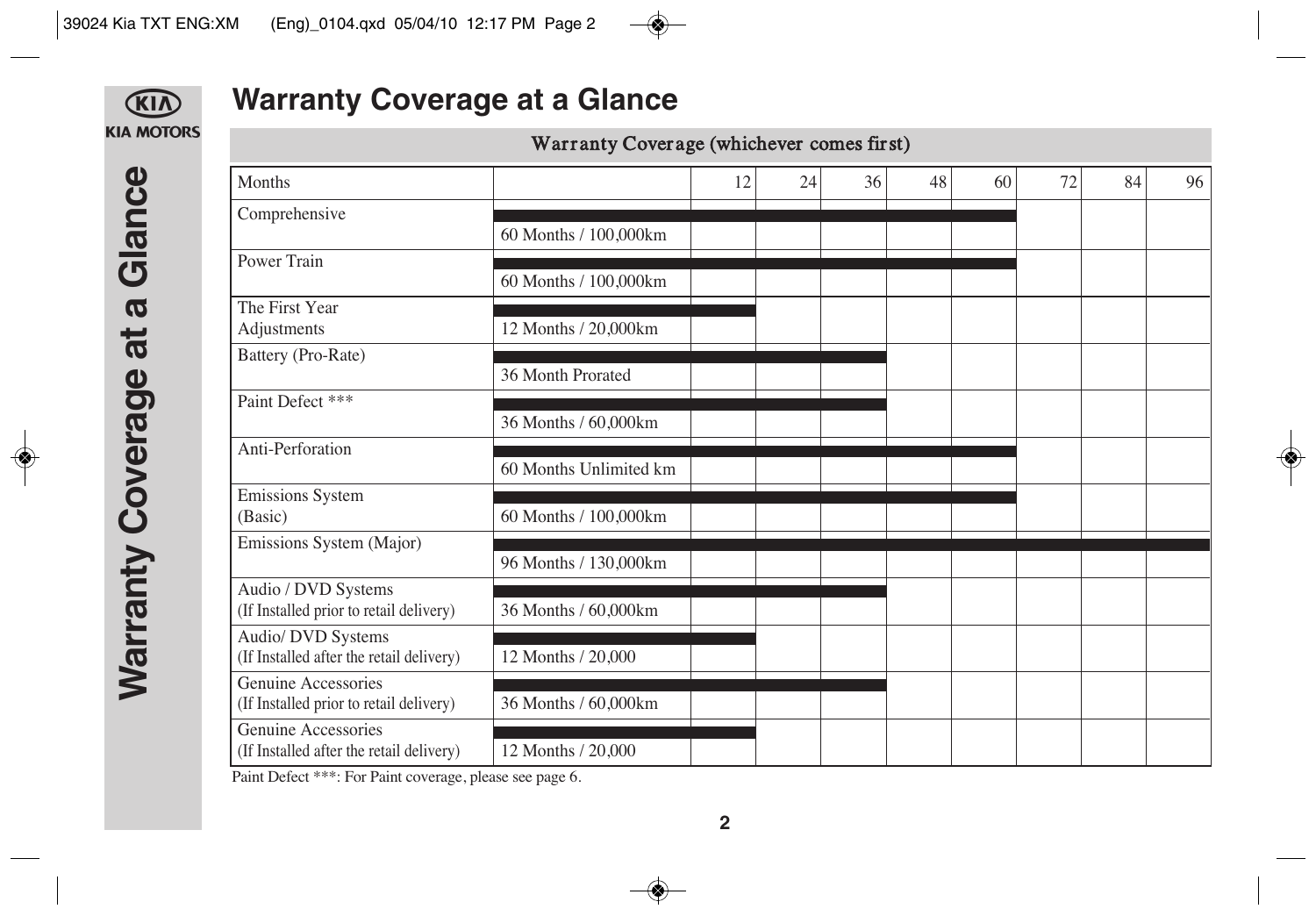# **New Vehicle Limited Warranty**

## What Is Covered

Subject to the terms and conditions set out below, Kia warrants that under the New Vehicle Limited Warranty your new Kia Vehicle will be free from defects in material and/or workmanship under normal use, operation and maintenance during the applicable warranty coverage period(s) described below. Where required, Kia will repair or correct at no charge to you any covered defect in your new Kia Vehicle using new or approved remanufactured parts.

## The Warranty Period

The New Vehicle Limited Warranty – Comprising of Comprehensive Warranty Coverage, Power Train Coverage and Adjustment Coverage – is divided into three coverage periods. Each coverage period begins on the date of retail delivery to the first purchaser or the date the Kia vehicle is first placed into service. Any remaining portion of the warranty is fully transferable to subsequent owners.

## Warranty Coverage

Comprehensive Warranty Coverage

Except as limited or excluded under "Exceptions" and "What Is Not Covered", all components of your new Kia Vehicle are covered for 60 months or 100,000 kilometres, whichever comes first. It does not cover normal wear and tear, maintenance items, tires and those items and conditions excluded under "Exceptions" and "What is not Covered."

## • Power Train Coverage

The following specified components are covered for 60 months or 100,000 kilometres, whichever comes first. It does not cover normal wear and tear, maintenance items, tires and those items and conditions excluded under "Exceptions" and "What is not Covered."

– Engine: Cylinder block, cylinder head, all internal parts, timing gear, timing belt and cover, Continuous Variable Valve Timing (CVVT) Unit, seals and gaskets and cover, intake and exhaust manifolds, valve cover, flywheel, oil pan, oil pump, water pump.

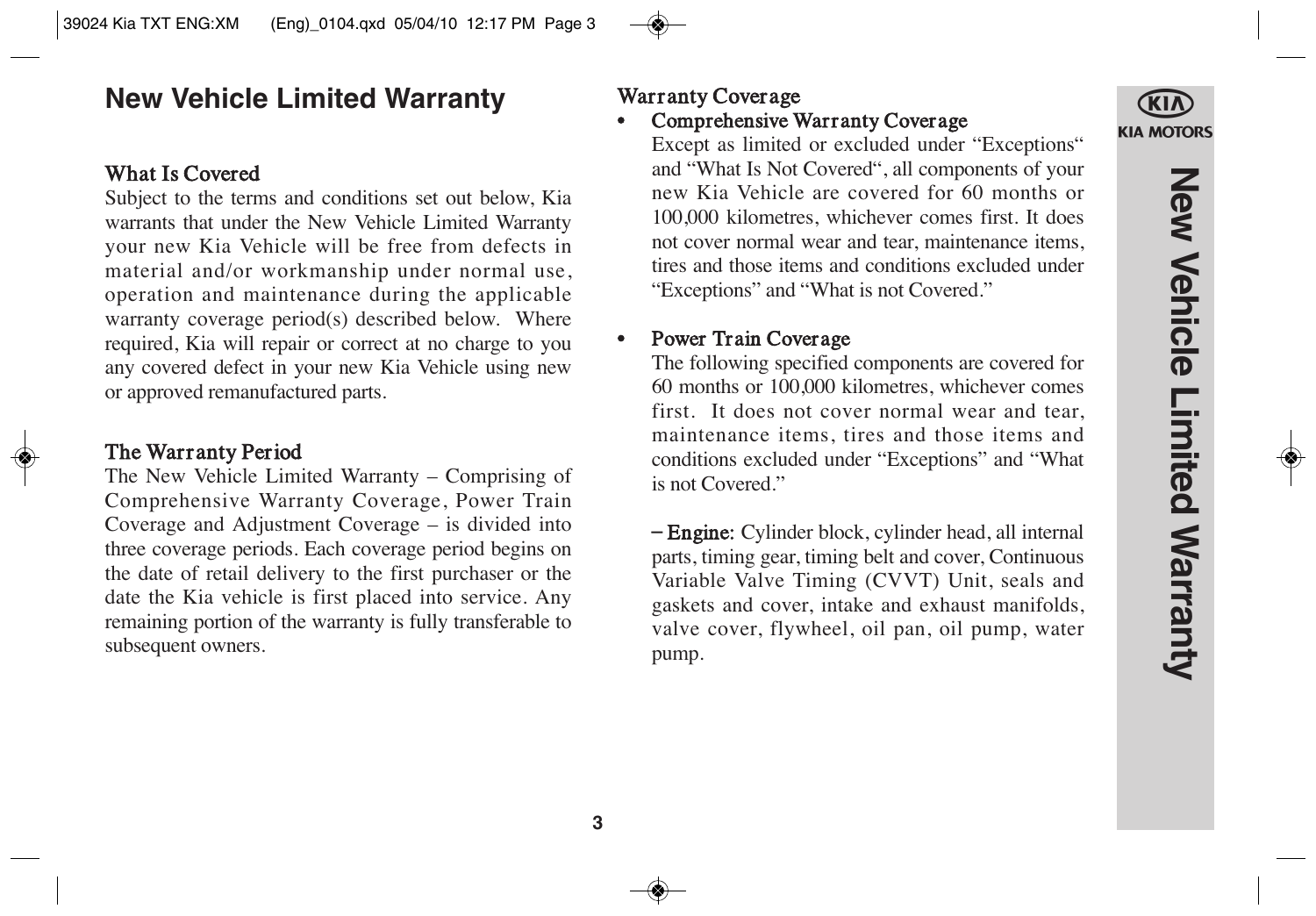**KIA MOTORS** 

– 4WD Transaxle: Transmission case, transfer case, internal parts, seals and gaskets, drive shafts, universal joints

– Axles: Axle shafts, C-V joints & boots, bearing supports and seals, hub and wheel bearings.

– Transmission: Transmission case, torque converter, internal parts, seals and gaskets.

– Differentials: Front and rear differential cases, all internal parts, seals and gaskets.

– Propeller Shaft: Drive shafts, universal joints.

## Air Conditioner Warranty

#### • Genuine Kia Air Conditioning

Air Conditioning installed by a Kia dealer, at any time during the term of the Comprehensive Warranty period will be covered, parts and labour, for the remaining balance of the Comprehensive Warranty period or 12 months regardless of kilometres driven, whichever is greater.

## • Genuine Kia Air Conditioning

Air Conditioning installed at Factory will be covered, parts and labour, during the Comprehensive Warranty period.

## • Air Conditioner Refrigerant Charge

Air Conditioning refrigerant charge is covered for the first 12 months, regardless of kilometres driven. Over the balance of the warranty period, refrigerant charge is covered only when replenished as part of a warranty repair.

## The First Year

### • Adjustment Coverage

Adjustments are covered for the first 12 months or 20,000 km, whichever comes first. This means minor adjustments, not usually associated with the replacement of parts, such as wheel balance and alignment, freeplay or tension adjustments of cables, belts, levers and pedals, engine adjustments (idle speed etc.) body parts and fittings.

#### Service Items

Bulb, fuses, belts, brake pads and shoes, filters, clutch linings, and wiper blades will be covered for defect in material and workmanship, but not for normal wear, for one year or 20,000 kms whichever comes first. Brake rotors/discs will be covered for defects in material and workmanship but not for normal wear for 3 years/60,000 kms which ever comes first. Spark plugs are covered by warranty only if electrical continuity fails and causes emission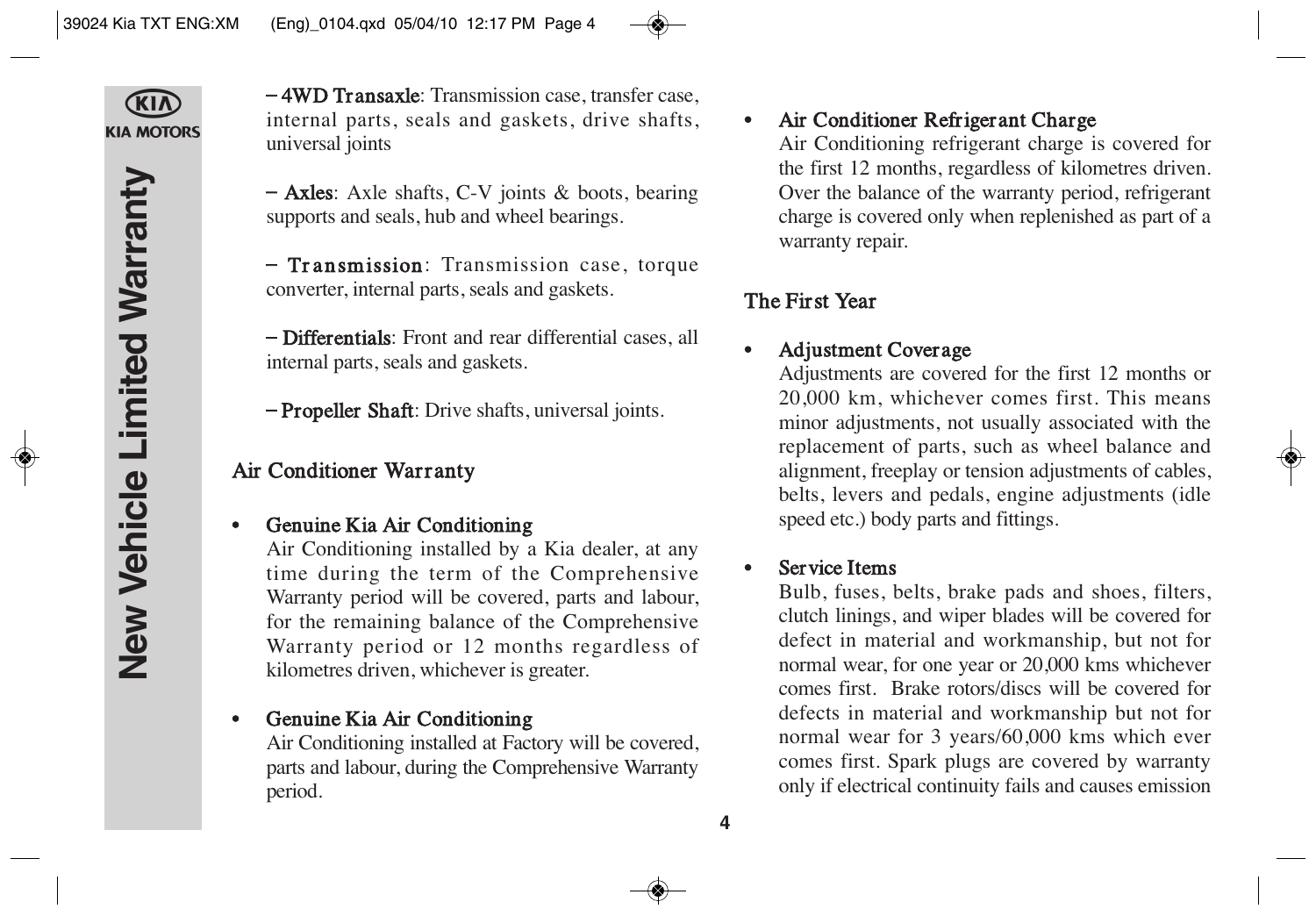test failures. Regular spark plugs are covered 24 months/48,000 kms., platinum and iridium spark plugs are covered for 3 years/60,000 kms. Alloy, mags and chrome plated wheels and hand tools are covered for defects in material and workmanship but not for normal wear for 3 years/60,000 kms. After these periods, all items listed are considered normal maintenance and will be solely the owner's responsibility.

## Obtaining Warranty Coverage in the United **States**

Warranty coverage on your Kia Vehicle is provided by Kia Canada Inc through authorized Kia dealers. Should your Kia Vehicle require warranty service while you are temporarily visiting the United States, you may obtain service from an authorized Kia dealer in the United States. Because Canadian warranty coverage may differ from the warranty offered in the United States, please be sure to have with you documentation confirming the original date of purchase of your vehicle, as well as a copy of this manual, to indicate warranty coverage to the U.S. Dealer. If the authorized Kia Dealer in the United States is unable to automatically process your warranty eligible repair, please retain your receipt, and submit it to your Canadian Kia Dealer for eligible reimbursement.

### Exceptions

The warranty coverage for the items specified below are as follows:

## Battery (Pro-Rata)

The original equipment battery is fully covered for the first 12 months of the warranty period regardless of distance driven. After 12 months but within 24 months, 50% of the replacement battery's suggested retail price will be your responsibility. After 24 months but within 36 months, 75% of the replacement battery's suggested retail price will be your responsibility. Labour charges for the replacement of the original equipment battery during the entire 36 months warranty period are covered by Kia Canada.

A discharged battery caused by a component, lights, etc. left unattended are not considered to be defective.

#### • Towing

Towing services may be available to you under the "Kia Extra Care" Emergency Roadside Assistance Program". For further information on this Program, see page 22 of this manual.

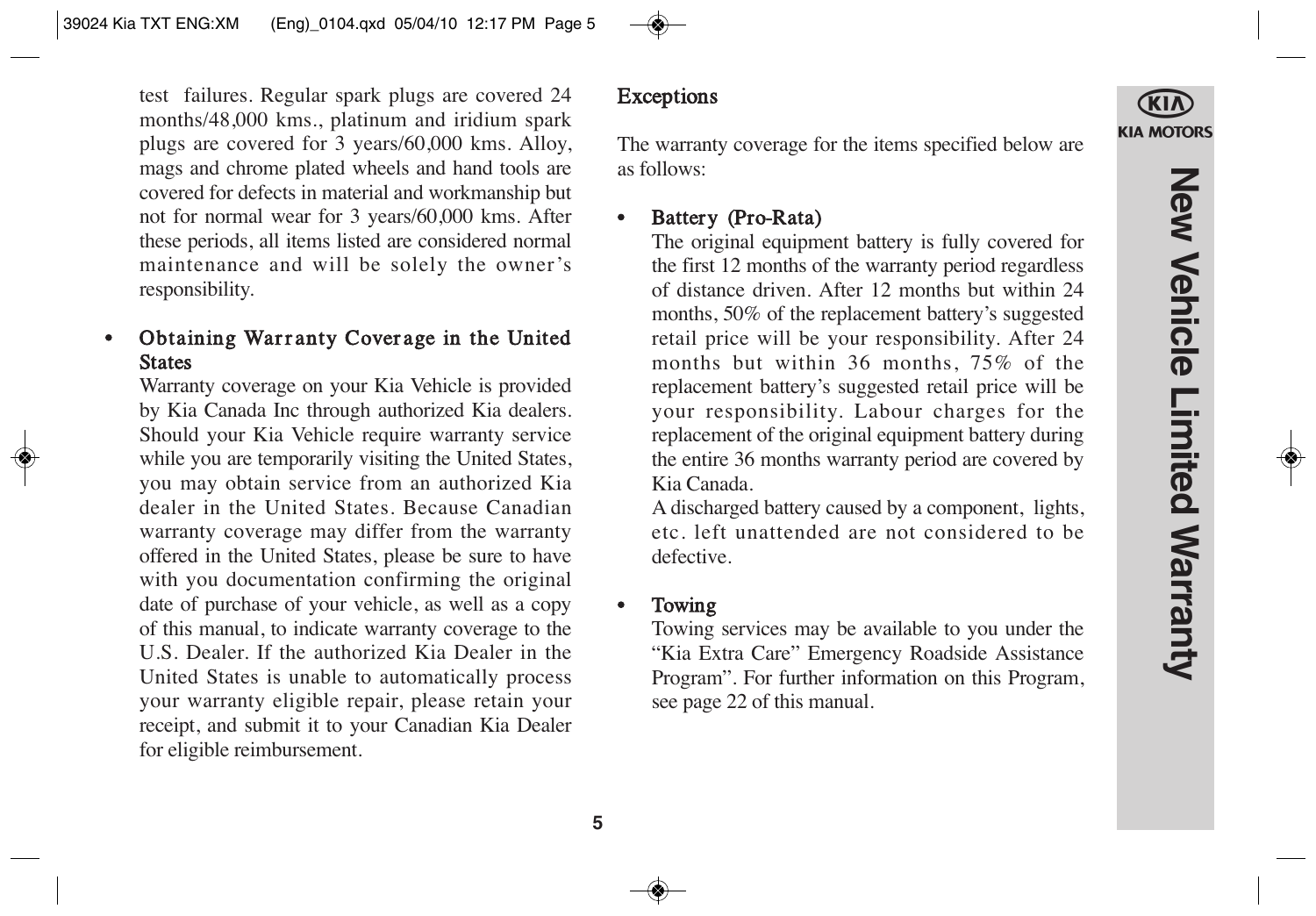**CKIN KIA MOTORS**  Paint Warranty \*\*\* (Reference from Page 2) Kia's Paint Warranty covers defects in material or workmanship, for the first 36 months or 60,000 km, whichever occurs first. Cosmetic and minor imperfections i.e. over spray, tape marks, low gloss, orange peel, thin paint, color mismatch, polishing mark, dust/dirt in the paint are covered for 12 months/20,000 kms.

# **What Is Not Covered**

## Damage Due to Factors Beyond the Manufacturer 's Control

Examples of these factors include, but are not limited to:

- Misuse of the Kia Vehicle such as driving over curbs, overloading, racing, etc. (Proper vehicle usage is described in your Owner's Manual).
- Accidents, fire, theft, riot, etc.
- Any alteration, modification, tampering to any part that may affect operational systems.
- Damage to any component and parts or surface corrosion from the environment such as acid rain, airborne fallout (chemical, tree sap, etc.), stone chips, salt, road hazard, hail, windstorm, lightning, floods and other acts of God.
- Cosmetic damage or surface corrosion to high finish areas caused by stone chips, brake dust, customer applied chemicals i.e. abrasive waxes, polishes or sealants or scratches in the paint or other damage that is not considered a defect in material or workmanship.
- Mags or alloy wheels damage caused by stone chips, salt erosion, brake dust, scratches, accidents or damaged caused by mounting/dismounting of the tires.
- Window glass that is broken, chipped, scratched or damage from outside influence is not considered a defect in material or workmanship.
- Repairs or replacements required due to the use of parts and/or accessories not approved by Kia.
- Repairs or replacements required to a Kia vehicle, which has been declared a total loss and/or has been sold for salvage purposes.
- Costs associated with exploratory or investigative diagnostic process is not covered by warranty until recommended repair is determined to be warranty eligible.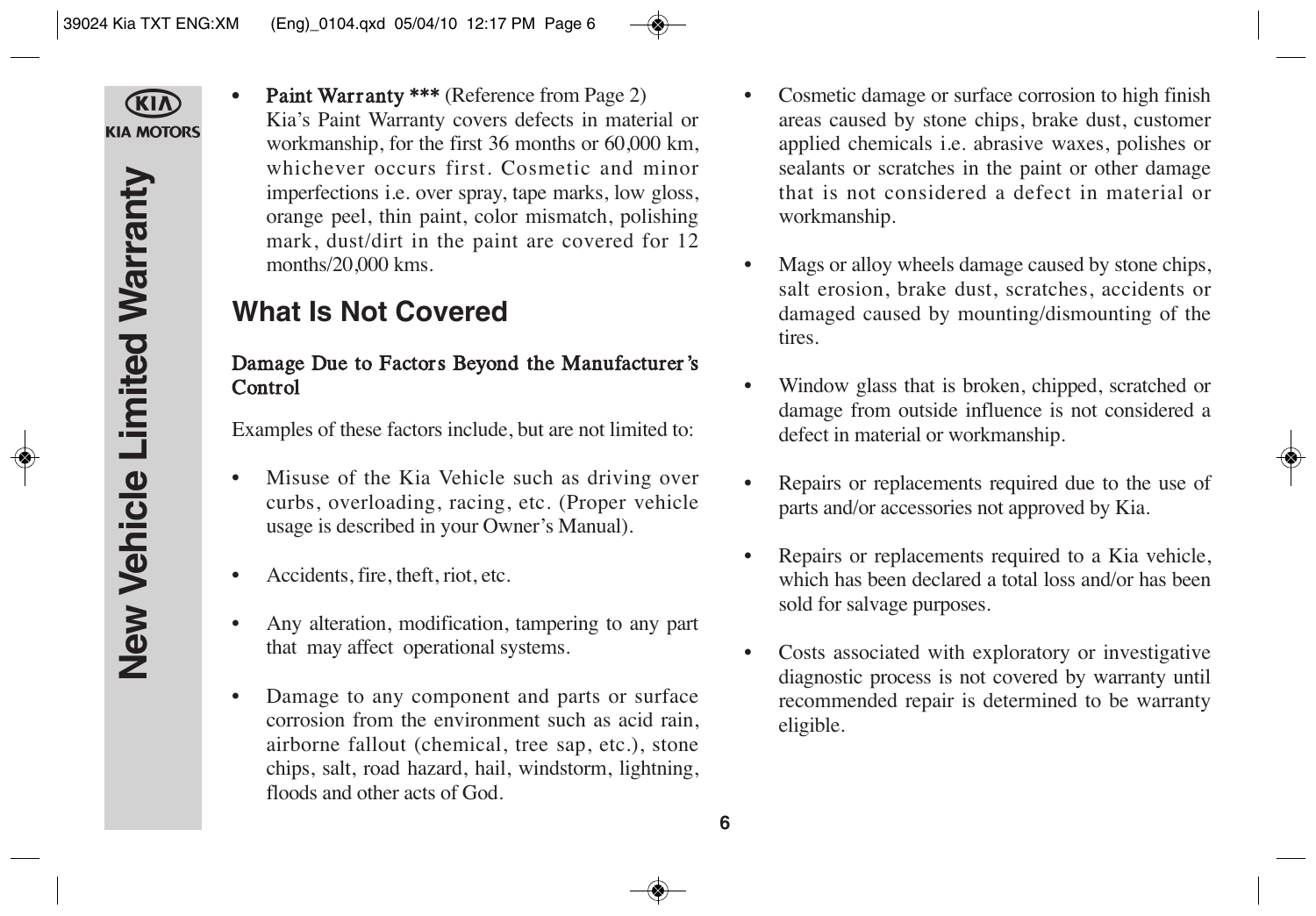## Damage due to Lack of Maintenance

- Lack of required maintenance as described in your owner's manual.
- Improper maintenance or the use of any other than the specified fuel, oil or lubricants recommended in your owner's manual.

## Normal Deterioration

- Normal wear and tear or deterioration such as discoloration, fading, deformation, etc.
- Surface corrosion on any part other than the body sheet metal panels, forming the exterior appearance of a Kia Vehicle.

## Normal Maintenance

• Normal maintenance services such as cleaning and polishing, lubrication and replenishment or replacement of oil, fluids, coolant, wiper blades, filters, brake pads, shoes rotors/discs, timing belts, clutch linings, spark plugs, fuses, bulbs, belts, as a result of normal wear and tear.

• Maintenance services described as "Scheduled Maintenance Services", "Owner Maintenance Services" or "Appearance Care" in your Owner's Manual.

#### Extra Expenses and Damages

• Incidental costs or consequential damages such as loss of vehicle use, inconvenience, expenses for gasoline, telephone, lodging, economic loss or other incidental , special, consequential or exemplary damages or damage to personal and other properties are not covered by this warranty.

### Altered Odometer

• Any repair of a Kia Vehicle on which the odometer has been altered or on which the distance driven cannot be accurately determined.

If the speedometer has been replaced, the "Speedometer Replacement Record" on the inside front cover must be filled in by an Authorized Kia Dealer.

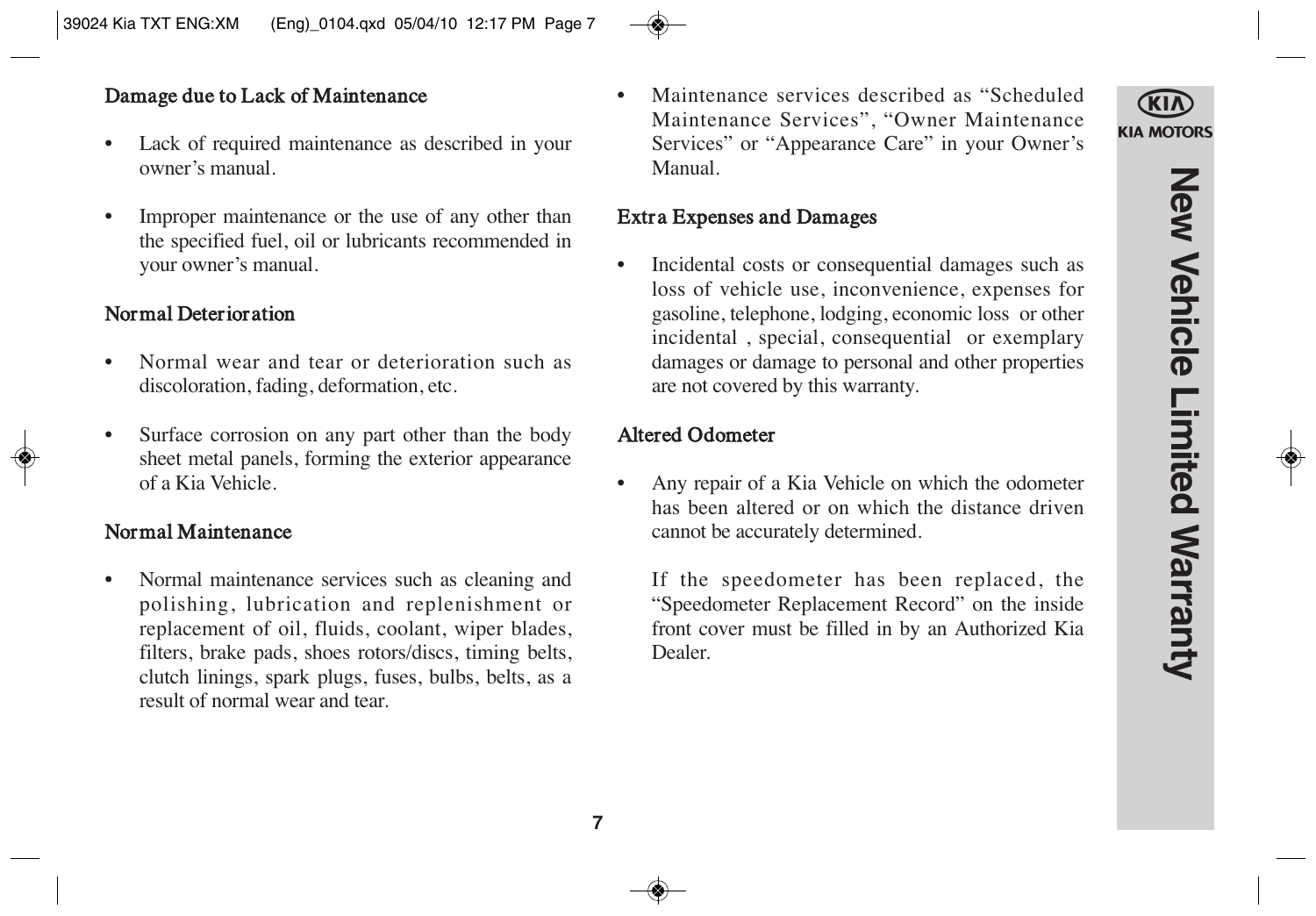

## **Tires**

• Tires are warranted by the applicable tire manufacturer. Refer to the tire manufacturer's warranty pamphlet provided with your Kia Vehicle.

## Production Changes

• Kia Canada reserves the right to make specification changes to any vehicle, at any time without incurring an obligation to make the same or similar changes to other vehicle

## Your Responsibility

## Maintenance

You are responsible for properly operating and maintaining your Kia Vehicle in accordance with the instructions described in the applicable Owner's manual.

All costs associated with maintenance services are the responsibility of the owner.

You should retain maintenance records since it may be necessary, in some instances, for you to show that the required maintenance has been performed.

The "Scheduled Maintenance Record" in this manual should be filled in when scheduled maintenance is performed. Keep all receipts and make them available in case questions arise about maintenance.

## To Obtain Warranty Service

You must take your Kia Vehicle, along with this manual, to an Authorized Kia Dealer in Canada during its normal operating hours. While any Authorized Kia Dealer will perform warranty service, Kia recommends that you return to the dealership where you purchased your Kia Vehicle because of their continued personal interest in you. If you have any questions or need assistance regarding this warranty, please refer to the contact information on page 32.

For customers who live in remote areas who intend to obtain warranty service, please consult with your selling Kia Dealer for Warranty service guidelines.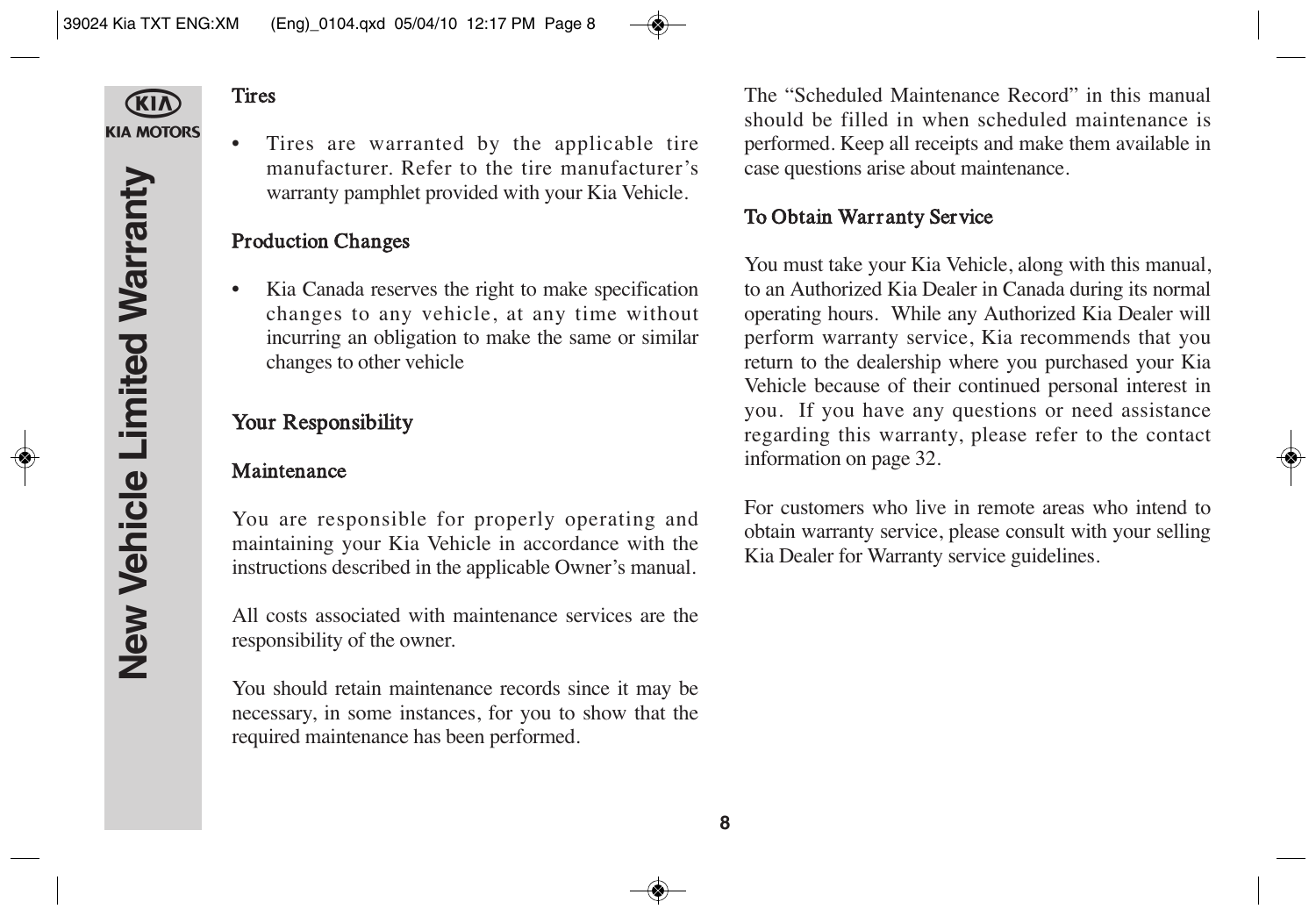# **Terms and Conditions**

The warranties in this manual apply only to Kia vehicles manufactured to Canadian specifications which are distributed by KCI through its authorized dealer body, and registered and normally operated in Canada.

During the applicable warranty period, the remaining warranty coverage is transferable to subsequent owners.

Except as expressly provided in this manual, Kia Canada does not make any other promise of warranty or implied warranty in respect to your Kia Vehicle. Unless prohibited by law, the duration of any warranty of merchantability or fitness for a particular purpose is limited to the duration of the applicable warranty as set out in this manual.

#### Limited Liability

Except as expressly provided for in this manual, the performance of required repairs or corrections as determined by Kia Canada in its absolute discretion is the sole and exclusive remedy available to you. Kia Canada shall not be liable for any indirect, special, reliance, consequential, economic or punitive losses or damages of any kind whatsoever including but not limited to losses, costs or expenses which may arise as a

result of loss of use of the Kia vehicle, car rental expenses, additional travel costs, loss of wages, loss of profits or opportunities, loss of time and inconvenience.

Moreover, Kia Canada does not authorize any person, including any authorized Kia Dealer or any servant, agent, or employee of an authorized dealer to change, extend, or otherwise modify or amend the warranties granted to you as set out in this manual.

To the extent that applicable legislation may prohibit or restrict limitations on the duration of an implied warranty or the exclusion of limitation of certain types of damages, certain limitations of exclusion set out in the warranties described in this manual may not apply to you.

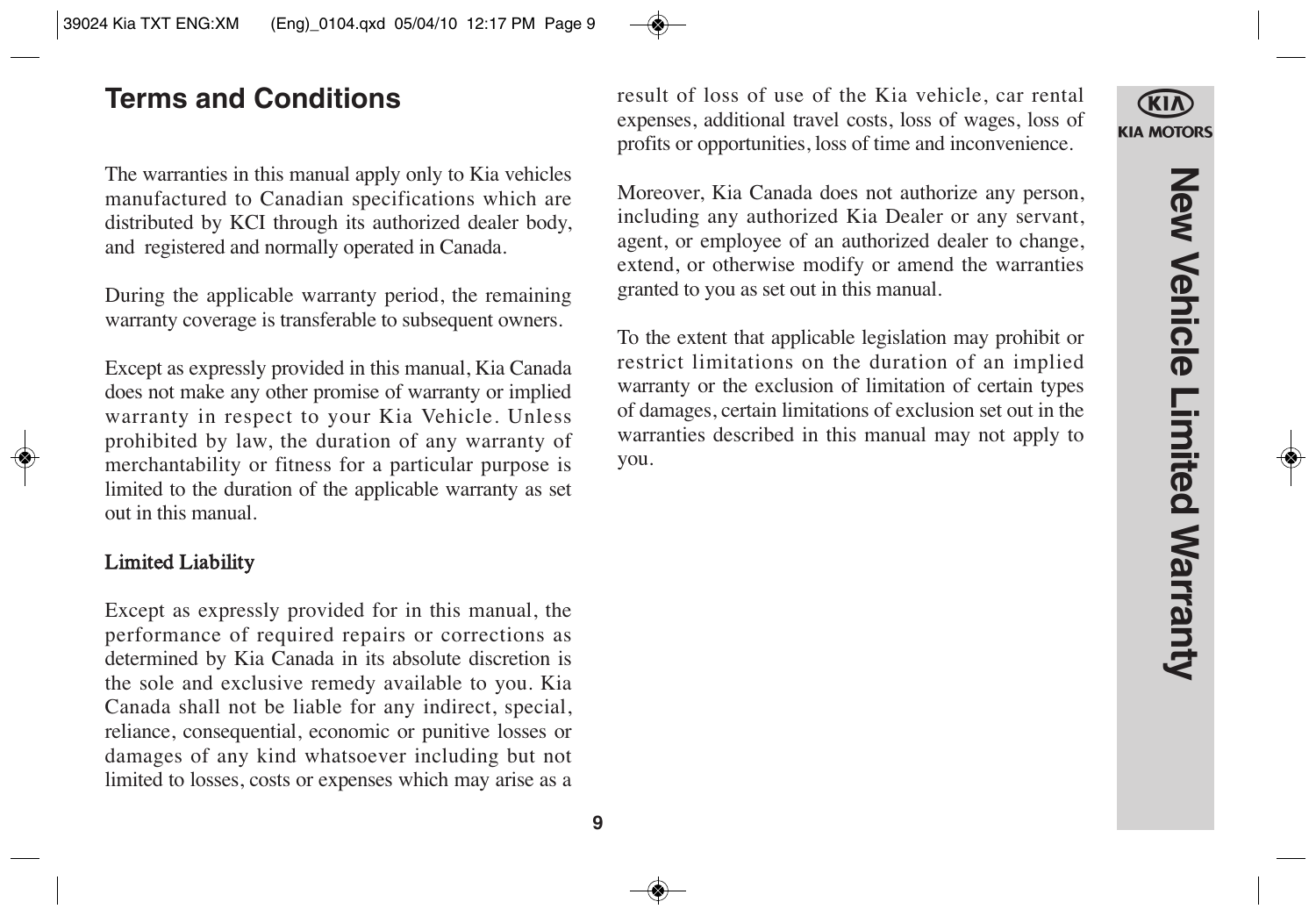

## **Anti-Perforation Limited Warranty**

Subject to the terms and conditions set out below, Kia warrants that the body sheet metal panel of your Kia Vehicle will be free from defects in material and/or workmanship which result in perforation (hole through the body panel from inside to out) under normal use, operation and maintenance during the applicable warranty coverage period described below. Where required, Kia will repair or replace at no charge to you any body sheet metal panel perforated from inside to out.

## 1. Warranty Period

The warranty coverage period begins on the date of retail delivery to the first purchaser or the date the Kia vehicle is first placed into service, and continues for 60 months regardless of distance driven.

## 2. What is Not Covered (Anti Perforation)

- Any perforation due to corrosion which is caused by: industrial fallout, accident, damage, abuse, unauthorized repairs or modifications, or the presence of damaging or corrosive substances in the Kia Vehicle.
- Any perforation due to corrosion caused by accident, collision damage or any failure to repair damage to the Kia Vehicle.
- Repair or replacement where the Kia vehicle has been declared a total loss and/or has been sold for salvage purposes.
- Any surface corrosion, which does not result in perforation, such as that typically caused by sand, salt, hail or stones.
- Any perforation due to corrosion by reason of any failure to maintain the Kia Vehicle in accordance with the preventive procedures specified in this manual and the Owner's Manual provided in your Kia Vehicle under "Exterior Care".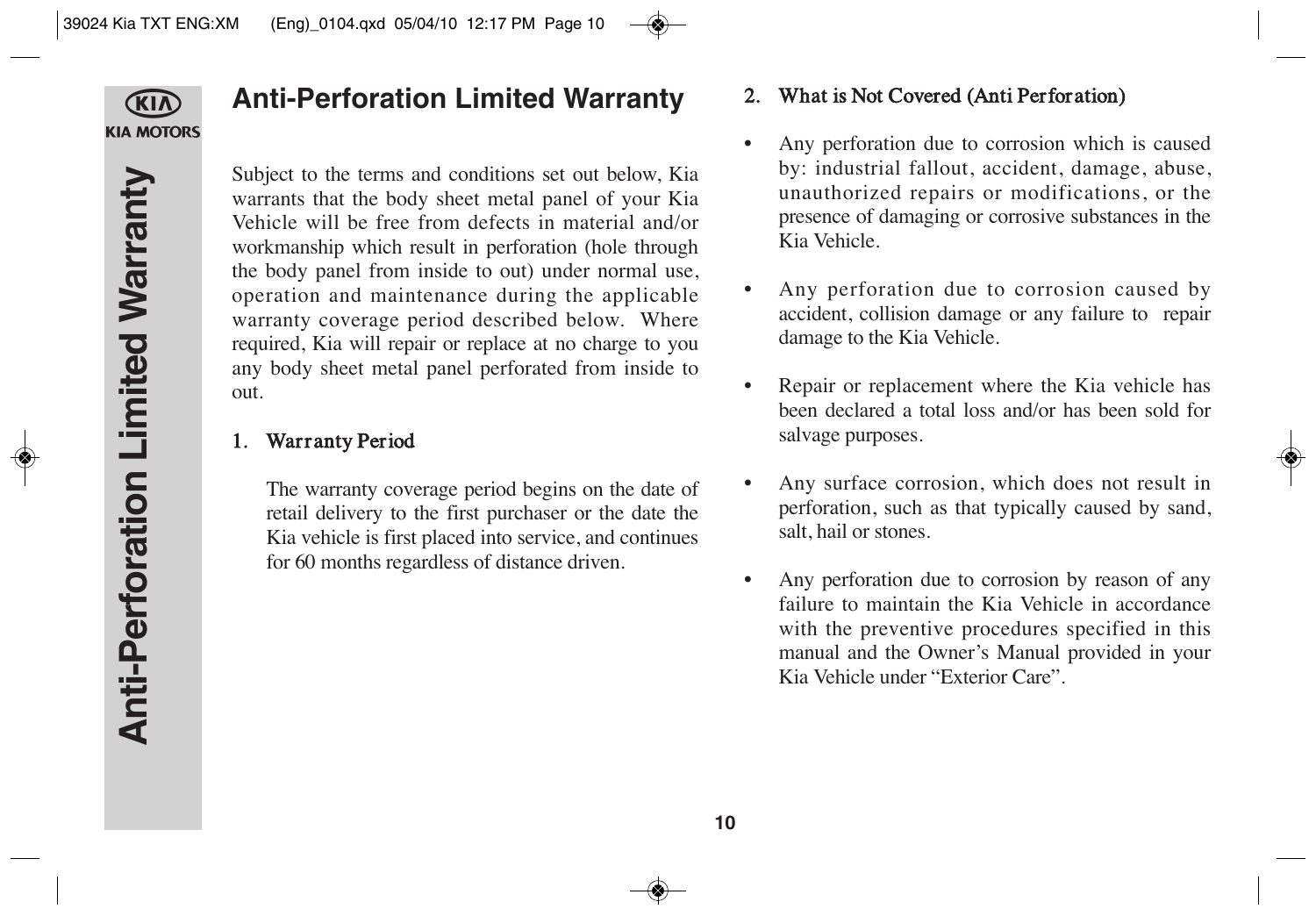**KIA MOTORS** 

- Any perforation due to corrosion of a part of the Kia Vehicle which is not a body sheet metal panel. As used herein, "body sheet metal panel" specifically excludes the exhaust system.
- Any perforation or corrosion related to the use of any unauthorized parts, components, assemblies or systems, or the unauthorized installation of any parts or accessories (including genuine Kia parts and/or accessories).
- Costs associated with exploratory or investigative diagnostic process is not covered by warranty until recommended repairs is determined to be warranty eligible.

#### 3. Your Responsibilities

Inspect the body sheet metal panels of your Kia Vehicle frequently and if you detect any stone chips or scratches in the paint or protective coating, touch them up immediately. Please report to an authorized Kia Dealer of suspected defective panels without delay as normal deterioration due to use and/or exposure is not covered by this warranty. In addition, under certain conditions, special care should be taken to protect your Kia Vehicle from corrosion as follows:

- If you drive on salted roads, or if you drive near the ocean, flush the under body as needed, at least once a month, with clean water.
- It is important to keep the drain holes in the lower edge of the body clear.
- If your Kia Vehicle is damaged due to an accident or any event which may cause damage to the paint, have your Kia Vehicle repaired as soon as possible.
- If you carry special cargo such as: chemicals, fertilizer, de-icing salt, or other corrosive substances, be sure that such materials are well packaged and sealed.
- If you drive frequently on gravel roads, we recommend that you install stone guards.

#### 4. To Obtain Warranty Service

You must take your Kia Vehicle, along with this manual, to an Authorized Kia Dealer in Canada during its normal service hours. While any Authorized Kia Dealer will perform warranty service, Kia recommends that you return to the dealership where you purchased your Kia Vehicle because of their continued personal interest in you.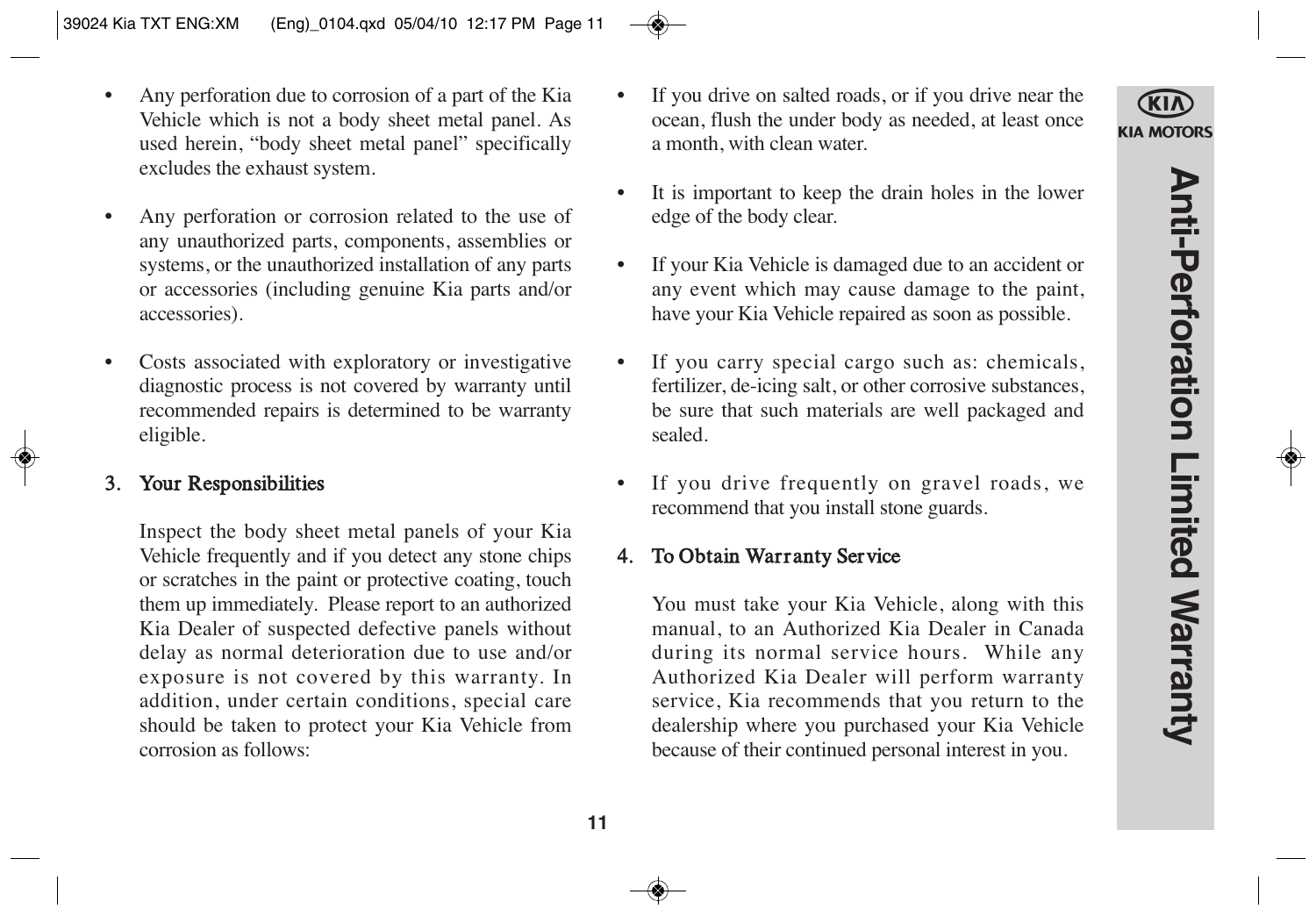

If you have any questions or need assistance regarding this warranty, refer to the contact information starting on Page 32.

For customers who live in remote areas who intend to obtain warranty service, please consult with your selling Kia Dealer for Warranty service guidelines.

## 5. Other Terms

The "Terms and Conditions" stated on page 9 of this manual also apply to the Anti-Perforation Warranty.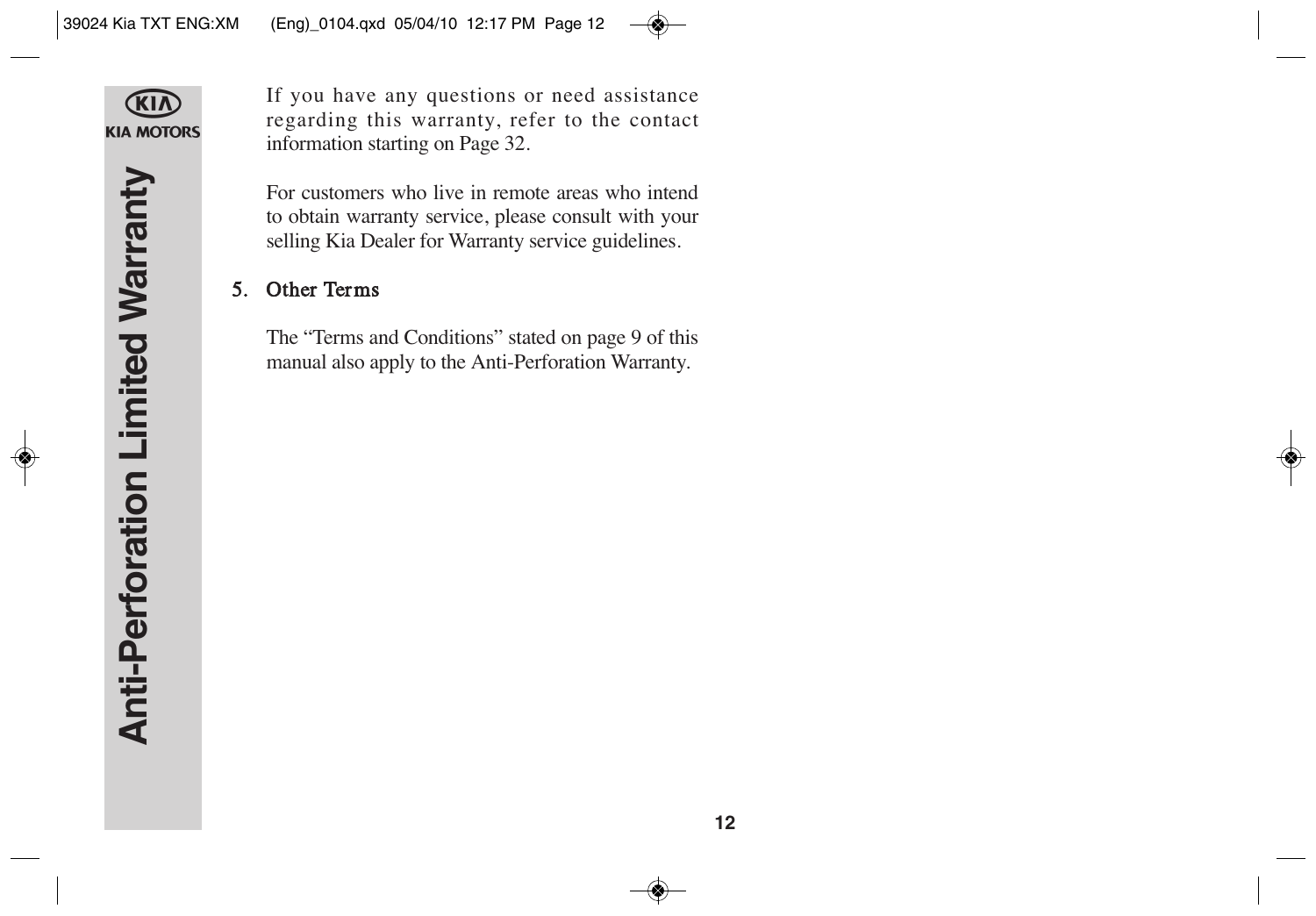# **Emission Control Warranty**

## **Definitions**

- (a) "Owner" means the original and each subsequent owner of a Kia Vehicle.
- (b) "Emission Warranty Parts" means the catalytic converter, thermal reactor, or other components installed on or in a Kia Vehicle by or at the direction of Kia Canada for the sole or primary purpose of reducing the Kia Vehicle's emissions. A list of covered parts is set forth on page 15.
- (c) "Scheduled Maintenance Instructions" means those maintenance and operation instructions, together with the time and/or kilometre interval at which such maintenance are to be performed, specified in the Owner's Manual for the Kia Vehicle as being necessary to assure compliance of the Kia Vehicle with applicable emission standards during the term of the warranty, as specified by law.

## What Is Covered

Kia Canada Inc. warrants to the original purchaser, and each subsequent purchaser, that your Kia Vehicle is (1) designed, built and equipped so as to conform, at the time of sale, with the applicable regulations of the C.E.P.A and Canadian Motor Vehicle Safety Act and (2) to be free from defects in materials and/or workmanship which would cause it to fail to conform with the applicable regulations within the applicable Emission Control Warranty Period.

KIA warrants that any authorized KIA Dealer will repair and/or replace, to KIA's specifications at no charge, any of the emission components, as described on page 15 except those components requiring scheduled replacement (refer to the Maintenance section of your Owner's Manual), which may be required to allow your vehicle to maintain conformity with the applicable federal emission standards, provided the vehicle is maintained and operated in accordance with the scheduled maintenance instructions described in the applicable Owner's Manual.

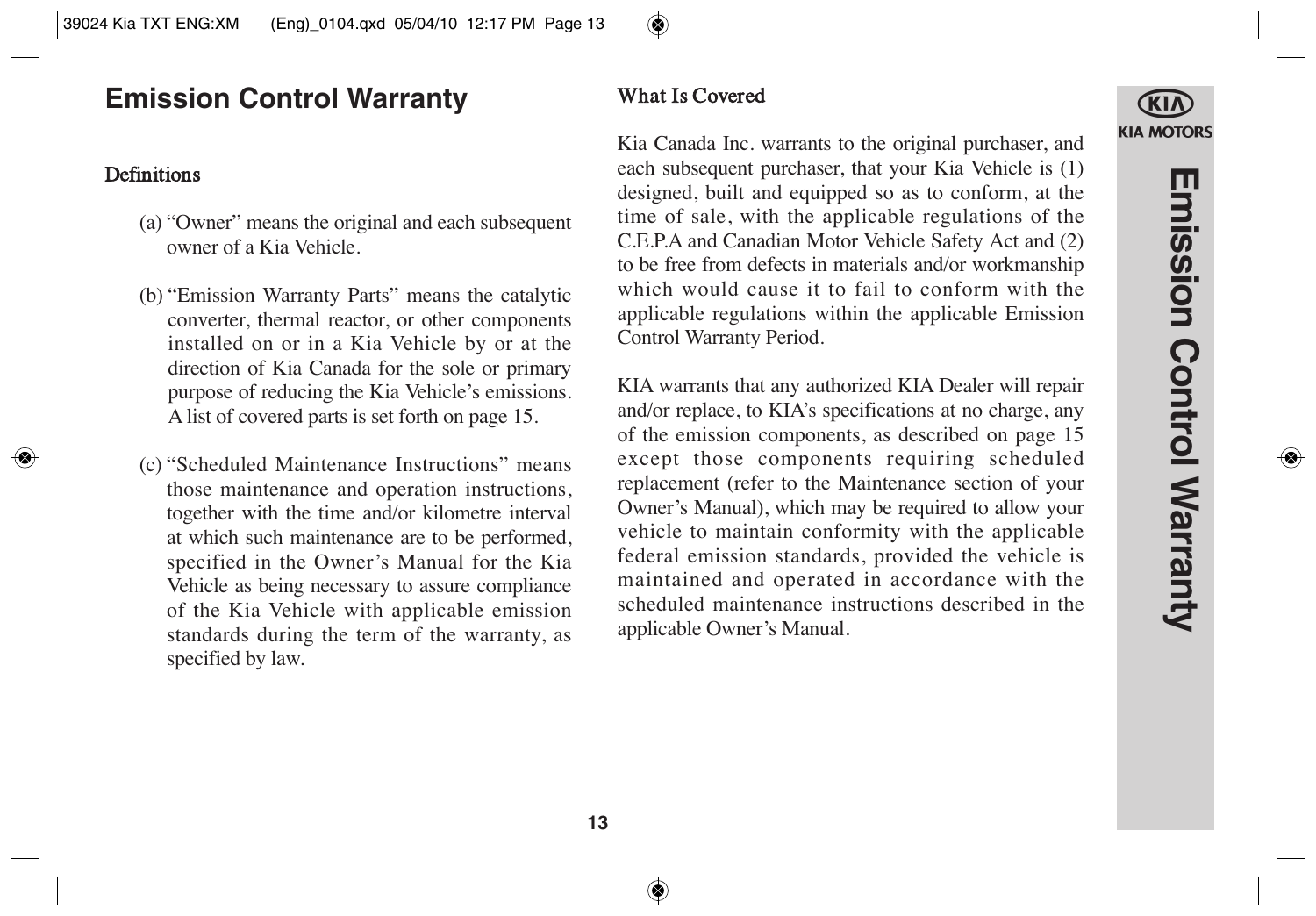

## Warranty Period

### • Basic Emission Components

KIA's Emission Control Warranty covers the basic emission components listed under "Warranty Parts List (Emission Components)", for 60 months from the date of retail delivery to the original purchaser or the date the KIA Vehicle is first placed into service, or 100,000 kilometres, whichever occurs first.

## • Major Emission Components

KIA's Emission Control Warranty covers the major emission components designated by "•" under Warranty Parts (Emission Components) List , for 96 months from the date of retail delivery to the original purchaser or the date the KIA Vehicle is first placed into service, or 130,000 kilometres, whichever occurs first.

The "Terms and Conditions" stated on page 9 of this manual also apply to this warranty.

Other Terms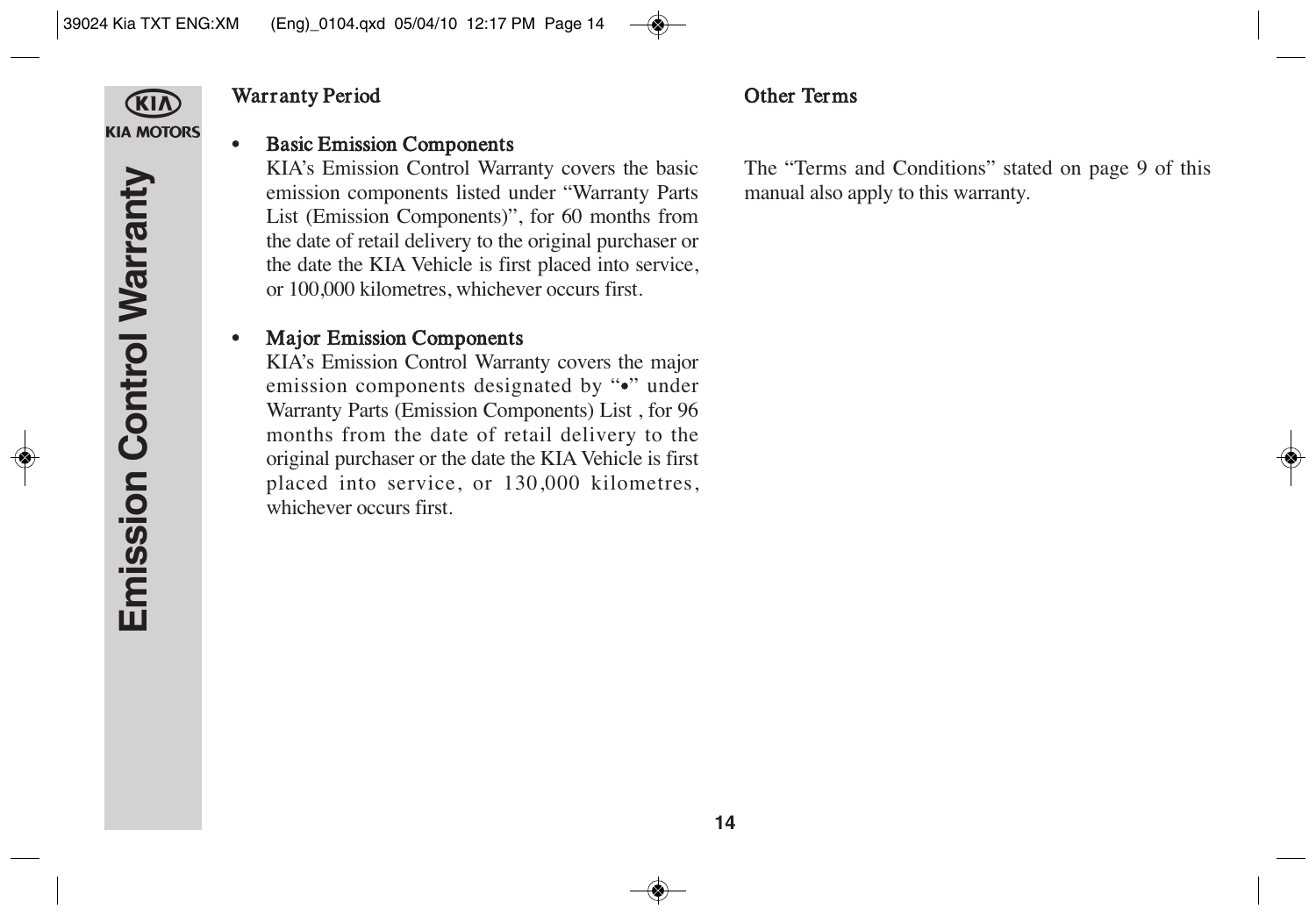# **Warranty Parts List (Emission Components)**

60 Month/100,000 Kilometres

| <b>PARTS DESCRIPTION</b>                                                                               | Rio                | Forte &            | Soul      | Magentis           |                | Rondo              |                    |
|--------------------------------------------------------------------------------------------------------|--------------------|--------------------|-----------|--------------------|----------------|--------------------|--------------------|
|                                                                                                        |                    | Forte Koup         |           |                    |                |                    |                    |
|                                                                                                        |                    | 2.0/2.4            | 1.6/2.0   | 4 <sub>Cyl</sub>   | V <sub>6</sub> | 4 Cyl              | V <sub>6</sub>     |
| Air Induction System                                                                                   |                    |                    |           |                    |                |                    |                    |
| Air Cleaner Assy(Filter not included)                                                                  | $\circ$            | $\circ$            | $\circ$   | $\circ$            | $\circ$        | $\circ$            | $\circ$            |
| <b>Intake Manifold</b>                                                                                 | $\circ$            | $\circ$            | $\circ$   | $\circ$            | $\circ$        | $\overline{\circ}$ | $\circ$            |
| Surge Tank                                                                                             |                    |                    |           |                    | $\circ$        |                    | $\circ$            |
| <b>Fuel Metering System</b>                                                                            |                    |                    |           |                    |                |                    |                    |
| <b>Coolant Temperature Sensor</b>                                                                      | $\circ$            | $\circ$            | $\circ$   | $\circ$            | $\circ$        | $\circ$            | $\circ$            |
| Mass Air Flow Sensor(MAF)                                                                              |                    |                    |           | $\circ$            | $\circ$        | $\circ$            | $\circ$            |
| Manifold Absolute Pressure Sensor                                                                      | $\circ$            | $\circ$            | $\circ$   | $\circ$            | $\circ$        | $\circ$            | $\circ$            |
| Vehicle Speed Sensor                                                                                   |                    |                    |           |                    |                |                    |                    |
| Wheel Speed Sensor                                                                                     | $\circ$            | $\circ$            | $\circ$   | $\circ$            | $\circ$        | $\circ$            | $\circ$            |
| Fuel Injector                                                                                          | $\circ$            | $\circ$            | $\circ$   | $\circ$            | $\circ$        | $\circ$            | $\circ$            |
| Fuel Delivery Line                                                                                     | $\circ$            | $\circ$            | $\circ$   | $\circ$            | $\circ$        | $\circ$            | $\circ$            |
| <b>Throttle Body</b>                                                                                   | $\circ$            | $\circ$            | $\circ$   | $\circ$            | $\circ$        | $\circ$            | $\circ$            |
| <b>Throttle Position Sensor</b>                                                                        | $\circ$            |                    | $\circ$   |                    |                |                    |                    |
| <b>Idle Speed Control System</b>                                                                       | $\circ$            |                    | $\circ$   |                    |                |                    |                    |
| Oxygen Sensor                                                                                          | $\circ$            | $\circ$            | $\circ$   | $\circ$            | $\circ$        | $\circ$            | $\circ$            |
| <b>Engine Control Module</b>                                                                           | $\bullet$          | $\bullet$          | $\bullet$ | $\bullet$          | $\bullet$      | $\bullet$          | $\bullet$          |
| <b>Pulsation Damper</b>                                                                                | $\circ$            | $\overline{\circ}$ | $\circ$   | $\overline{\circ}$ | $\circ$        | $\circ$            | $\overline{\circ}$ |
| <b>Transmission Control Unit</b>                                                                       |                    |                    |           |                    |                |                    |                    |
| <b>Ignition System</b>                                                                                 |                    |                    |           |                    |                |                    |                    |
| Spark Plugs Cable Set                                                                                  | $\circ$            | $\circ$            | $\circ$   | $\circ$            | $\circ$        | $\circ$            | $\circ$            |
| <b>Ignition Coil</b>                                                                                   | $\circ$            | $\circ$            | $\circ$   | $\circ$            | $\circ$        | $\circ$            | $\circ$            |
| <b>Camshaft Position Sensor</b>                                                                        | $\circ$            | $\circ$            | $\circ$   | $\circ$            | $\circ$        | $\Omega$           | $\circ$            |
| <b>Crankshaft Position Sensor</b>                                                                      | $\circ$            | $\circ$            | $\circ$   | $\circ$            | $\circ$        | $\circ$            | $\circ$            |
| Valve Timing System                                                                                    |                    |                    |           |                    |                |                    |                    |
| <b>CVVT</b> Assy                                                                                       | $\circ$            | $\circ$            | $\circ$   | $\circ$            | $\circ$        | $\circ$            | $\circ$            |
| Oil Control Valve Assy                                                                                 | $\circ$            | $\circ$            | $\circ$   | $\circ$            | $\circ$        | $\circ$            | $\overline{\circ}$ |
| Oil Temperature Sensor                                                                                 | $\overline{\circ}$ | $\circ$            | $\circ$   | $\circ$            | $\circ$        | $\circ$            | $\circ$            |
| NOTE: Parts designed by $\bullet$ are warranted for 96 Months or 130,000 Kms. (whichever occurs first) |                    |                    |           |                    |                |                    |                    |

Emission Control Warranty **Emission Control Warranty**

**KIA MOTORS** 

NOTE: Spark plugs are emission warranty eligible only when the nonconformity of the emission system is caused by their failure. Spark plugs must be replaced in accordance with the maintenance schedule outlined in the Owner's Manual provided with your vehicle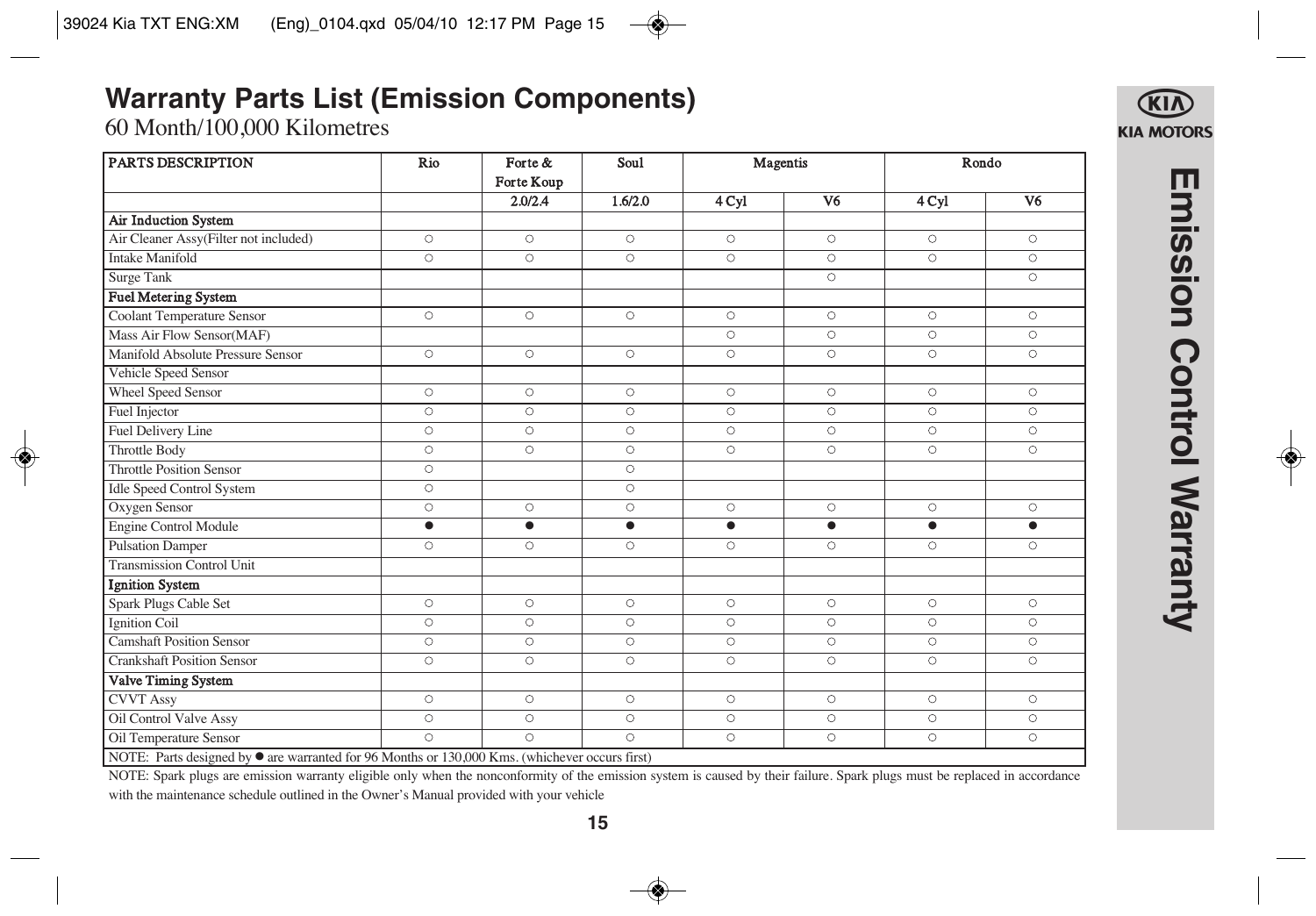

# **Warranty Parts List (Emission Components)**

60 Month/100,000 Kilometres

| <b>PARTS DESCRIPTION</b>                                                                               | Rio       | Forte &    | Sou1      | Magentis           |                    | Rondo              |                |
|--------------------------------------------------------------------------------------------------------|-----------|------------|-----------|--------------------|--------------------|--------------------|----------------|
|                                                                                                        |           | Forte Koup |           |                    |                    |                    |                |
|                                                                                                        |           | 2.0/2.4    | 1.6/2.0   | 4 Cyl              | V <sub>6</sub>     | 4 Cyl              | V <sub>6</sub> |
| <b>Evaporative Control System</b>                                                                      |           |            |           |                    |                    |                    |                |
| Vapor Storage Canister                                                                                 | $\circ$   | $\circ$    | $\circ$   | $\circ$            | $\circ$            | $\circ$            | $\circ$        |
| <b>Canister Close Valve</b>                                                                            | $\circ$   | $\circ$    | $\circ$   | $\circ$            | $\overline{\circ}$ | $\circ$            | $\circ$        |
| Purge Control Solenoid Valve                                                                           | $\circ$   | $\circ$    | $\circ$   | $\circ$            | $\circ$            | $\circ$            | $\circ$        |
| Fuel Pump                                                                                              | $\circ$   | $\circ$    | $\circ$   | $\circ$            | $\circ$            | $\overline{\circ}$ | $\circ$        |
| Pump Module                                                                                            | $\circ$   |            |           |                    |                    |                    |                |
| <b>Fuel Tank</b>                                                                                       | $\circ$   | $\circ$    | $\circ$   | $\circ$            | $\circ$            | $\circ$            | $\circ$        |
| Fuel Filler Cap                                                                                        | $\circ$   | $\circ$    | $\circ$   | $\circ$            | $\circ$            | $\circ$            | $\circ$        |
| Fuel Tank Pressure Sensor (FTP)                                                                        | $\circ$   | $\circ$    | $\circ$   | $\circ$            | $\overline{\circ}$ |                    | $\circ$        |
| ORVR (Vent) Valve                                                                                      | $\circ$   | $\circ$    | O         | $\circ$            | $\circ$            | $\circ$            | $\circ$        |
| Rollover (Cut) Valve                                                                                   | $\circ$   | $\circ$    | $\circ$   | $\circ$            | $\circ$            | $\circ$            | $\circ$        |
| <b>Positive Crankcase Ventilation System</b>                                                           |           |            |           |                    |                    |                    |                |
| PCV Valve and Hose                                                                                     | $\circ$   | $\circ$    | $\circ$   | $\circ$            | $\circ$            | $\circ$            | $\circ$        |
| <b>Exhaust Gas Recirculation System</b>                                                                |           |            |           |                    |                    |                    |                |
| <b>EGR Valve</b>                                                                                       |           |            |           |                    |                    |                    |                |
| <b>EGR Control Solenoid Valve</b>                                                                      |           |            |           |                    |                    |                    |                |
| <b>Catalyst and Exhaust System</b>                                                                     |           |            |           |                    |                    |                    |                |
| Exhaust Manifold Catalytic Assembly                                                                    | $\bullet$ | $\bullet$  | $\bullet$ | $\bullet$          | $\bullet$          | $\bullet$          | $\bullet$      |
| <b>Exhaust Pipe</b>                                                                                    | $\circ$   | $\circ$    | $\circ$   | $\circ$            | $\circ$            | $\circ$            | $\circ$        |
| Catalytic Converter Assembly                                                                           | $\bullet$ | $\bullet$  | $\bullet$ | $\bullet$          | $\bullet$          | $\bullet$          | $\bullet$      |
| Miscellaneous Items Used In Above System                                                               |           |            |           |                    |                    |                    |                |
| Hose, Clamps, Gasket or Seals                                                                          | $\circ$   | $\circ$    | $\circ$   | $\circ$            | $\circ$            | $\circ$            | O              |
| Wires, Harnesses, Connectors                                                                           | $\circ$   | $\circ$    | $\circ$   | $\overline{\circ}$ | $\circ$            | $\overline{O}$     | $\circ$        |
| All sensor (switches, solenoid valves)                                                                 |           |            |           |                    |                    |                    |                |
| associated with the ECM                                                                                | $\circ$   | $\circ$    | O         | $\circ$            | $\circ$            | $\circ$            | O              |
| <b>Onboard Emission Diagnosis Device</b>                                                               |           |            |           |                    |                    |                    |                |
| Malfunction Indicator Light and Bulb                                                                   | $\bullet$ | $\bullet$  | $\bullet$ | $\bullet$          | $\bullet$          | $\bullet$          | $\bullet$      |
| Data Link Connector                                                                                    | $\bullet$ | $\bullet$  | $\bullet$ | $\bullet$          | $\bullet$          | $\bullet$          | $\bullet$      |
| NOTE: Parts designed by $\bullet$ are warranted for 96 Months or 130,000 Kms. (whichever occurs first) |           |            |           |                    |                    |                    |                |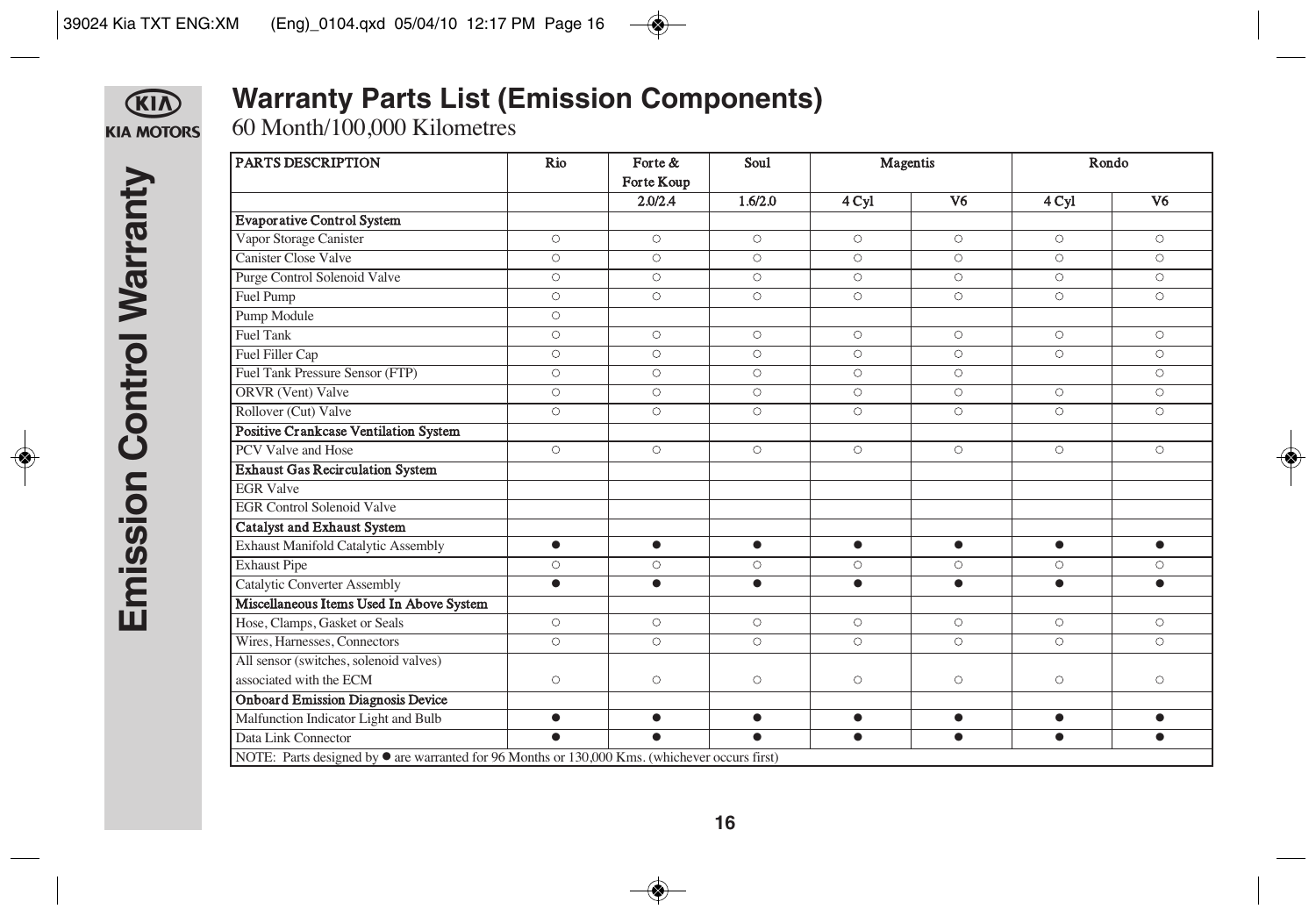# **Warranty Parts List (Emission Components)**

60 Month/100,000 Kilometres

| <b>PARTS DESCRIPTION</b>                                                                               | Sedona<br>Sportage |                    |                    | Borrego            | Sorento                 |                |                    |
|--------------------------------------------------------------------------------------------------------|--------------------|--------------------|--------------------|--------------------|-------------------------|----------------|--------------------|
|                                                                                                        |                    | 4 Cyl              | $\overline{V6}$    | V <sub>6</sub>     | $\overline{\mathbf{v}}$ | 4 Cyl          | $\overline{V6}$    |
| Air Induction System                                                                                   |                    |                    |                    |                    |                         |                |                    |
| Air Cleaner Assy (Filter not included)                                                                 | $\circ$            | $\circ$            | $\circ$            | $\circ$            | $\circ$                 | $\circ$        | $\circ$            |
| <b>Intake Manifold</b>                                                                                 | $\circ$            | $\circ$            | $\circ$            | $\circ$            | $\circ$                 | $\circ$        | $\circ$            |
| Surge Tank - Air Intake                                                                                | $\overline{\circ}$ |                    | $\circ$            | $\circ$            |                         |                | $\circ$            |
| <b>Fuel Metering System</b>                                                                            |                    |                    |                    |                    |                         |                |                    |
| <b>Coolant Temperature Sensor</b>                                                                      | $\circ$            | $\circ$            | $\circ$            | $\circ$            | $\circ$                 | $\circ$        | $\circ$            |
| Mass Air Flow Sensor (MAF)                                                                             | $\overline{\circ}$ | $\overline{\circ}$ | $\overline{\circ}$ | $\overline{\circ}$ | $\overline{\circ}$      |                | $\overline{\circ}$ |
| Manifold Absolute Pressure Sensor                                                                      | $\circ$            |                    |                    | $\circ$            |                         | $\circ$        | $\circ$            |
| Vehicle Speed Sensor                                                                                   |                    |                    |                    | $\circ$            | $\circ$                 |                |                    |
| <b>Wheel Speed Sensor</b>                                                                              | $\circ$            | $\circ$            | $\circ$            |                    |                         | $\circ$        | $\circ$            |
| Fuel Injector                                                                                          | $\circ$            | $\circ$            | $\circ$            | $\circ$            | $\circ$                 | $\circ$        | $\circ$            |
| Fuel Delivery Line                                                                                     | $\circ$            | $\circ$            | $\circ$            | $\circ$            | $\circ$                 | $\circ$        | $\circ$            |
| <b>Throttle Body</b>                                                                                   | $\circ$            | $\circ$            | $\circ$            | $\circ$            | $\overline{\circ}$      | $\circ$        | $\overline{\circ}$ |
| <b>Throttle Position Sensor</b>                                                                        |                    | $\circ$            | $\circ$            |                    |                         |                |                    |
| <b>Idle Speed Control System</b>                                                                       |                    | $\circ$            | $\circ$            |                    |                         |                |                    |
| Oxygen Sensor                                                                                          | $\circ$            | $\circ$            | $\circ$            | $\circ$            | $\circ$                 | $\circ$        | $\circ$            |
| Engine Control Module                                                                                  | $\bullet$          | $\bullet$          | $\bullet$          | $\bullet$          | $\bullet$               | $\bullet$      | $\bullet$          |
| <b>Pulsation Damper</b>                                                                                |                    | $\overline{\circ}$ | $\circ$            |                    |                         | $\circ$        |                    |
| <b>Transmission Control Unit</b>                                                                       |                    |                    | $\bullet$          |                    |                         |                |                    |
| <b>Ignition System</b>                                                                                 |                    |                    |                    |                    |                         |                |                    |
| Spark Plugs Cable Set                                                                                  | $\circ$            | $\circ$            | $\circ$            | $\circ$            | $\circ$                 | $\circ$        | $\circ$            |
| <b>Ignition Coil</b>                                                                                   | $\circ$            | $\circ$            | $\circ$            | $\circ$            | $\circ$                 | $\circ$        | $\circ$            |
| <b>Camshaft Position Sensor</b>                                                                        | $\circ$            | $\circ$            | $\circ$            | $\circ$            | $\circ$                 | $\circ$        | $\circ$            |
| <b>Crankshaft Position Sensor</b>                                                                      | $\overline{\circ}$ | $\circ$            | $\circ$            | $\overline{\circ}$ | $\circ$                 | $\overline{O}$ | $\circ$            |
| Valve Timing System                                                                                    |                    |                    |                    |                    |                         |                |                    |
| <b>CVVT</b> Assy                                                                                       | $\circ$            | $\circ$            |                    | $\circ$            | $\circ$                 | $\circ$        | $\circ$            |
| Oil Control Valve Assy                                                                                 | $\overline{\circ}$ | $\circ$            |                    | $\circ$            | $\overline{\circ}$      | $\circ$        | $\circ$            |
| <b>Oil Temperature Sensor</b>                                                                          | $\bigcirc$         | $\circ$            |                    | $\circ$            | $\circ$                 | $\circ$        | $\circ$            |
| NOTE: Parts designed by $\bullet$ are warranted for 96 Months or 130,000 Kms. (whichever occurs first) |                    |                    |                    |                    |                         |                |                    |

Emission Control Warranty **Emission Control Warranty**

NOTE: Spark plugs are emission warranty eligible only when the nonconformity of the emission system is caused by their failure. Spark plugs must be replaced in accordance

with the maintenance schedule outlined in the Owner's Manual provided with your vehicle

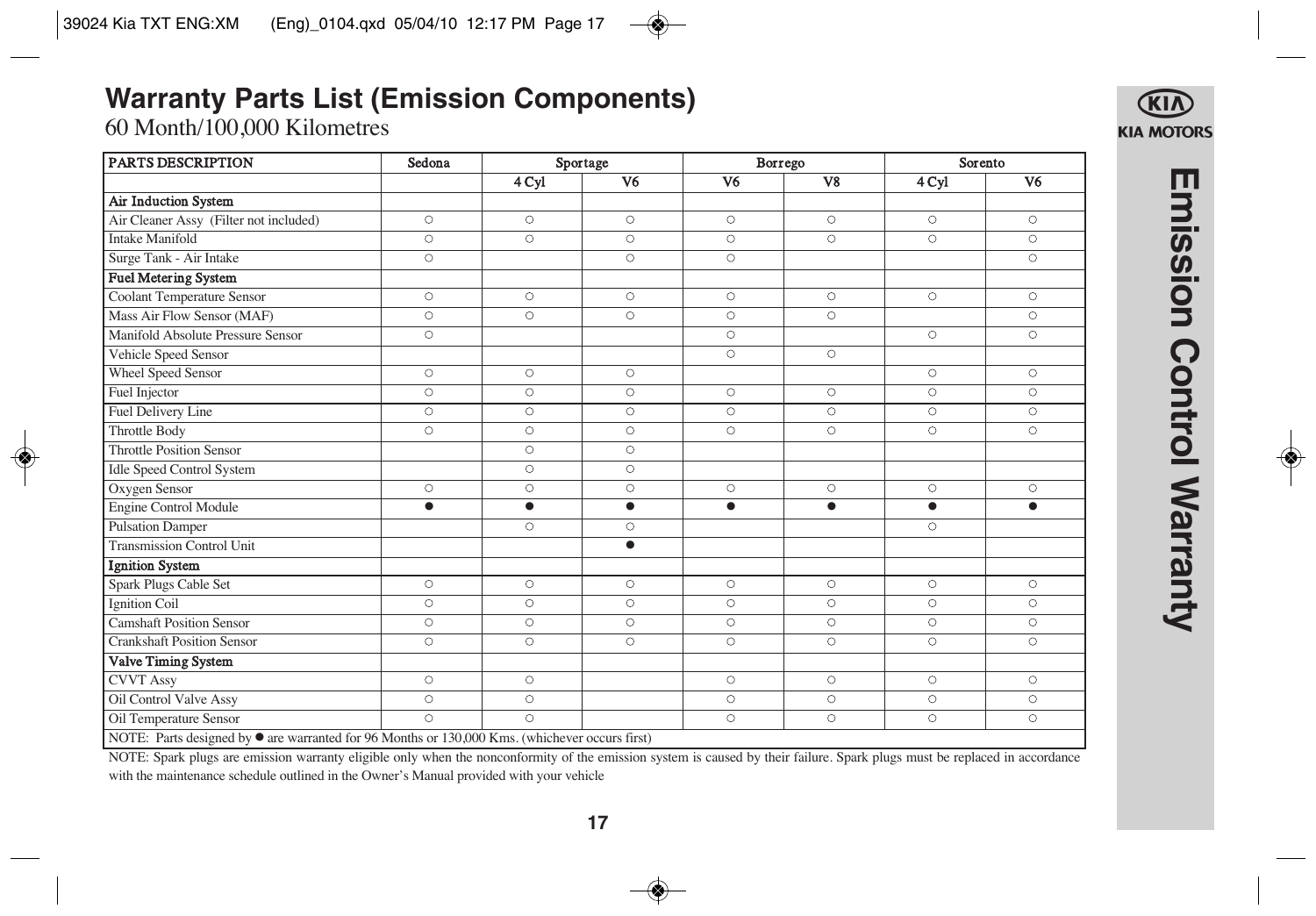## KID **KIA MOTORS**

# **Warranty Parts List (Emission Components)**

60 Month/100,000 Kilometres

| PARTS DESCRIPTION                                                                                      | Sedona<br>Sportage |           |                 |                 | Borrego                           | Sorento            |                 |
|--------------------------------------------------------------------------------------------------------|--------------------|-----------|-----------------|-----------------|-----------------------------------|--------------------|-----------------|
|                                                                                                        |                    | 4 Cyl     | $\overline{V6}$ | $\overline{V6}$ | $\overline{\mathbf{v}\mathbf{g}}$ | 4 Cyl              | $\overline{V6}$ |
| <b>Evaporative Control System</b>                                                                      |                    |           |                 |                 |                                   |                    |                 |
| Vapor Storage Canister                                                                                 | $\circ$            | $\circ$   | $\circ$         | $\circ$         | $\circ$                           | $\circ$            | $\circ$         |
| <b>Canister Close Valve</b>                                                                            | $\circ$            | $\circ$   | $\circ$         | $\circ$         | $\circ$                           | $\circ$            | $\circ$         |
| Purge Control Solenoid Valve                                                                           | $\circ$            | $\circ$   | $\circ$         | $\circ$         | $\circ$                           | $\circ$            | $\circ$         |
| Fuel Pump                                                                                              | $\circ$            | $\circ$   | $\circ$         | $\circ$         | $\circ$                           | $\circ$            | $\circ$         |
| <b>Fuel Tank</b>                                                                                       | $\circ$            | $\circ$   | $\circ$         | $\circ$         | $\circ$                           | $\circ$            | $\circ$         |
| Fuel Filler Cap                                                                                        | $\circ$            | $\circ$   | $\circ$         | $\circ$         | $\circ$                           | $\circ$            | $\circ$         |
| Fuel Tank Pressure Sensor (FTP)                                                                        | $\circ$            | $\circ$   | $\circ$         | $\circ$         | $\circ$                           | $\circ$            | $\circ$         |
| ORVR (Vent) Valve                                                                                      | $\circ$            | $\circ$   | $\circ$         | $\circ$         | $\circ$                           | $\circ$            | $\circ$         |
| Rollover (Cut) Valve                                                                                   | $\circ$            | $\circ$   | $\circ$         | $\circ$         | $\circ$                           | $\overline{\circ}$ | $\circ$         |
| Positive Crankcase Ventilation System                                                                  |                    |           |                 |                 |                                   |                    |                 |
| PCV Valve and Hose                                                                                     | $\circ$            | $\circ$   | $\circ$         | $\circ$         | $\circ$                           | $\circ$            | $\circ$         |
| <b>Exhaust Gas Recirculation System</b>                                                                |                    |           |                 |                 |                                   |                    |                 |
| <b>EGR</b> Valve                                                                                       |                    |           |                 |                 |                                   |                    |                 |
| <b>EGR Control Solenoid Valve</b>                                                                      |                    |           |                 |                 |                                   |                    |                 |
| <b>Catalyst and Exhaust System</b>                                                                     |                    |           |                 |                 |                                   |                    |                 |
| Exhaust Manifold Catalytic Assembly                                                                    | $\bullet$          | $\bullet$ | $\bullet$       | $\bullet$       | $\bullet$                         | $\bullet$          | $\bullet$       |
| <b>Exhaust Pipe</b>                                                                                    | $\circ$            | $\circ$   | $\circ$         | $\circ$         | $\circ$                           | $\circ$            | O               |
| <b>Catalytic Converter Assembly</b>                                                                    | $\bullet$          | $\bullet$ | $\bullet$       | $\bullet$       | $\bullet$                         | $\bullet$          | $\bullet$       |
| Miscellaneous Items Used In Above System                                                               |                    |           |                 |                 |                                   |                    |                 |
| Hose, Clamps, Gasket or Seals                                                                          | $\circ$            | $\circ$   | $\circ$         | $\circ$         | $\circ$                           | $\circ$            | $\circ$         |
| Wires, Harnesses Connectors                                                                            | $\circ$            | $\circ$   | $\circ$         | $\circ$         | $\circ$                           | $\overline{\circ}$ | $\circ$         |
| All sensor (switches, solenoid valves)                                                                 |                    |           |                 |                 |                                   |                    |                 |
| associated with the ECM                                                                                | $\circ$            | $\circ$   | $\circ$         | $\circ$         | $\circ$                           | $\circ$            | $\circ$         |
| <b>Onboard Emission Diagnosis Device</b>                                                               |                    |           |                 |                 |                                   |                    |                 |
| Malfunction Indicator Light and Bulb                                                                   | $\bullet$          | $\bullet$ | $\bullet$       | $\bullet$       | $\bullet$                         | $\bullet$          | $\bullet$       |
| Data Link Connector                                                                                    | $\bullet$          | $\bullet$ | $\bullet$       | $\bullet$       | $\bullet$                         | $\bullet$          | $\bullet$       |
| NOTE: Parts designed by $\bullet$ are warranted for 96 Months or 130,000 Kms. (whichever occurs first) |                    |           |                 |                 |                                   |                    |                 |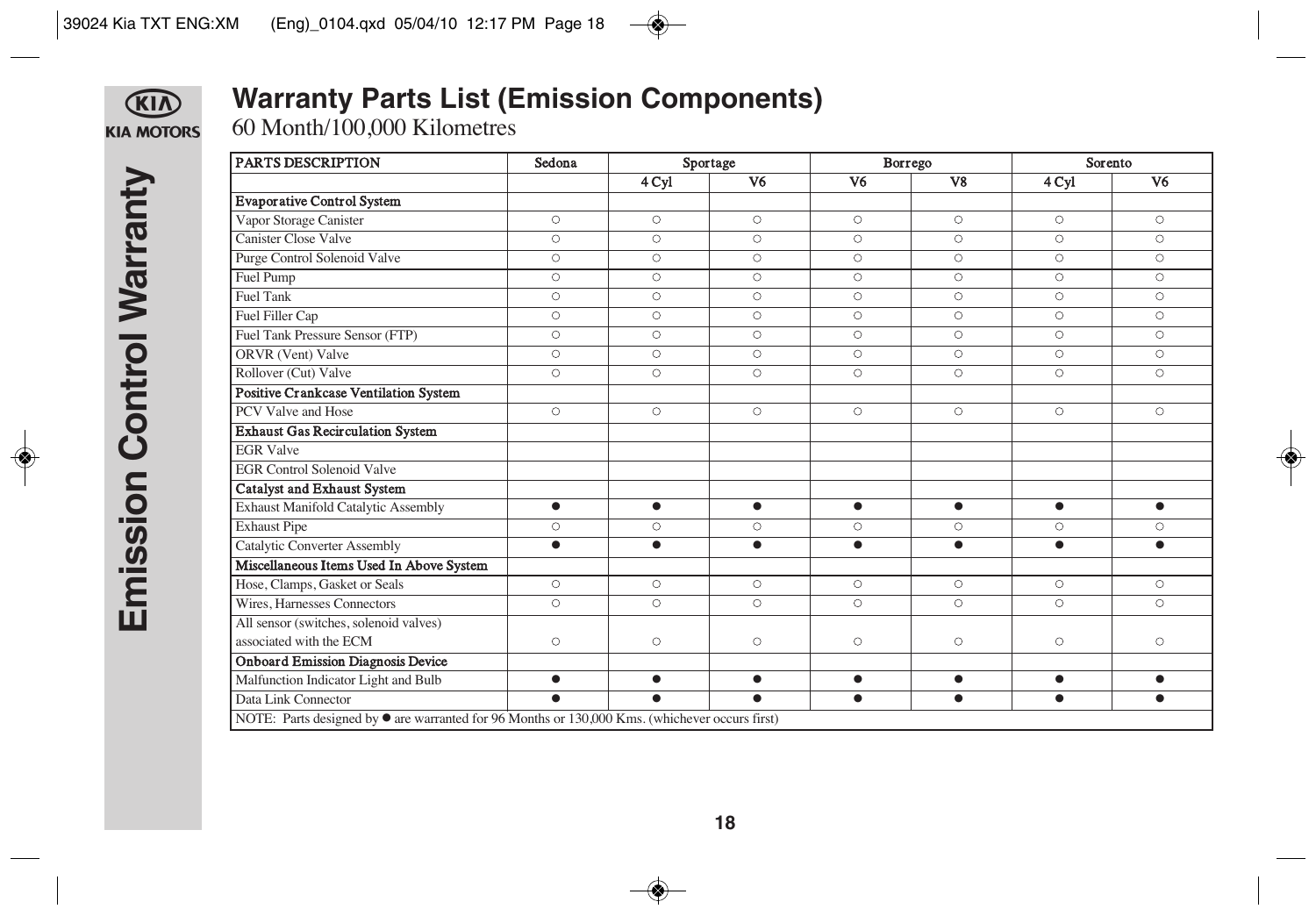# **Replacement Parts and Accessories Limited Warranty**

Subject to the following terms and conditions, Kia Canada warrants that genuine Kia replacement parts and Kia Accessories sold to you or installed on your new Kia Vehicle prior to retail delivery by an Authorized Kia Dealer will be free from defects in material and/or workmanship under normal use, operation and maintenance during the applicable warranty coverage period described below. Where required, Kia will repair or replace any such part or accessory in order to correct the problem. If the part or accessory was installed by an Authorized Kia Dealer, or Kia Canada, it will be repaired or replaced without charge for parts and labour to the owner.

If it was installed by a non-authorized party, it will be repaired or replaced without charge for the part only, but the labour charge will be your responsibility.

## 1. Warranty Period

## Genuine Kia Replacement Parts

Replacement parts installed by an authorized Kia dealer during the term of the Comprehensive Warranty Period, will be covered for the remaining balance of that applicable new vehicle Warranty Period.

Any genuine replacement part installed by an authorized Kia Dealer after the expiration of an applicable Warranty Period will be covered, parts and labour, for 12 months or 20,000 km, whichever occurs first, from the date of installation.

## **Battery**

A replacement battery is fully covered for the first 12 months from the date of installation regardless of distance driven. Thereafter, a prorated charge to the customer will be applied based on the number of months in service up to a maximum of 36 months. A discharged battery caused by a component, lights, etc. left unattended are not considered to be defective.

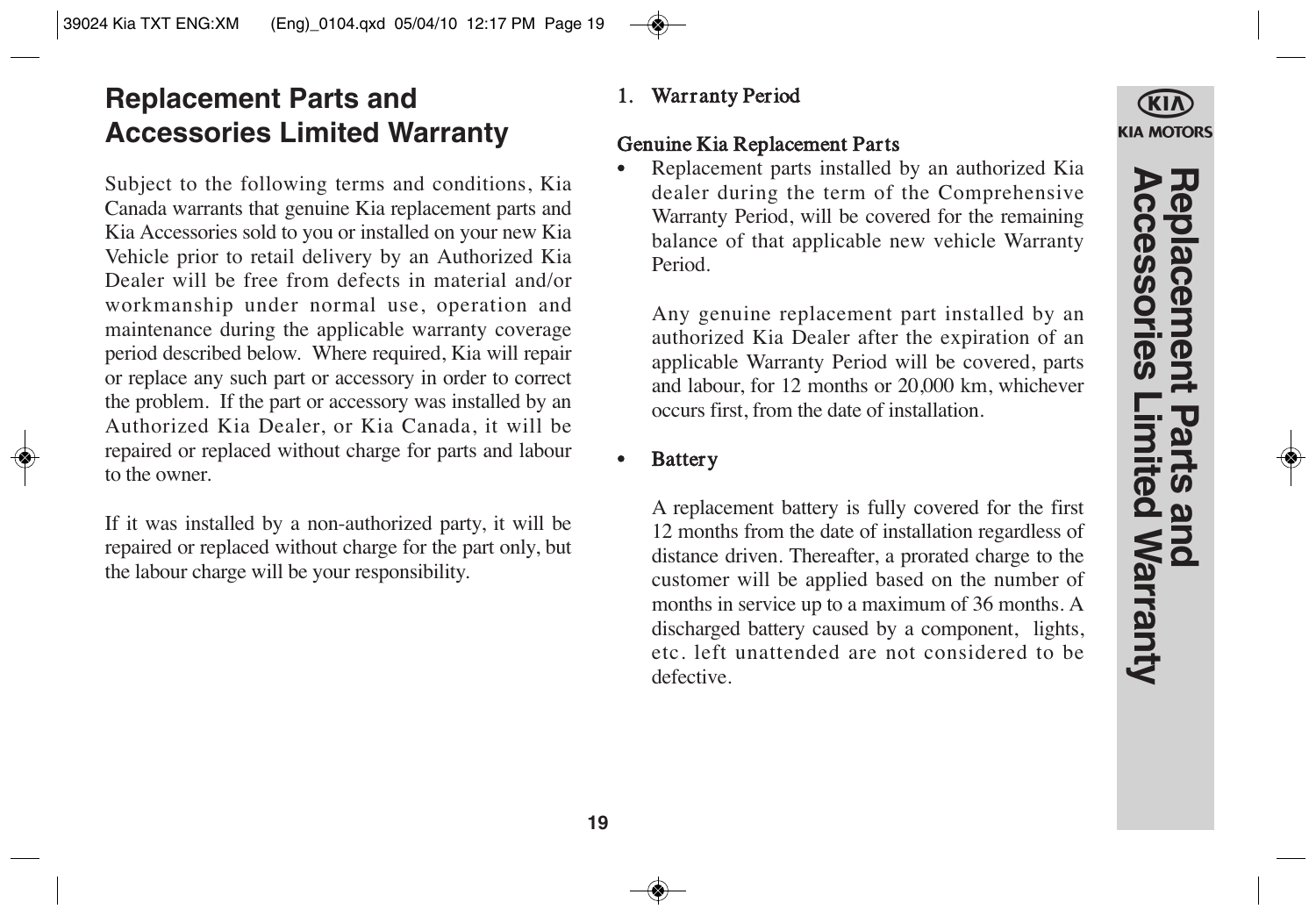

#### Over the Counter

Replacement parts sold by but not installed by an Authorized Kia Dealer are covered for 6 months from the date of purchase, regardless of distance driven, for the part only.

## • Genuine Kia Accessories

Accessories installed prior to retail delivery by an Authorized Kia Dealer or agent are covered for 36 months or 60,000 km, which ever occurs first, including parts and labour.

Accessories installed by an Authorized Kia Dealer at any time after retail delivery will be covered for 12 or 20,000 km which occurs first, including parts and labour.

Genuine Kia Accessories sold but not installed by an Authorized Kia Dealer are covered for the first 6 months from the purchase date, for the part only.

## Audio System/DVD System

• If a genuine Kia Audio System or DVD System is installed on your vehicle prior to retail delivery, the Audio or DVD System is covered for 36 months or 60,000km, which ever occurs first.

If a genuine Kia Audio System or DVD System is installed at any time after retail delivery, the Audio System is covered for 12 months or 20,000 Km from the date of installation for all defective related repairs.

## 2. What is Not Covered

- Non-genuine replacement parts or accessories installed on a Kia Vehicle.
- Replacement parts or accessories installed on a Kia vehicle, which has been declared a total loss and/or has been sold for salvage purposes.
- Any replacement part or accessory where the owner is unable to provide proof of purchase or replacement date.
- Damage or corrosion due to improper use, abuse or alteration, physical damage, neglect, the performance of unauthorized repairs or adjustments, accident or collision damage.
- Damage or surface corrosion from environmental hazards such as acid rain, airborne fallout (chemicals, tree sap), stones, road hazards, hail windstorm, lightening, floods and other acts of God.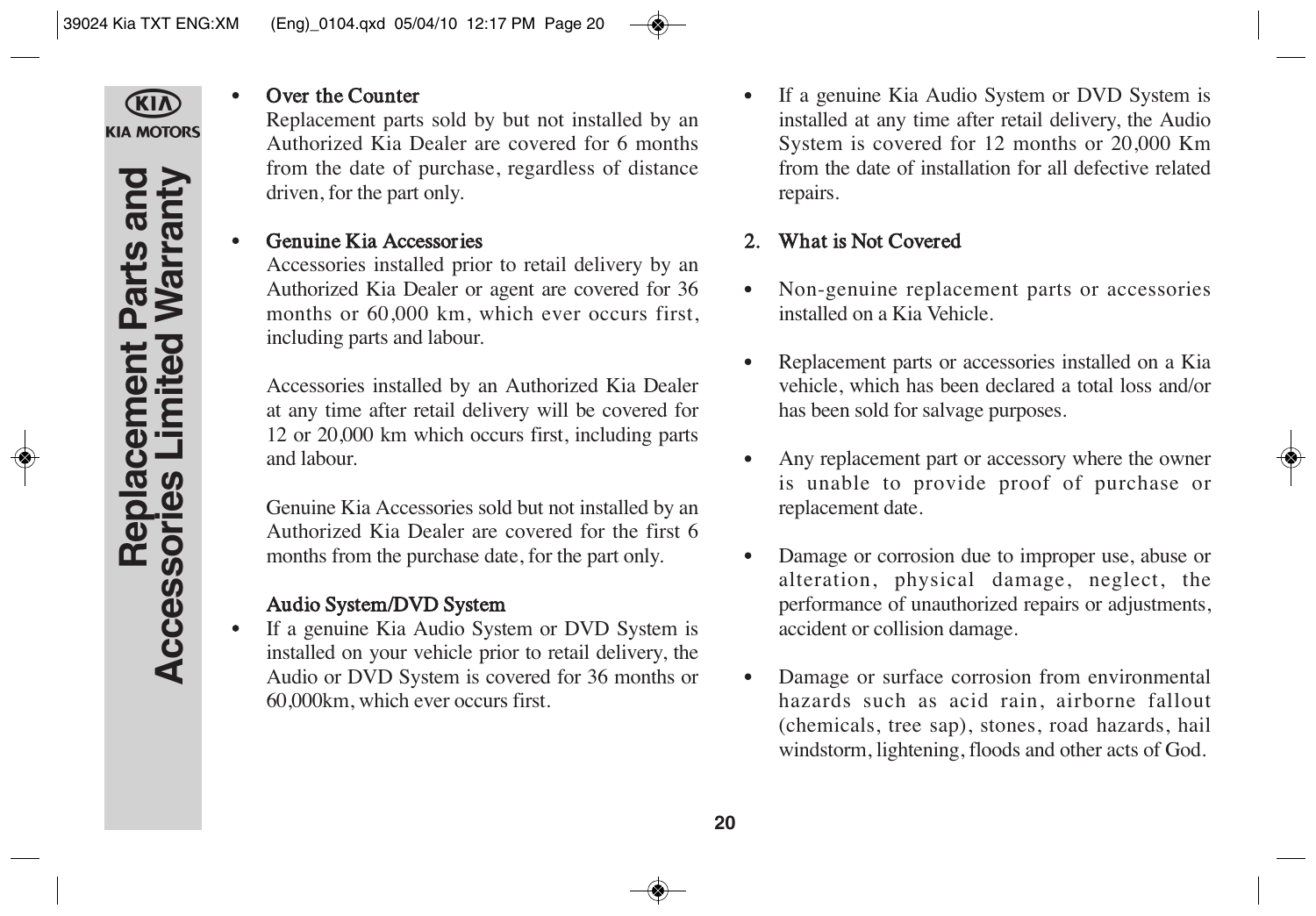**Accessories Limited Warranty Replacement Parts and**  eplacement Parts and<br>ccessories Limited Warranty

- Normal wear and tear or deterioration such as discoloration, fading, deformation, etc.
- Replacement Parts or accessories installed on a Kia Vehicle where the odometer has been altered, or on which the distance driven cannot be accurately determined.
- Replacement parts or accessories used in applications for which they are not intended to be used.
- Replacement parts and accessories installed improperly by other than an Authorized Kia Dealer or Kia Canada.
- Non Genuine Kia replacement parts or accessories (including those which may have been sold or installed on a Kia Vehicle by an Authorized Kia Dealer).
- Non Genuine Kia replacement parts or accessories causing any vehicle damage that occurs during the installation, as a result of installation.

## 3. To Obtain Warranty Service

You must take your Kia Vehicle, along with proof of genuine part or accessory purchase, to an Authorized Kia Dealer in Canada during its normal hours of operation. While any Authorized Kia Dealer will perform warranty service, Kia recommends that you return to the dealership where you purchased your Kia Vehicle because of their continued personal interest in you. If you have any questions or need assistance regarding this warranty, refer to the contact information starting on page 32.

For customers who live in remote areas who intend to obtain warranty service elsewhere, please consult with your selling Kia Dealer for Warranty service guidelines.

## 4. Other Terms

The "Terms and Conditions" stated on page 9 in the New Vehicle Limited Warranty also apply to this warranty.

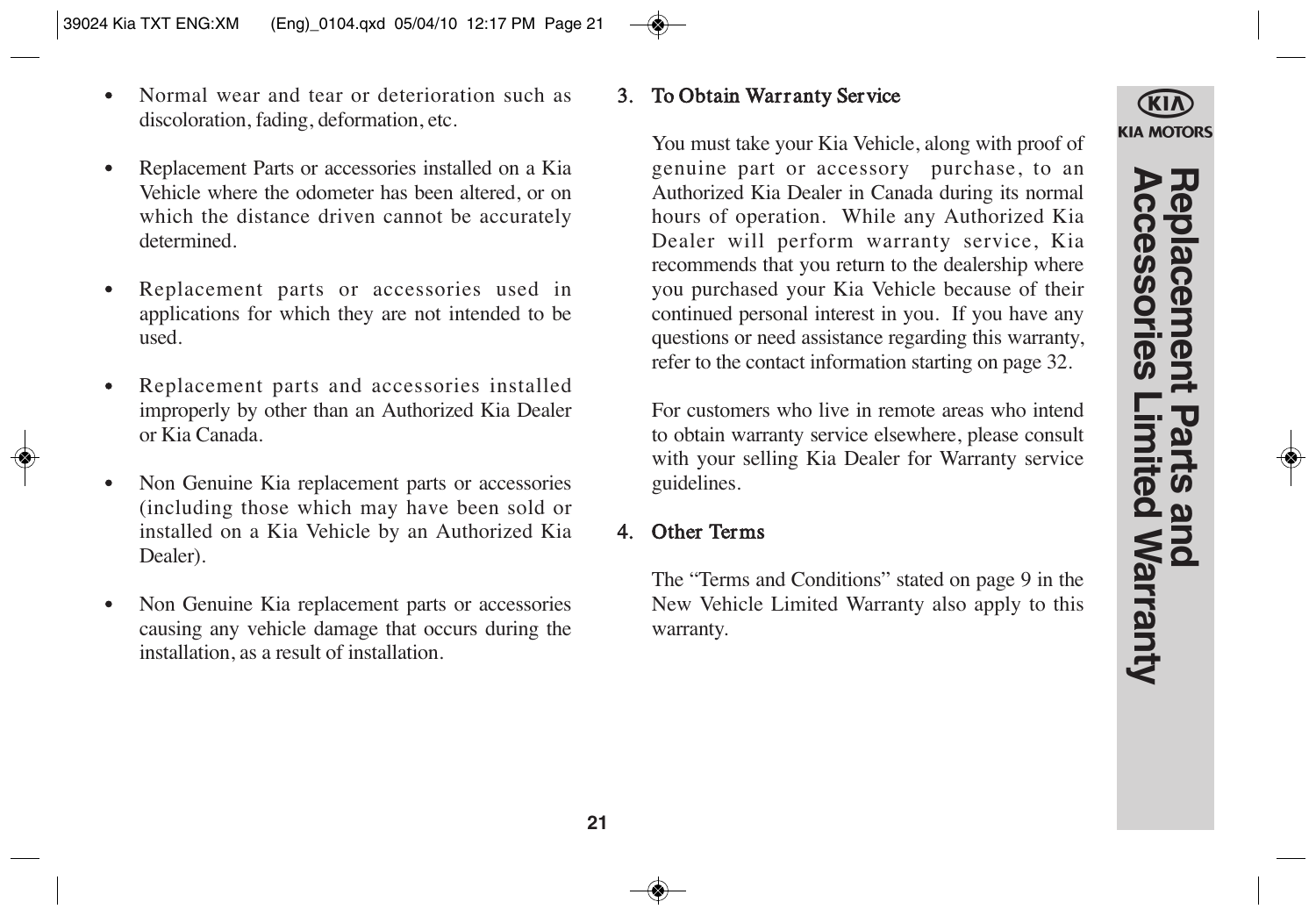

**Kia Extra Care** 

**Roadside Assistance Program**

**Kia Extra Care<br>Roadside Assistance Program** 

# **Kia Extra Care Roadside Assistance Program**

As a valued KIA owner, you now have access to our motoring services. This section fully outlines your benefits and how to use them. Please read through it carefully.

## Term of coverage

60 Months from the original warranty start date or 100,000 km, whichever occurs first.

- Mechanical Breakdown Tow
- Emergency Battery Boost
- Winching/Extrication
- Tire Change
- Gas Delivery
- Lock Out Service
- Trip Interruption Services

Note: This program covers the vehicle registered, regardless of who is driving the vehicle.

## EMERGENCY ROAD SERVICE

Available 24 hours a day, 7 days a week from anywhere in Canada or continental United States by dialing:

# 1-866-444-5421

## EMERGENCY ROAD SERVICE

As a member of the KIA EXTRA CARE ROADSIDE ASSISTANCE program, you don't have to worry about where you can obtain assistance when mishaps requiring an emergency boost or mechanical breakdown tow occur. Our Approved Roadside Service Facilities are there to provide you with prompt, efficient service and to help get you to your closest KIA Dealership. If there is no KIA Dealership within 100 kilometres, your vehicle will be towed to the closest approved repair facility. Road service coverage is available across Canada and the continental United States.

If you decide not to use a KIA Approved Roadside Service, you may choose your own service provider and submit a claim for reimbursement for up to \$100 per incident. KIA EXTRA CARE ROADSIDE ASSISTANCE does not pay for related parts, labour, or repairs.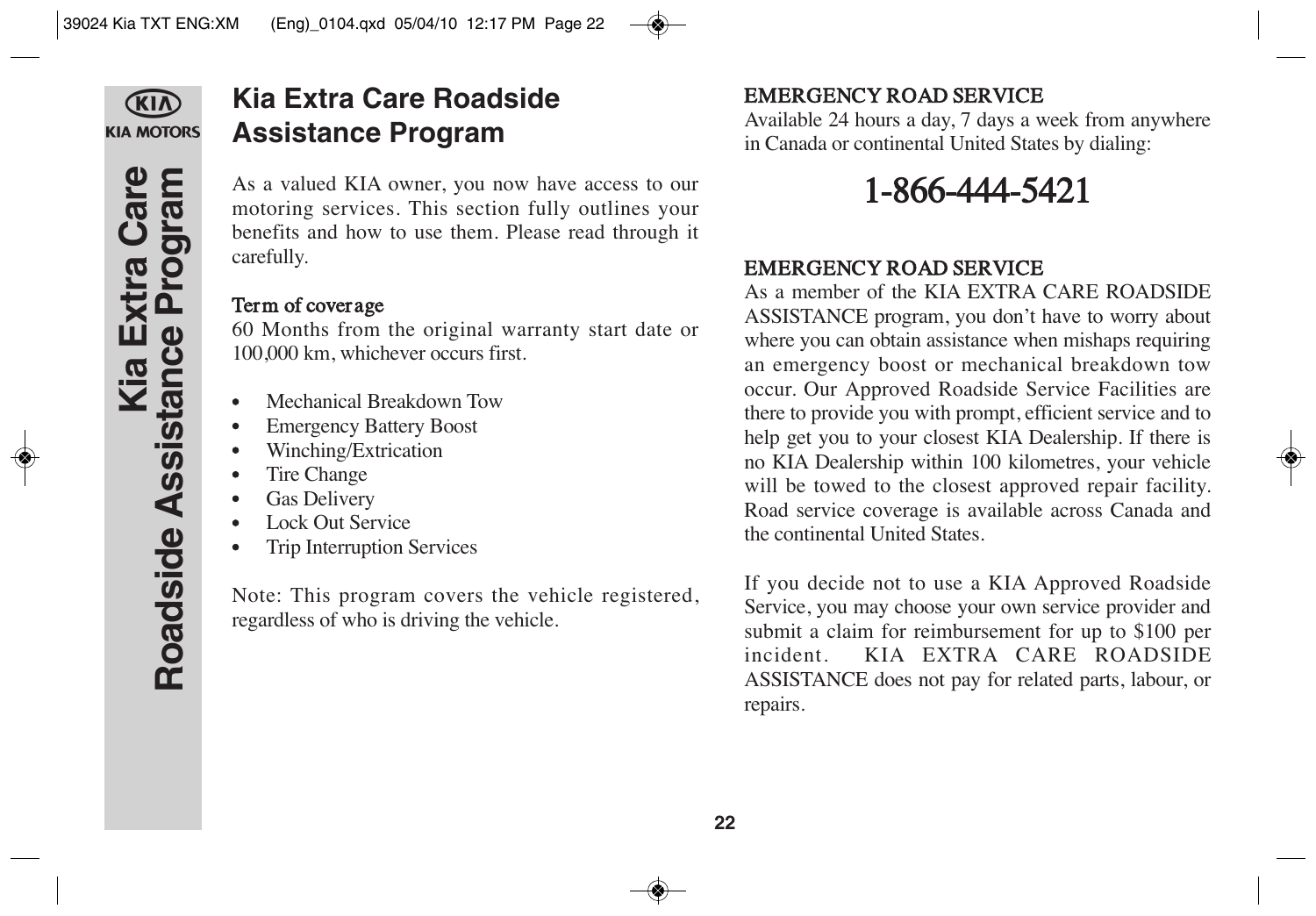The KIA EXTRA CARE ROADSIDE ASSISTANCE program covers the service provider to travel up to 100 km. In rare cases where the service provider must travel more than 100 km, you may be asked to pay the difference.

#### Emergency Boost

If your KIA's battery is discharged, a service provider will be dispatched to your location to boost your vehicle.

## Emergency Breakdown Towing

KIA EXTRA CARE ROADSIDE ASSISTANCE will be there should your KIA experience a mechanical breakdown and not be able to proceed under its own power. You are covered should you need a towing service to move your KIA from the place of mechanical breakdown to the nearest KIA Dealership or approved repair facility within 100 km.

## Winching/Extrication

If your KIA becomes stuck in a ditch, mud or snow, KIA EXTRA CARE ROADSIDE ASSISTANCE will dispatch an approved service provider to winch or extricate your vehicle, provided that it can proceed under its own power after the service has been performed. The vehicle must be accessible and located on, or adjacent to, a publicly maintained roadway.

If your vehicle is unable to proceed under its own power after extrication, you will be responsible for all costs in winching and towing your vehicle.

## Tire Change

The service provider can provide air service or remove your flat tire and install your spare. The spare tire must be inflated and in sound working order. If you do not have an operable spare tire, your vehicle will be towed to the nearest KIA Dealership or approved repair facility.

## Gas Delivery

The service provider will deliver up to 10 L of gas so that you can proceed to the nearest service station. The cost of the fuel is covered. In areas where the transportation of fuel is prohibited, your vehicle will be towed to the closest service station.

## Lockout Service

If you have locked your keys in your vehicle, a service provider will be dispatched to attempt to gain entry to your vehicle. Please note that the owner assumes all responsibility for any damages to the vehicle as a result of the entry attempt.

## Note: In order to obtain service, you must remain with your vehicle. The approved provider will not provide service to an unattended vehicle.

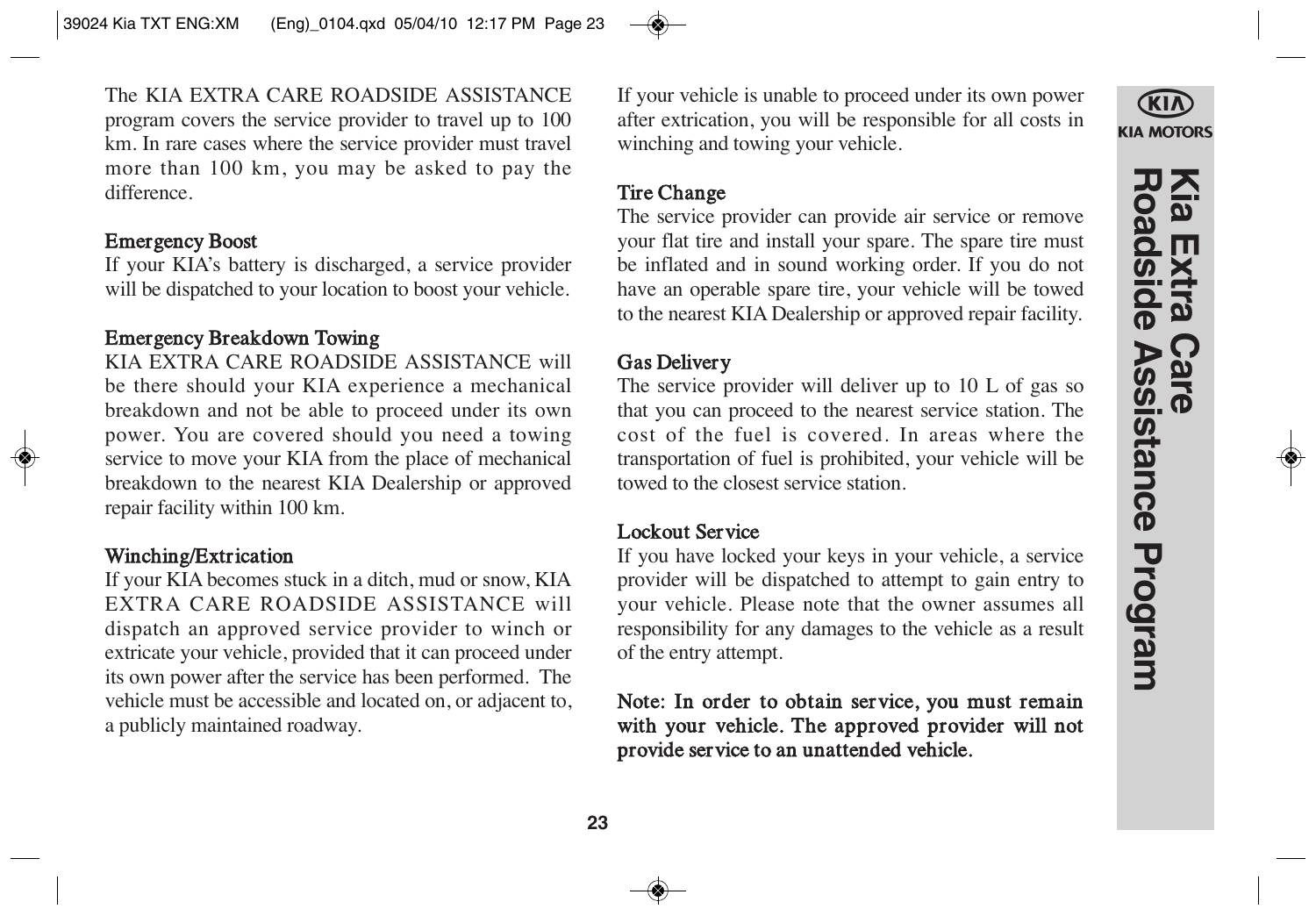

## Trip Interruption Services (Away from Home)

In the event of a mechanical breakdown, KIA EXTRA CARE ROADSIDE ASSISTANCE will reimburse you for the emergency expenses outlined below if:

- 1 The registered vehicle broke down more than 100 km from home; and
- 2 The vehicle was unable to proceed under its own power; and
- 3 The vehicle was towed from the site of the mechanical breakdown to the closest KIA Dealership or repair facility within 100 km of the location of the mechanical breakdown.

Note: Accidents do not qualify for trip interruption. The total of combined benefits is up to \$100 per day to a maximum of \$300 Canadian per mechanical breakdown.

## Accommodation

Reimbursement consideration will be made for hotel/motel accommodations as required in the vicinity of the mechanical breakdown while you and your passengers await repairs to make your vehicle roadworthy.

## Meals

Reimbursement consideration will be made for meals as required in the vicinity of the major mechanical breakdown while you and your passengers await repairs to your vehicle.

## **Transportation**

Should you wish to continue on to your destination or return home, KIA EXTRA CARE ROADSIDE ASSISTANCE will consider reimbursement for commercial transportation (taxi, bus, train or plane) to your original destination or your home. Rental vehicles do qualify as commercial transportation.

Note: Trip Interruption Services must be engaged by you within seventy-two (72) hours after the mechanical breakdown in order for you to be eligible for reimbursement for the above benefits. The cost of parts, mechanical repairs, and labour are not eligible for reimbursement.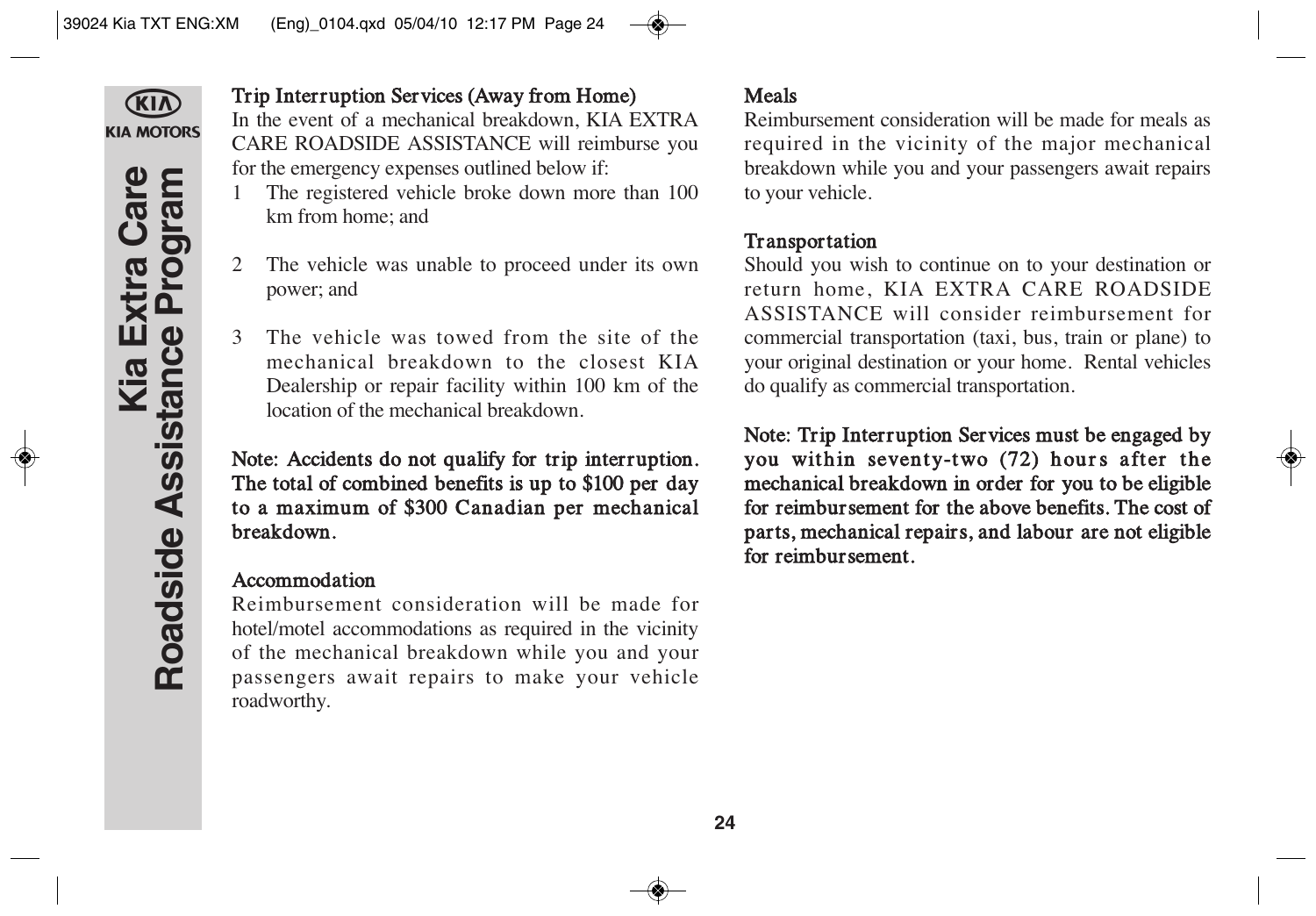## How to Claim (Reimbursement Option)

- 1 Contact KIA EXTRA CARE ROADSIDE ASSISTANCE within thirty (30) days of the date of receiving roadside assistance.
- 2 Please indicate the cause and location of the breakdown.
- 3 Enclose the original receipts from the expenses being claimed and/or a copy of the detailed KIA automobile repair shop or an approved repair shop invoice and towing receipt (if the vehicle was not towed by KIA Extra Care Roadside Assistance) indicating the amount of the applicable service. Send your reimbursement request to:

#### KIA EXTRA CARE ROADSIDE ASSISTANCE Attention: Claims Department

P.O. Box 190 Richmond Hill, ON L<sub>4</sub>R<sub>5</sub>

4 Upon receipt and confirmation of this information, KIA EXTRA CARE ROADSIDE ASSISTANCE will send you a reimbursement cheque in accordance with terms and conditions of the program.

## Membership Agreement and General Conditions

KIA EXTRA CARE ROADSIDE ASSISTANCE agrees to provide services to the registered KIA vehicle specified by the Vehicle Identification Number and the benefits as listed in this section, subject to the terms and conditions as defined in this manual.

## General Conditions

"Vehicle" definition - For the purpose of this manual, "Vehicle" shall mean a KIA motor vehicle registered for membership in the program.

All KIA vehicles must be plated and insured to qualify for coverage under this program. Coverage commences on the warranty start date as registered with KIA Canada Inc.

KIA EXTRA CARE ROADSIDE ASSISTANCE does not extend to vehicles for hire (taxis, courier vehicles etc…), vehicles that have dealer plates and vehicles not meant to be driven on public roads.

Only originals of receipts and/or charge card copies submitted by you will be accepted for consideration for reimbursement. Originals will be returned upon request.

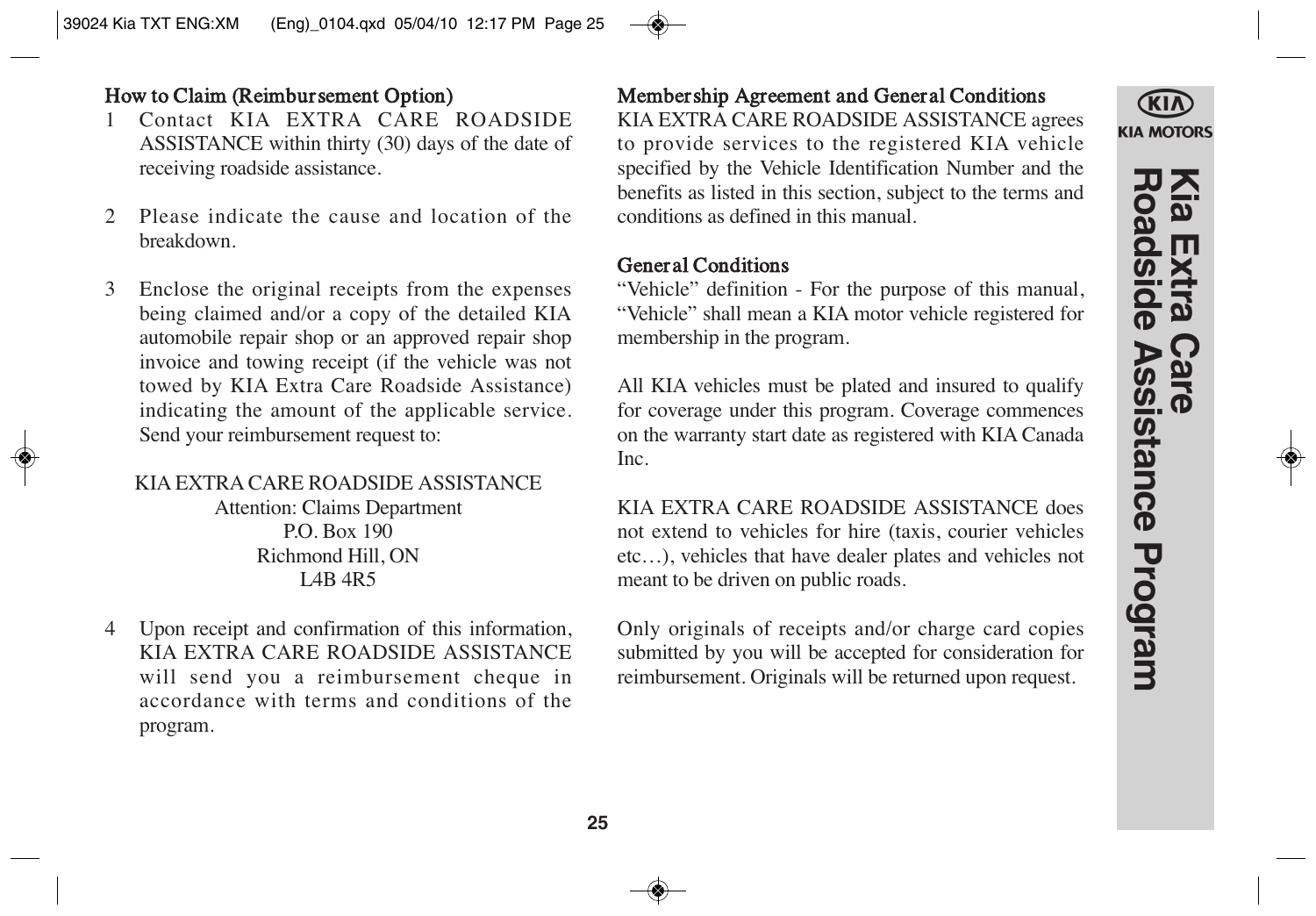

Note: Any alterations on bills for service will render them invalid for claims reimbursement.

## Benefits will not be provided:

- 1 Where there is any indication at the time of the incident of your consumption of alcoholic beverages or narcotics, or where the driver is not in possession of a valid driver's license.
- 2 When a vehicle is not registered or not covered by Public Liability and Property Damage automobile insurance.
- 3 In the event that charges are attributed to an incident that occurred while you were committing, or attempting to commit a criminal offence.
- 4 When your claim arises out of an incident which occurs while your membership with KIA EXTRA CARE ROADSIDE ASSISTANCE is not in force or where you did not incur any expense.

## Summary

It's important to us that you understand your coverage.

You should be aware your coverage does not apply to:

- Unplated / uninsured vehicles.
- Cost of parts, repairs, labour, storage or impound charges.
- Vehicles driven into an area not publicly maintained or inaccessible to the service vehicle (such as beaches, frozen lakes, recreational areas, construction sites, open fields, private roads). Cross country, logging, auto cross and any other form of off-road use is not covered.
- Towing from one repair facility to another.
- A second tow or repeat boosts for the same mechanical breakdown
- Service to any vehicle not covered by KIA EXTRA CARE ROADSIDE ASSISTANCE 's definition of "vehicle" as stated in the General Conditions in this section.
- Service to unattended vehicles.
- Shovelling or the removal of snow to free a vehicle.
- Repeated service calls for a vehicle, which in the opinion of KIA EXTRA CARE ROADSIDE ASSISTANCE requires maintenance or repairs.
- Costs which are covered under your regular vehicle insurance.
- Transporting you to your disabled vehicle or to your home after service has been rendered, except as otherwise specified.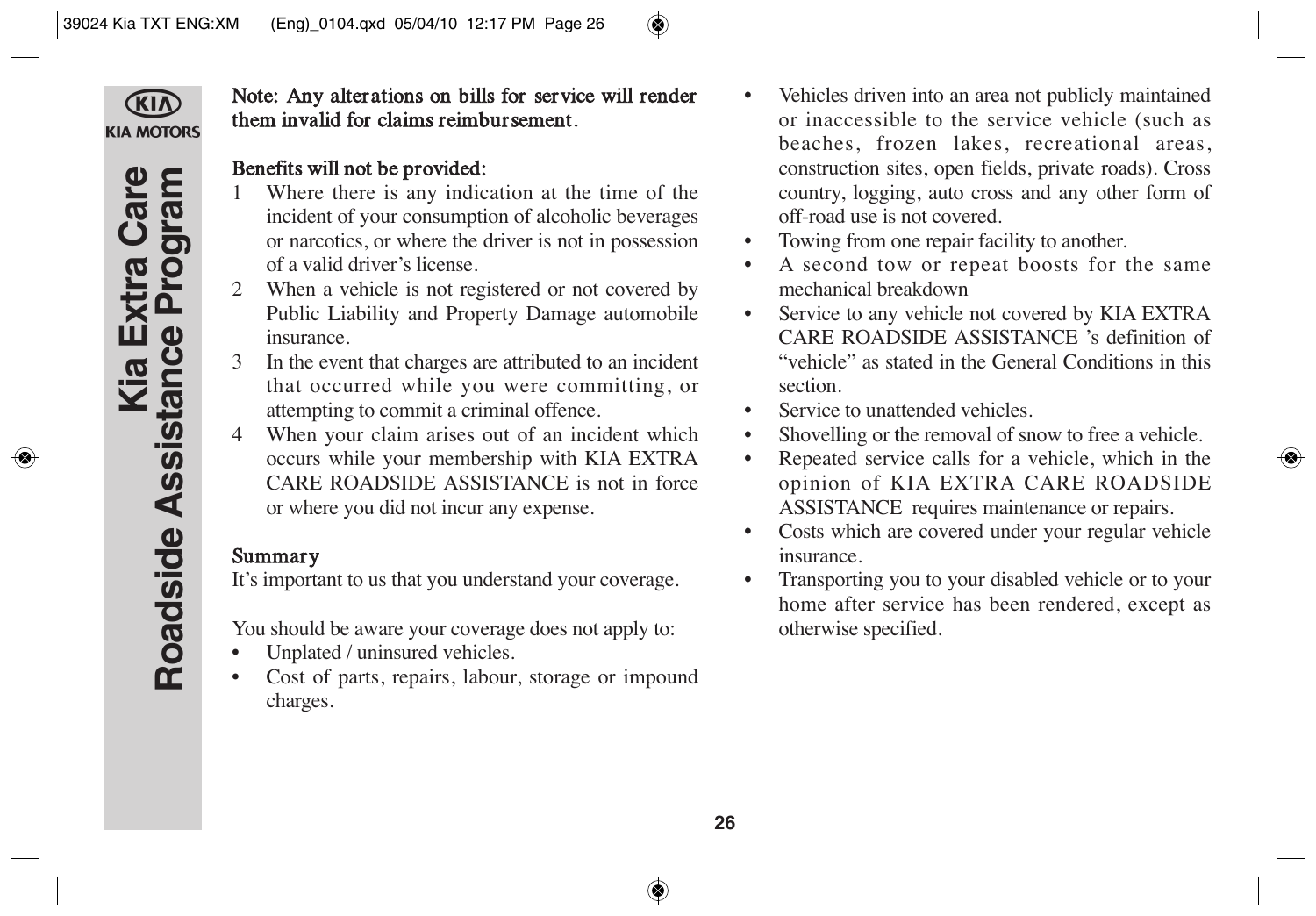KIA EXTRA CARE ROADSIDE ASSISTANCE reserves the right to decline any claim presented for payment later than thirty (30) days from the date service was performed or any claim not in conformity with the conditions of membership as stated in this section.

The services contracted for shall not cover or include emergency claims caused directly or indirectly, wholly or partly, by war, riot, floods, invasion, insurrection, civil commotion or while the vehicle is being used in military or police service.

KIA EXTRA CARE ROADSIDE ASSISTANCE is not a warranty but a service provided to you as part of the KIA commitment to minimize unforeseen vehicle operation inconvenience.

KIA EXTRA CARE ROADSIDE ASSISTANCE reserves the right to decline payment of services and/or terminate membership when, in KIA EXTRA CARE's opinion, there is deemed to be abuse or excessive use of KIA EXTRA CARE ROADSIDE ASSISTANCE's services.



**Roadside Assistance Program Kia Extra Care loadside Assistance Program**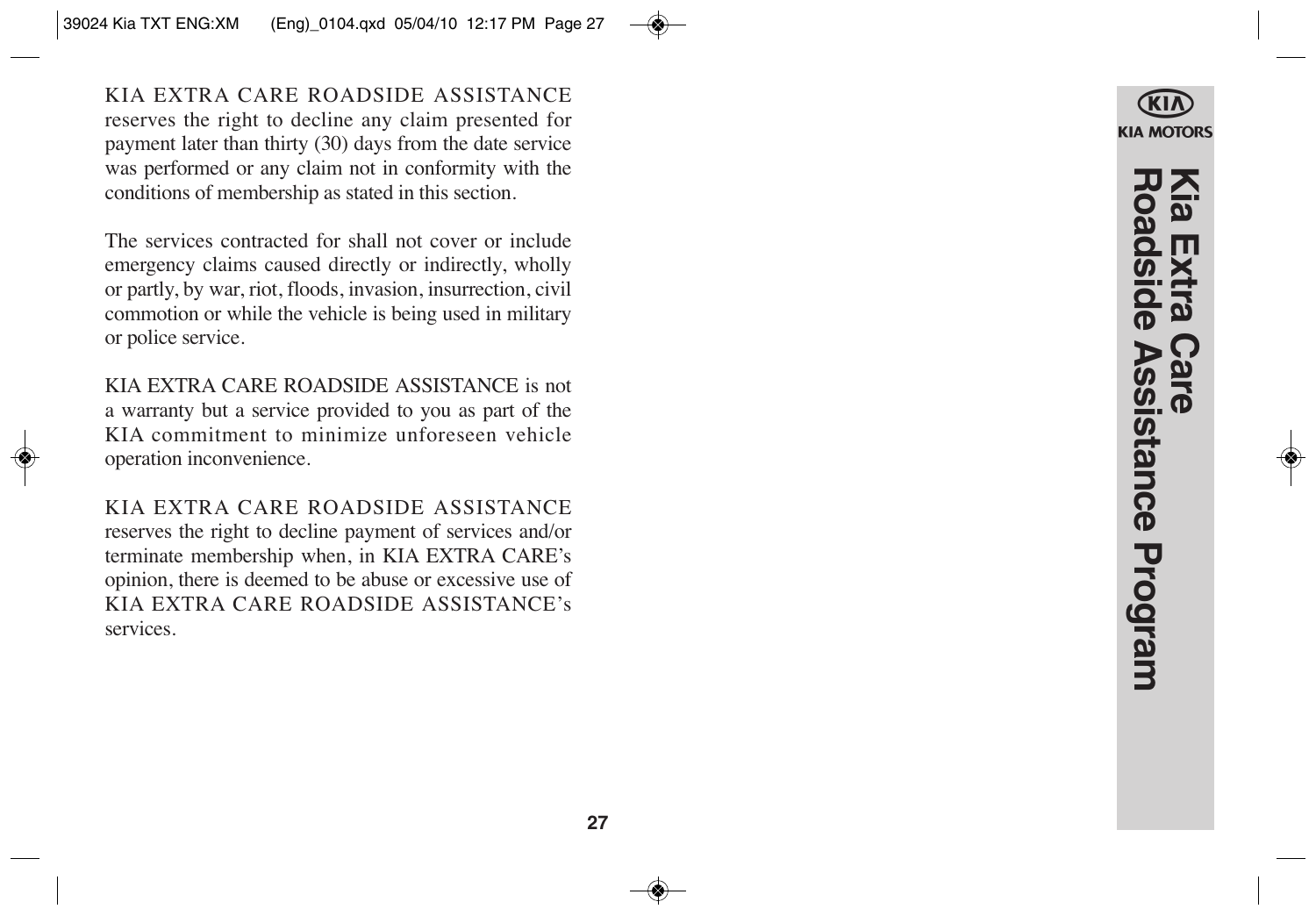

## **Scheduled Maintenance Record**

The service records on this and the following pages have been designed to include the signature of your Authorized Dealer representative. This signed form is evidence of completion of maintenance services and should be kept with the receipts, repair orders and invoices, in the glove box. All records should be given to any subsequent owner of the Kia Vehicle. Claims made during the warranty term will not qualify under the warranty if resulting from lack of maintenance rather than from defective material and/or workmanship.

## Scheduled Maintenance Intervals

For full description of your routine maintenance schedule, refer to your Owner's Manual.

| <b>Pre-Delivery Inspection</b> |                                                                                                                                                                                                                                |
|--------------------------------|--------------------------------------------------------------------------------------------------------------------------------------------------------------------------------------------------------------------------------|
|                                | Kilometres:                                                                                                                                                                                                                    |
|                                | R.O. Number:                                                                                                                                                                                                                   |
|                                | Date: the contract of the contract of the contract of the contract of the contract of the contract of the contract of the contract of the contract of the contract of the contract of the contract of the contract of the cont |
| Authorized                     |                                                                                                                                                                                                                                |
| Signature:                     |                                                                                                                                                                                                                                |
|                                |                                                                                                                                                                                                                                |
|                                |                                                                                                                                                                                                                                |

| Service #1     |  |
|----------------|--|
|                |  |
| R.O. Number:   |  |
| Date: $\_\_$   |  |
| Authorized     |  |
|                |  |
| Dealership: __ |  |
|                |  |

| Service $#2$ |  |
|--------------|--|
| Kilometres:  |  |
| R.O. Number: |  |
| Date:        |  |
| Authorized   |  |
| Signature:   |  |
| Dealership:  |  |
|              |  |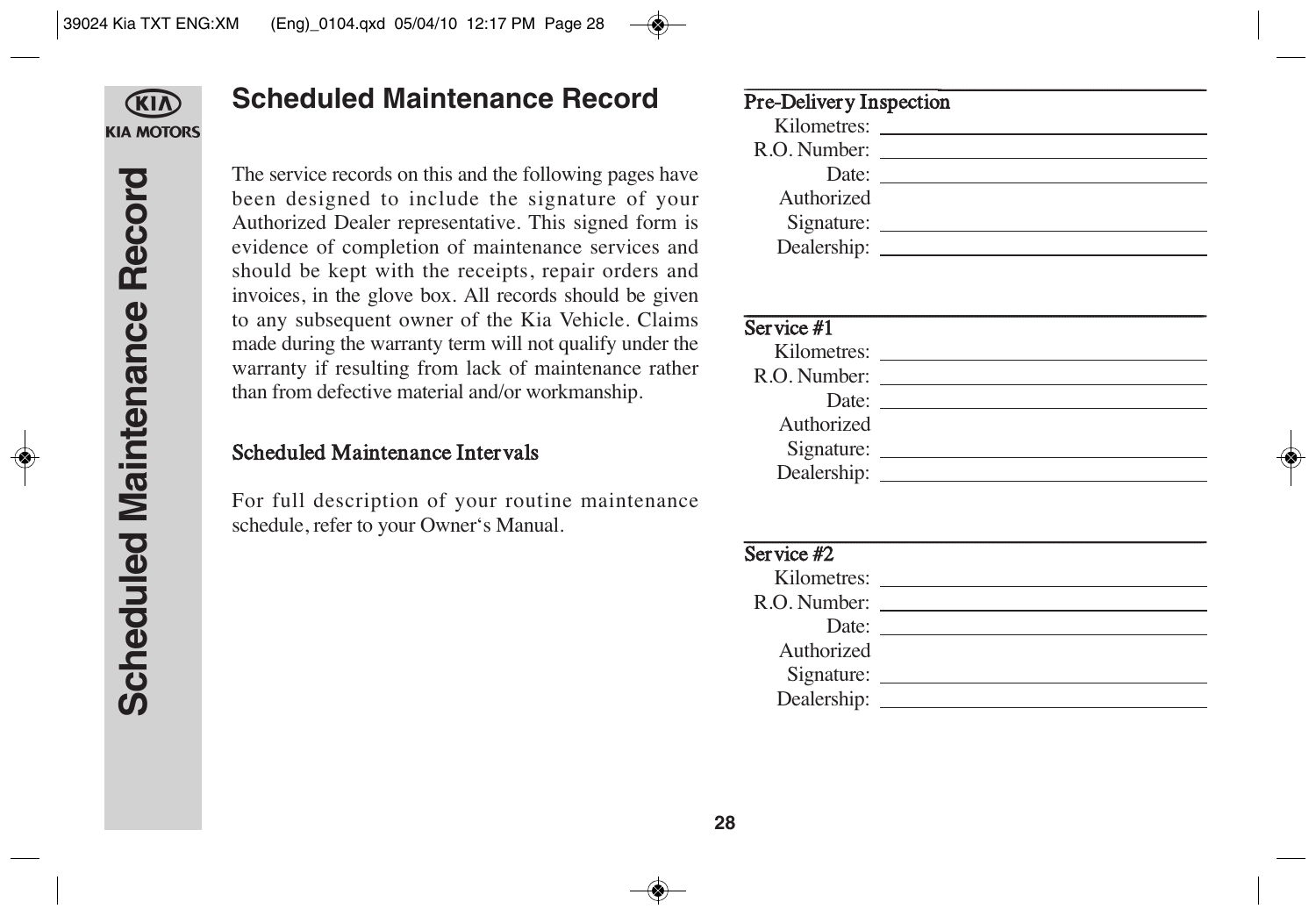#### $S$ ervice #3 Service #6 Kilometres: Kilometres: **KIA MOTORS** R.O. Number: R.O. Number: Date: Date: <u>(၇</u> Authorized Authorized **cheduled** Service #4 Service #7 Kilometres: Kilometres: **Maintenance** R.O. Number: R.O. Number: Date: Date: Authorized Authorized Dealership: Note all the state of the state of the state of the state of the state of the state of the state of the state of the state of the state of the state of the state of the state of the state of the state of the st Dealership: Note that the contract of the contract of the contract of the contract of the contract of the contract of the contract of the contract of the contract of the contract of the contract of the contract of the cont  $S$ ervice #5 Service #8 Kilometres: R.O. Number: R.O. Number: **Record** Date: Date: Authorized Authorized Dealership: Dealership: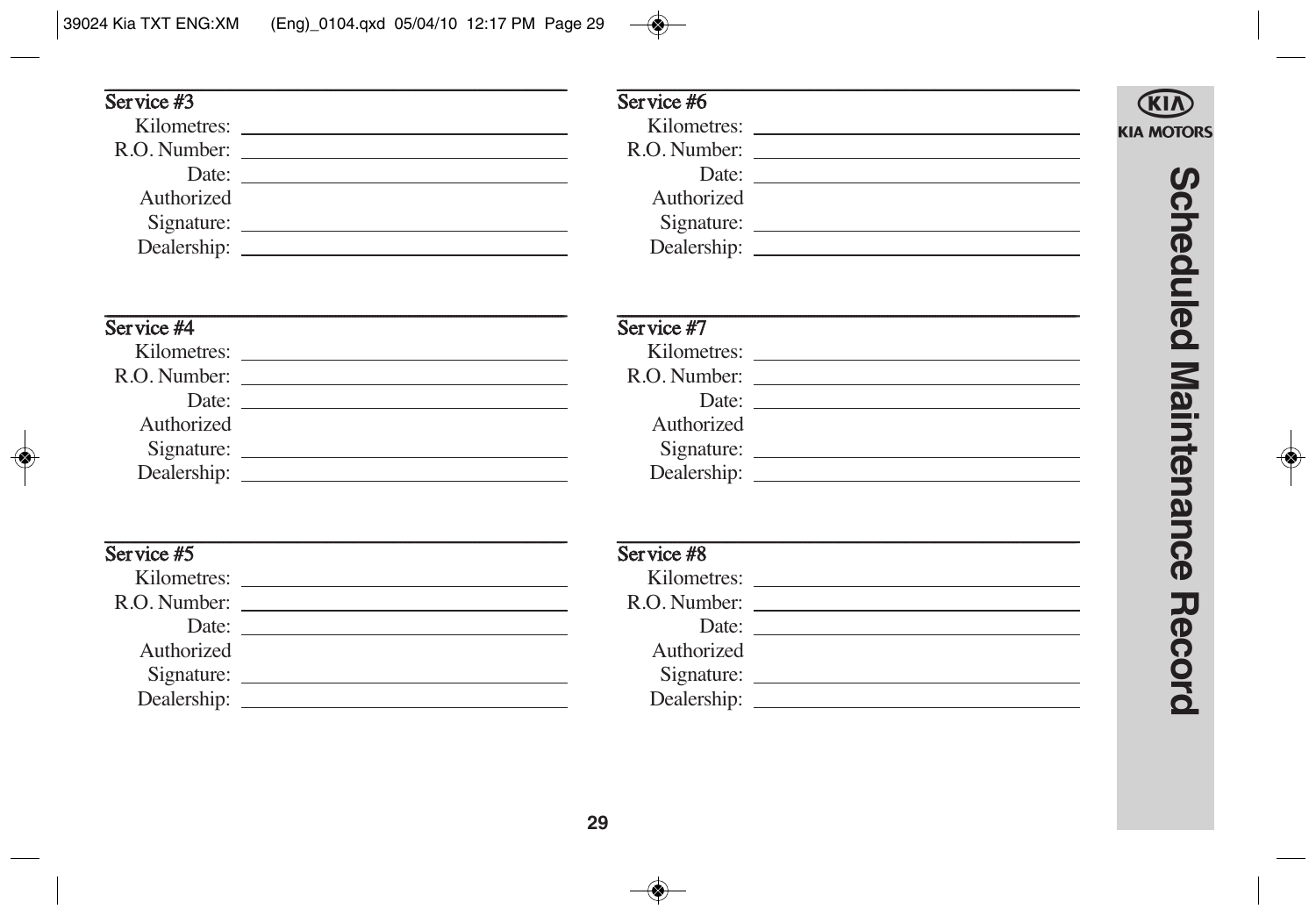## **CKIN KIA MOTORS**

#### Service  $#9$

Kilometres: R.O. Number: Date:  $\frac{1}{\sqrt{1-\frac{1}{2}}\sqrt{1-\frac{1}{2}}\sqrt{1-\frac{1}{2}}\sqrt{1-\frac{1}{2}}\sqrt{1-\frac{1}{2}}\sqrt{1-\frac{1}{2}}\sqrt{1-\frac{1}{2}}\sqrt{1-\frac{1}{2}}\sqrt{1-\frac{1}{2}}\sqrt{1-\frac{1}{2}}\sqrt{1-\frac{1}{2}}\sqrt{1-\frac{1}{2}}\sqrt{1-\frac{1}{2}}\sqrt{1-\frac{1}{2}}\sqrt{1-\frac{1}{2}}\sqrt{1-\frac{1}{2}}\sqrt{1-\frac{1}{2}}\sqrt{1-\frac{1}{2}}\sqrt{1-\frac{1}{2}}$ Authorized 

## Service  $#10$

| Kilometres:  |  |
|--------------|--|
| R.O. Number: |  |
| Date:        |  |
| Authorized   |  |
| Signature:   |  |
| Dealership:  |  |
|              |  |

| Service #11  |  |
|--------------|--|
| Kilometres:  |  |
| R.O. Number: |  |
| Date:        |  |
| Authorized   |  |
| Signature:   |  |
| Dealership:  |  |

#### Service  $#12$

## Service  $#13$ Kilometres:  $R \cap$  Number

| v. Fullivu. |  |
|-------------|--|
| Date:       |  |
| Authorized  |  |
| Signature:  |  |
| Dealership: |  |

| Service #14  |  |
|--------------|--|
|              |  |
| R.O. Number: |  |
| Date:        |  |
| Authorized   |  |
|              |  |
|              |  |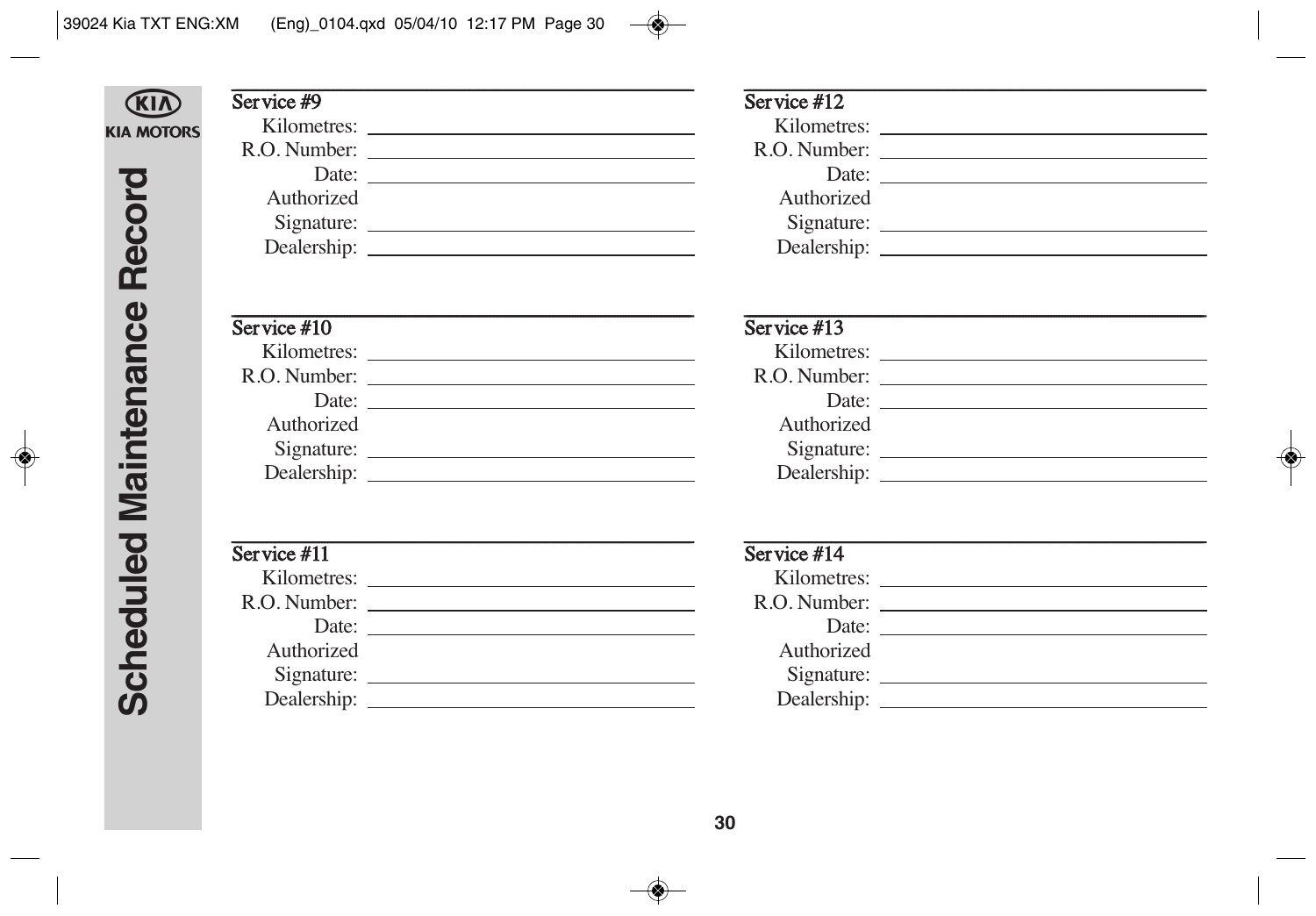#### Service  $#15$  $Service #18$ Kilometres: Kilometres: **KIA MOTORS** R.O. Number: R.O. Number: Date: Date: <u>(၇</u> Authorized Authorized **cheduled**  $S$ ervice #16  $S$ ervice #19 Kilometres: Kilometres: **Maintenance** R.O. Number: R.O. Number: Date: Date: Authorized Authorized Dealership: Note all the state of the state of the state of the state of the state of the state of the state of the state of the state of the state of the state of the state of the state of the state of the state of the st Dealership: Note that the contract of the contract of the contract of the contract of the contract of the contract of the contract of the contract of the contract of the contract of the contract of the contract of the cont  $S$ ervice #17  $S$ ervice #20 R.O. Number: R.O. Number: **Record** Date: Date: Authorized Authorized Dealership: Dealership: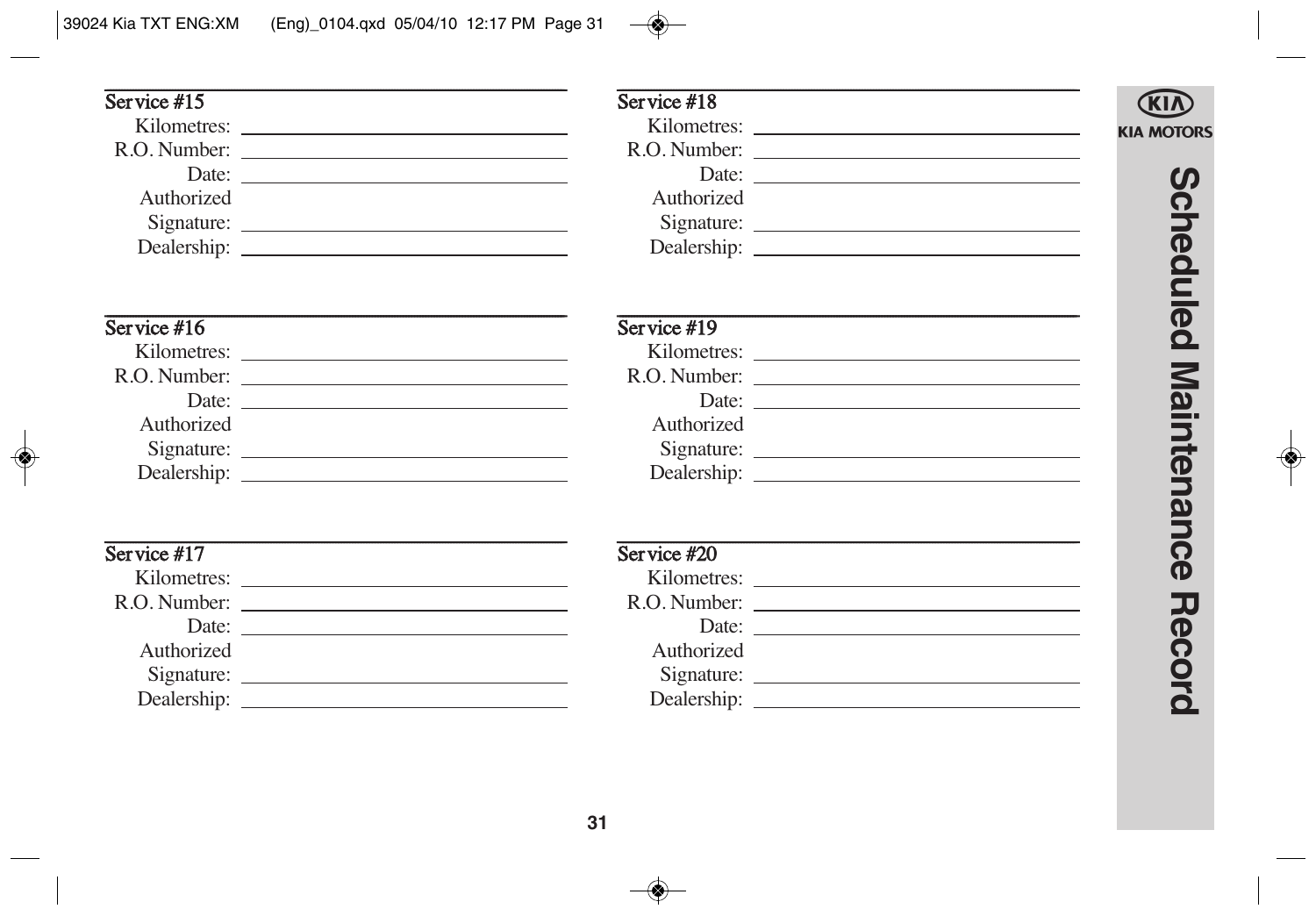

# **CONSUMER AFFAIRS PROCEDURES**

## Kia Owner Satisfaction and Assistance

Kia Canada Inc. and your Kia Dealer are dedicated to serving all of your automotive needs. Your complete satisfaction is our primary concern. Your Kia Dealer is equipped assist you with your vehicle purchase, parts, and service maintenance requirements.

Normally, any questions or concerns with the purchase transaction or the operation of your vehicle will be resolved by your Dealership's Sales or Service Departments. Sometimes, however, despite the best intentions of all concerned, misunderstandings can occur. If your concern has not been resolved to your satisfaction, the following steps should be taken:

## STEP ONE:

Discuss your concern with the appropriate department Manager at the Dealership: the Sales Manager, the Service Manager or the Parts Manager. Normally, concerns can be resolved through this step.

## STEP TWO:

If the problem has already been reviewed with the Sales, Service, or Parts Manager, and your concern is still not resolved, contact the General Manager or the owner of the Dealership.

## STEP THREE:

If necessary, contact Kia Canada's Consumer Affairs Department using our toll free number:

# 1-877-KIA-AUTO (1-877- 542-2886)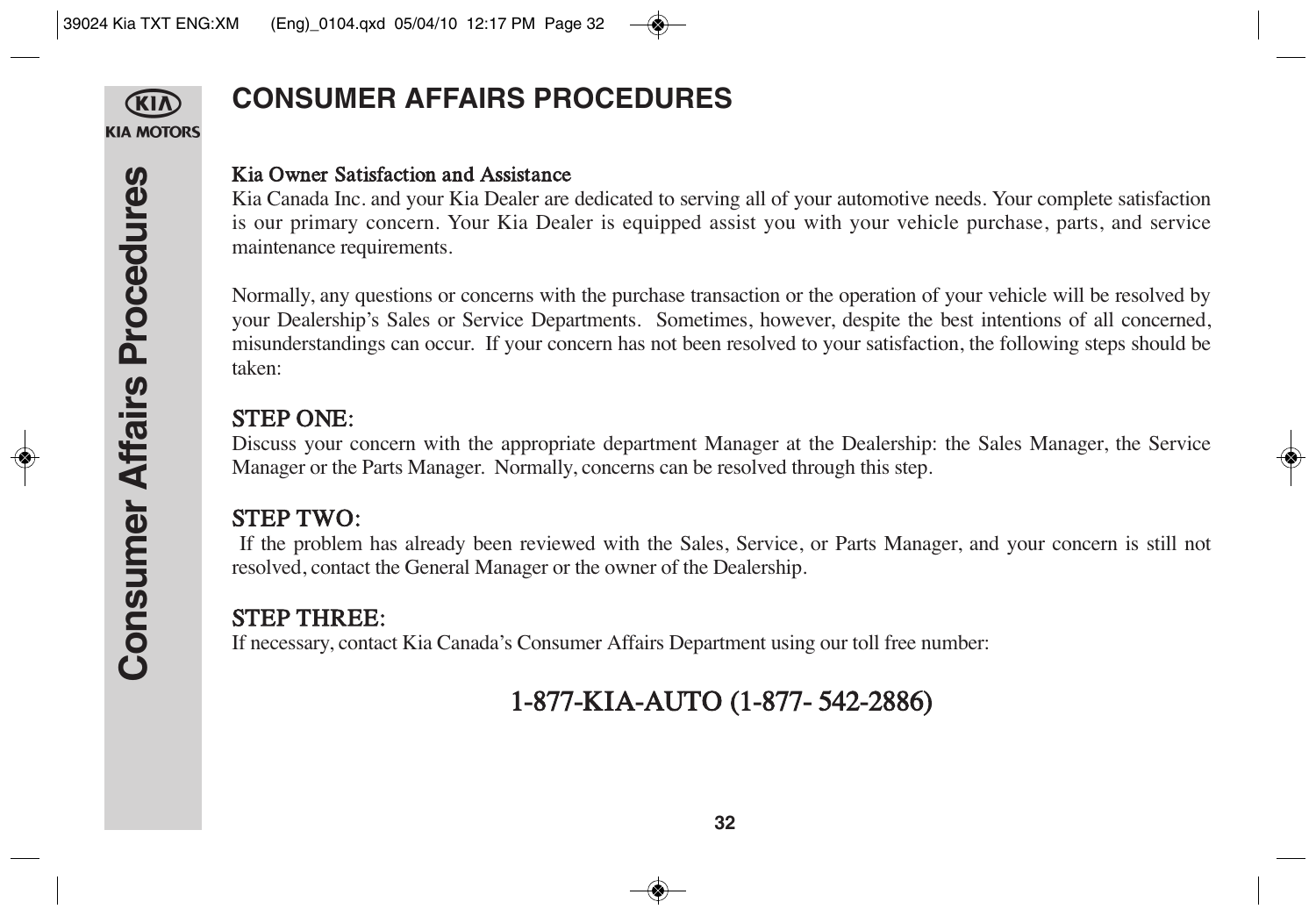For prompt assistance, please have the following information available for the Consumer Affairs Representative:

- Vehicle Identification Number (This is available from the vehicle registration, or the plate above the top left of the instrument panel and visible through the windshield.)
- Your vehicle's delivery date and present odometer reading.
- Dealership name and location.
- The nature of the problem or cause of dissatisfaction.

The information will be reviewed by Kia's Consumers Affairs Department, along with the Kia District Manager for your area to ensure that all possible measures have been taken to ensure a satisfactory resolution.

When contacting Kia Canada, please remember that your concern will likely be resolved at the Kia Dealership, using the Dealer's facilities, equipment, and personnel. Please ensure that you have followed step One and Two first, if you have a concern.

Kia encourages customers to call our toll free number for assistance. However, if a customer wishes to write to Kia Canada, the letter should be addressed to Kia Canada Customer Experience Department with the above information at:

> 180 Foster Crescent Mississauga, Ontario. L5R 4J5 or consumer@kia.ca

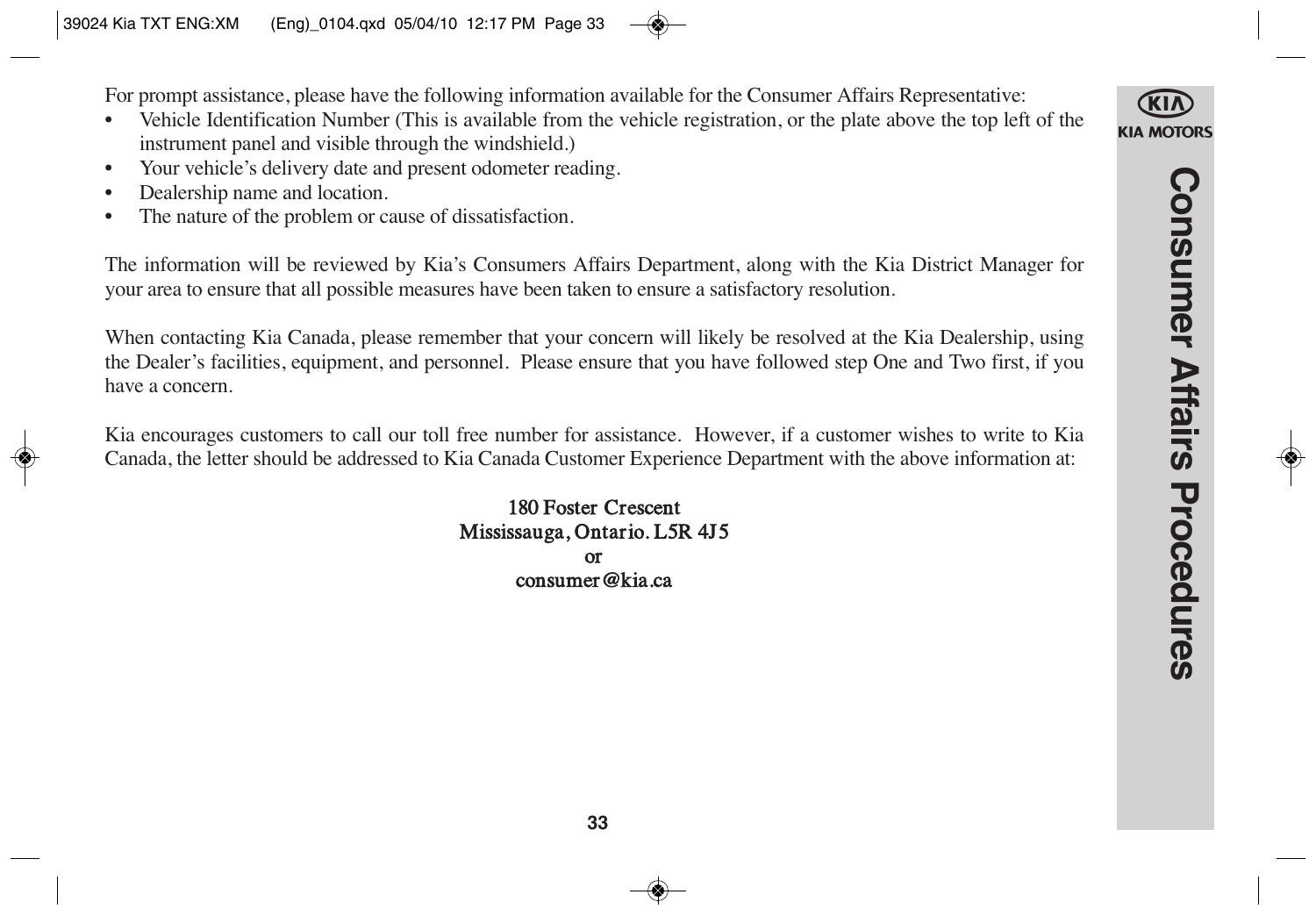

Occasionally a vehicle manufacturing concern cannot be resolved to your satisfaction, using the three step process described previously. If, after exhausting these procedures, you believe Kia has been unable to satisfactorily address your vehicle concerns, you may request to participate in the Canadian Motor Vehicle Arbitration Plan (CAMVAP) – an alternative dispute resolution program designed specifically for vehicle owners. CAMVAP will inform you about consumers' rights in the arbitration program.

The purpose of CAMVAP is to assist in the resolution of disputes between vehicle manufacturers and customers for perceived manufacturer defects. Please note that in order to be eligible to have your complaint dealt with by CAMVAP it will be necessary for you to show that you have exhausted all avenues of dispute resolution previously outlined in Steps One, Two and Three.

To request more information about CAMVAP, please contact them directly at:

## 1-800-207-0685 or www.camvap.ca

## Change of Address or Subsequent Ownership Notification

In case of a change of address or if you purchased your KIA vehicle as a pre-owned vehicle, please contact the Consumer Affairs Department to update your information by phone, 1-877-542-2886 or email at consumer@kia.ca. For prompt assistance, please provide

- Your Vehicle Identification Number.
- Name of registered owner.
- Your vehicles purchase date and present odometer reading.
- Complete mailing address and phone number.

## After Word

All rights reserved. May not be reproduced or translated without the written consent of Kia Canada Inc. Specifications in this manual are subject to change without notice. Text and specification in this manual are based on information and knowledge available at the time of printing.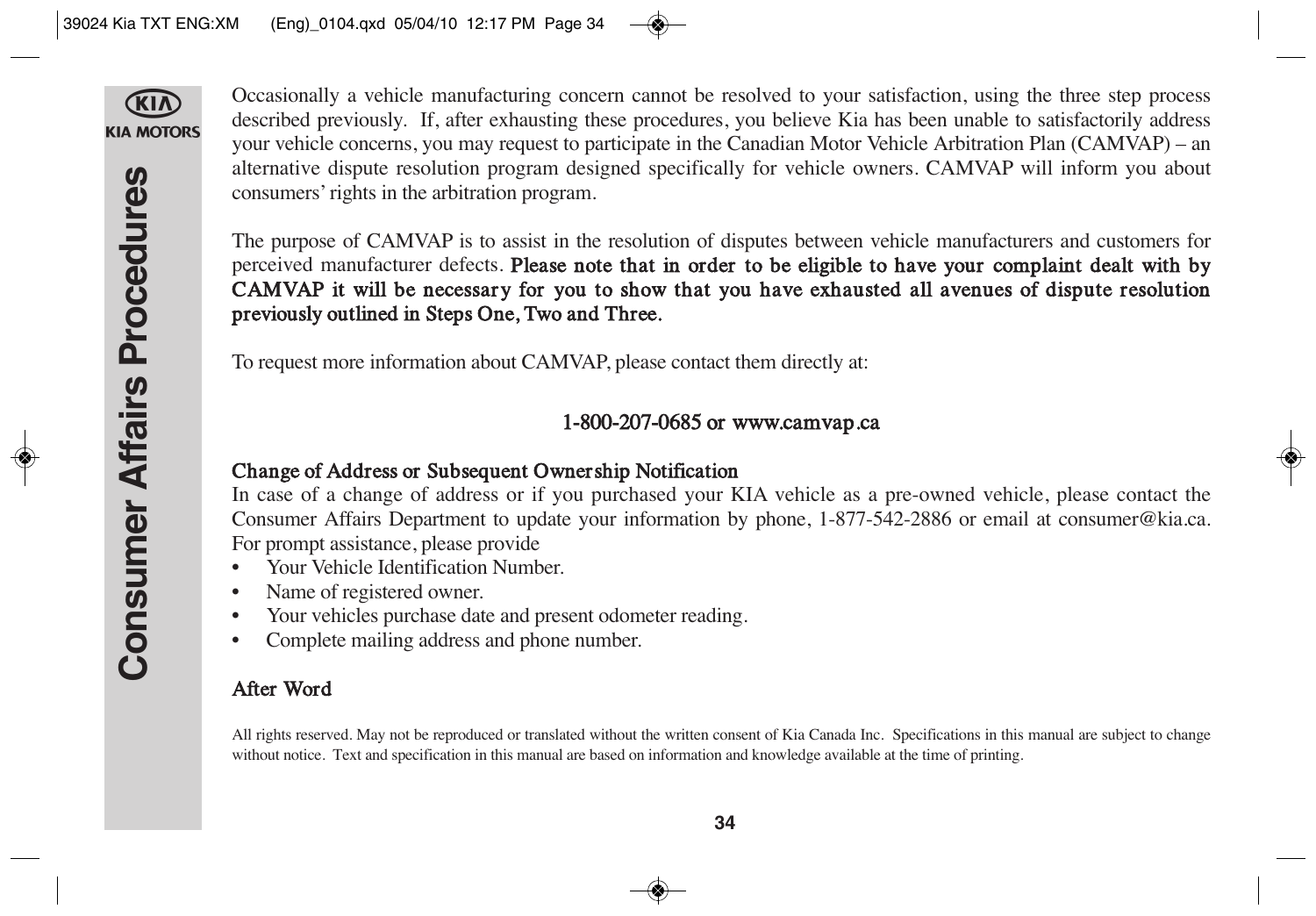| <b>Dealers</b> (Accurate at time of print) |  |
|--------------------------------------------|--|
|--------------------------------------------|--|



| <b>Dealers</b>        |                            |                      |                                  |           |              |
|-----------------------|----------------------------|----------------------|----------------------------------|-----------|--------------|
| <b>Dealers</b>        | <b>Address</b>             |                      |                                  |           | Phone        |
| <b>Western Region</b> |                            |                      |                                  |           |              |
| Applewood Kia         | 16299 Fraser Highway       | Surrey               | V4N 0G1                          | <b>BC</b> | 604-635-3010 |
| Harris Kia            | 2575 Bowen Road            | Nanaimo              | <b>V9T 3L4</b>                   | <b>BC</b> | 250-751-1168 |
| <b>Richmond Kia</b>   | 3351 No. 3 Road            | Richmond             | <b>V6X 2B6</b>                   | <b>BC</b> | 604-273-1800 |
| Kia West              | 688 Lougheed Highway       | Coquitlam            | <b>V3K-3S6</b>                   | <b>BC</b> | 604-931-5425 |
| Applewood Langley Kia | 19764 Langley By-Pass      | Langley              | <b>V3A 7B1</b>                   | <b>BC</b> | 604-533-7881 |
| Kia South Vancouver   | 396 Southwest Marine Drive | Vancouver            | <b>V5X 2R6</b>                   | <b>BC</b> | 604-326-6868 |
| Courtenay Kia         | 150 Mansfield Drive        | Courtenay            | <b>V9N 6C5</b>                   | <b>BC</b> | 250-334-9993 |
| Graham Kia Victoria   | 2620 Government Street     | Victoria             | <b>V8T 4P8</b>                   | <b>BC</b> | 250-360-1111 |
| Kamloops Kia          | $915 - 7$ th Street        | Kamloops             | <b>V2B 2W7</b>                   | <b>BC</b> | 250-376-2992 |
| Kelowna Kia           | 2330 Highway 97 North      | Kelowna              | V1X 4H8                          | BC        | 250-4915688  |
| Gustafson's Kia       | 112 North Broadway         | <b>Williams Lake</b> | V <sub>2</sub> G 2X <sub>8</sub> | <b>BC</b> | 250 392-3035 |
| Gustafson's Kia North | 1912 20th Avenue           | Prince George        | <b>V2L 4C1</b>                   | <b>BC</b> | 250-563-7949 |
| Penticton Kia         | 550 Duncan Avenue West     | Penticton            | <b>V2A 2Y5</b>                   | <b>BC</b> | 250-276-1200 |
| Vernon Kia            | 6365 Highway 97 N          | Vernon               | <b>V1B 3R4</b>                   | <b>BC</b> | 250-545-7281 |
| Whitehorse Kia        | 17 Chilkoot Way            | Whitehorse           | Y1A 6T6                          | YT        | 867-393-6552 |
| Kia West Edmonton     | 10151-179th Street         | Edmonton             | <b>T5S 1P1</b>                   | AB        | 780-444-8645 |
| Scott Kia             | 6863 - 50th Ave            | <b>Red Deer</b>      | <b>T4N 4E2</b>                   | AB        | 403-314-5421 |
| Sherwood Kia          | 20 Broadway Boulevard      | Sherwood Park        | <b>T8H 2A2</b>                   | AB        | 780-449-4499 |
| Kia Cold Lake         | 3832 50th Street           | Cold Lake            | <b>T9M 1S6</b>                   | AB        | 780-594-6200 |
| Southtown Kia         | 9710 - 35th Avenue         | Edmonton             | <b>T6E 5N2</b>                   | AB        | 780 465 3535 |
| Grande Prairie Kia    | 11806 - 99 Avenue          | Grande Prairie       | <b>T8W 0C7</b>                   | AB        | 780-539-5024 |
| Metro Kia             | 1276 Trans Canada Way SE   | <b>Medicine Hat</b>  | T1B 1J5                          | AB        | 403-526-2275 |
| Johnson Kia           | 2001 3rd Avenue South      | Lethbridge           | <b>T1J 0L9</b>                   | AB        | 403-331-3130 |
| Kia City              | 100 Glendeer Circle S.E.   | Calgary              | <b>T2H 2V4</b>                   | AB        | 403-243-9997 |
| Capital Kia           | 100 Woodgate Road          | <b>Okotoks</b>       | <b>T1S1L2</b>                    | AB        | 403-938-0812 |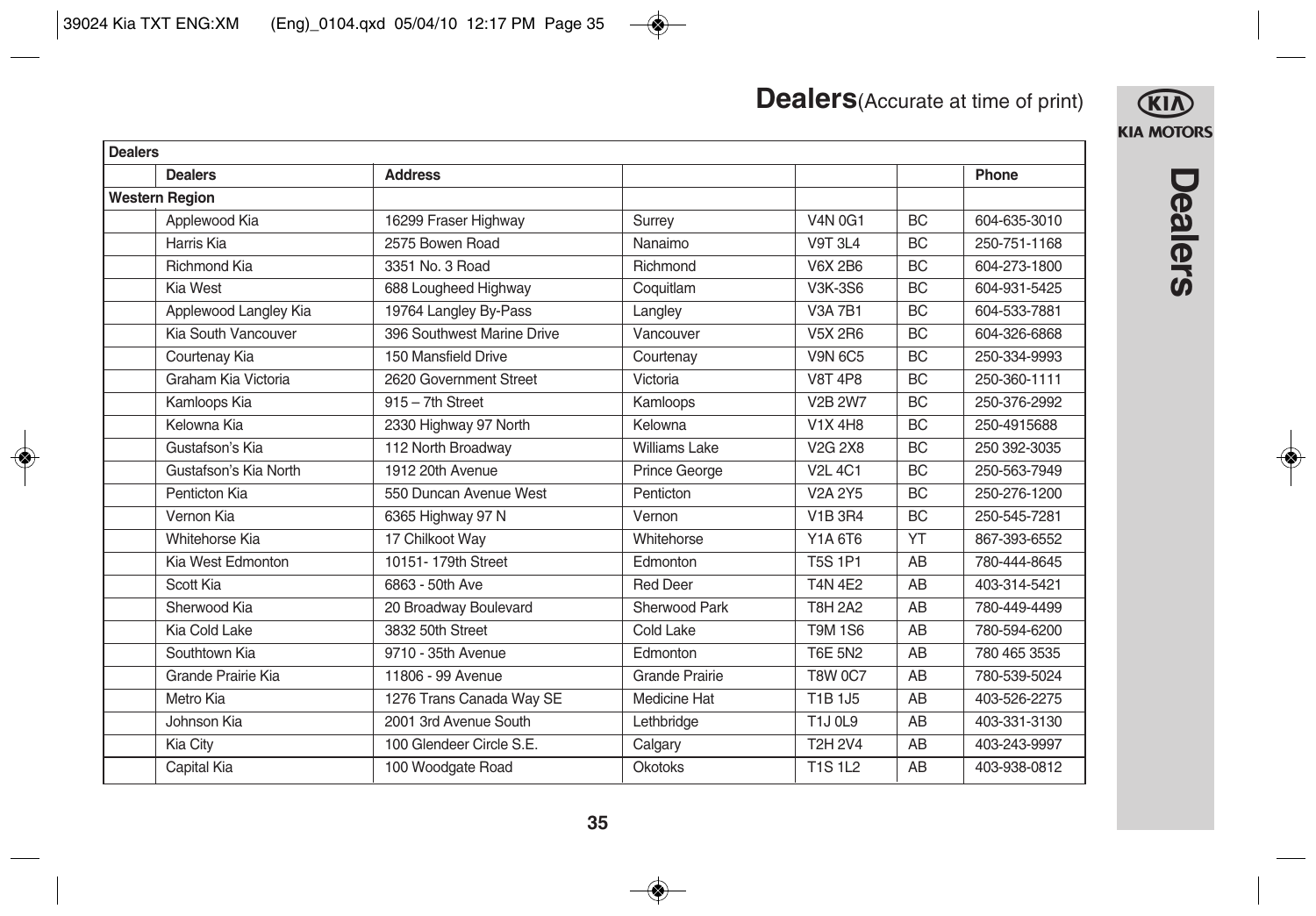## $\bigcirc$ **KIA MOTORS**

# **Dealers**

| Northland Kia                 | 5100 Shaganappi Trail, N.W.   | Calgary              | <b>T3A 2L7</b> | AB        | 403-247-2411 |
|-------------------------------|-------------------------------|----------------------|----------------|-----------|--------------|
| Eastside Kia                  | 2230 23rd Street NE           | Calgary              | <b>T2E 8N3</b> | AB        | 403-250-2502 |
| Bellamy Kia                   | 555 Broad Street              | Regina               | <b>S4R1X5</b>  | <b>SK</b> | 306-525-4555 |
| Kia of Saskatoon              | 730 Brand Road                | Saskatoon            | S7J 5J3        | <b>SK</b> | 306-955-5080 |
| South East Kia                | Highway 10 East               | Yorkton              | <b>S3N 2W7</b> | <b>SK</b> | 306 786-5444 |
| Capital Kia Prince Albert     | 215 38th Street East          | <b>Prince Albert</b> | <b>S6W 1A5</b> | <b>SK</b> | 306-764-3933 |
| <b>Central Region</b>         |                               |                      |                |           |              |
| Planet Kia                    | 415 18th Street North         | Brandon              | <b>R7A 6Z2</b> | <b>MB</b> | 204-725-2566 |
| <b>Birchwood Kia</b>          | 1364 Regent Avenue West       | Winnipeg             | <b>R2C 3A8</b> | <b>MB</b> | 204-667-9993 |
| Autotown Kia                  | Unit 400-1717 Waverley Street | Winnipeg             | <b>R3T 6A9</b> | <b>MB</b> | 204-269-1600 |
| Kia of Brampton               | 9 Canam Crescent              | <b>Brampton</b>      | L7A 1G1        | ON        | 905-457-8410 |
| Scarboro Kia                  | 2592 Eglinton Avenue          | Scarborough          | M1K 2R5        | ON        | 416-266-0066 |
| Woodchester Kia               | 3089 Woodchester Drive        | Mississauga          | L5L 1J2        | ON        | 905-828-2289 |
| Trento Kia                    | 4601 Steeles Avenue West      | North York           | M9L 1X2        | ON        | 416-740-8800 |
| Kia of Newmarket              | 17415 Yonge Street            | Newmarket            | L3Y 8L9        | ON        | 905-898-3661 |
| Bessada Kia                   | 1675 Bayly Street             | Pickering            | L1W 2Z1        | ON        | 905-421-9191 |
| 401 Dixie Kia                 | 5505 Ambler Dr.               | Mississauga          | L4W 2Z1        | ON        | 905-602-0884 |
| Georgetown Kia                | 314 Guelph Street             | Georgetown           | L7G 4B5        | ON        | 905-877-7818 |
| 427/OEW Kia                   | 1581 The Queensway            | Toronto              | <b>M8Z1T8</b>  | ON        | 416-253-5001 |
| West Toronto Kia              | 2445 St. Clair Avenue West    | Toronto              | <b>M6N 1K9</b> | ON        | 416-762-2277 |
| Airport Kia                   | 3295 Derry Road East          | Mississauga          | <b>L4T1A8</b>  | ON        | 905 677 5678 |
| Oakville Kia                  | 2219 Wyecroft Road            | Oakville             | <b>L6L 5L7</b> | ON        | 905-847-1511 |
| Milton Kia                    | 65 Ontario Street North       | Milton               | L9T 2T2        | ON        | 905-878-7700 |
| NewRoads Kia of Richmond Hill | 11623 Yonge Street            | <b>Richmond Hill</b> | <b>L4E 3N8</b> | ON        | 905-883-0303 |
| Foster Kia                    | 3445 Sheppard Avenue East     | N. Scarborough       | M1T3K5         | ON        | 416-291-7733 |
| Plaza Kia of Thornhill        | 7079 Yonge Street             | Thornhill            | L3T 2A7        | ON        | 905-763-3688 |
| Longman's Markham Kia         | 5396 Hwy #7                   | Markham              | L3P 1B9        | ON        | 905-209-1890 |
| Plaza Kia of Toronto          | 3400 Dufferin Street          | Toronto              | M6A 2V1        | ON        | 416-781-5271 |
| London Kia                    | 764 Wharncliffe Road          | London               | <b>N6J-2N4</b> | ON        | 519-433-3126 |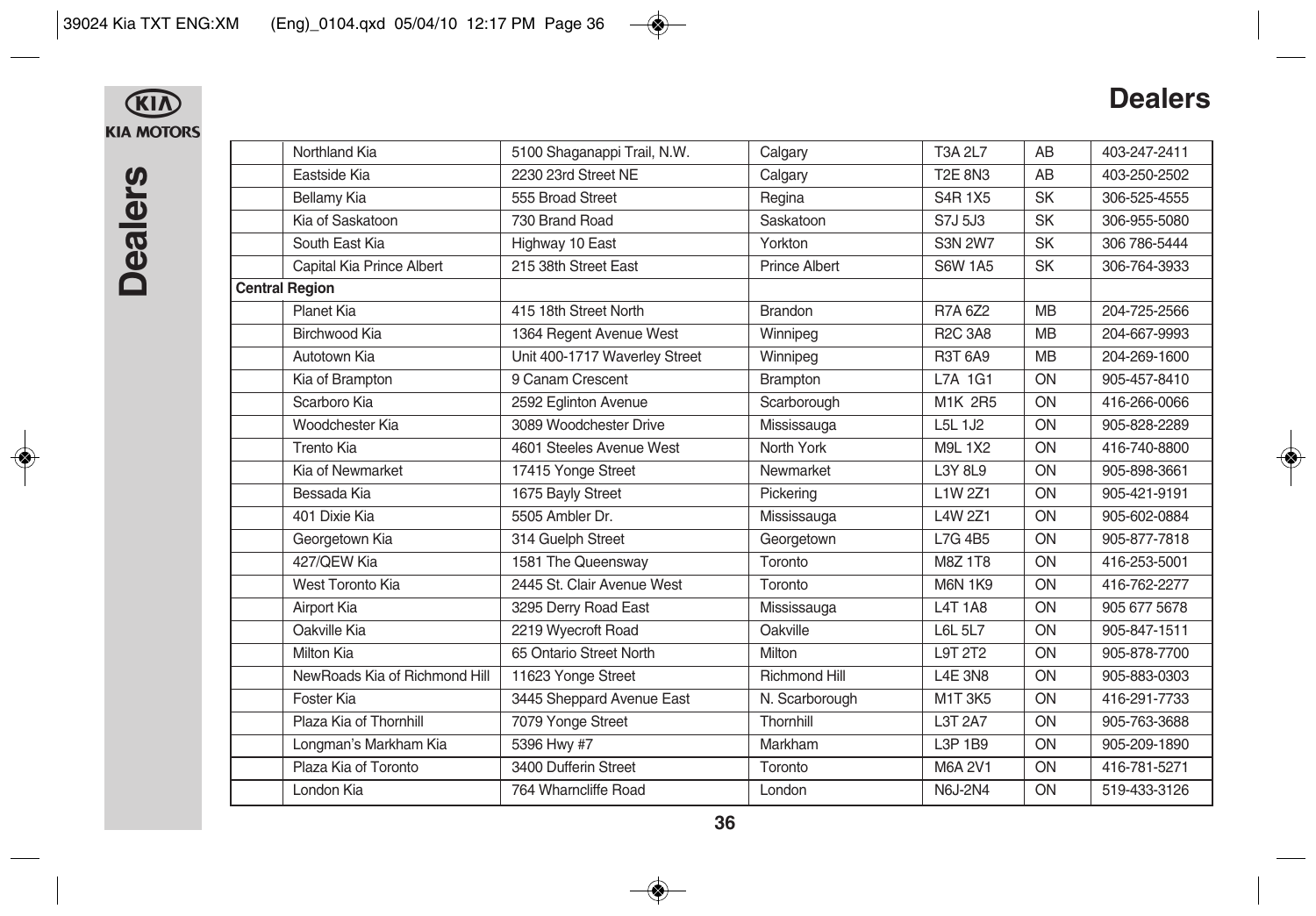

| Cardinal Kia           | 7818 Oakwood Drive            | Niagara Falls       | <b>L2E 6S5</b> | ON | 905-371-0622 |
|------------------------|-------------------------------|---------------------|----------------|----|--------------|
| Lambton Kia            | 95 Indian Road South          | Sarnia              | N7T3W1         | ON | 519-464-4022 |
| Guelph Kia             | 1 Malcolm Road                | Guelph              | <b>N1K1A7</b>  | ON | 519-829-2189 |
| Hollister Kia          | 11 Simcoe Street              | Tillsonburg         | N4G 2H4        | ON | 519-842-3031 |
| Cambridge Kia          | 408 Hespeler Road             | Cambridge           | N1R6J6         | ON | 519-621-6768 |
| Kia of Hamilton        | 1885 Upper James Street       | Hamilton            | <b>L9B 1K8</b> | ON | 905-547-7726 |
| Kia of St. Catharines  | 406 Ontario Street            | St. Catharines      | <b>L2R 5L9</b> | ON | 905-684-4542 |
| AutoPark Kia           | 4315 North Service Road       | Burlington          | <b>L7L 4X7</b> | ON | 905-331-8500 |
| Gus Revenberg Kia      | 10080 Tecumseh Road East      | Windsor             | <b>N8R 1A2</b> | ON | 519-979-2990 |
| Hudson's Listowel Kia  | 890 Wallace Ave N             | Listowel            | N4W 1M4        | ON | 519-291-1730 |
| <b>Rick McCall Kia</b> | Highway 6 East                | Port Dover          | <b>N0A 1N0</b> | ON | 519-583-1400 |
| Anderson Kia           | 1231 Dundas St                | Woodstock           | <b>N4S7V9</b>  | ON | 519-537-6681 |
| <b>Brantford Kia</b>   | 214 Lynden Road               | <b>Brantford</b>    | <b>N3R 8A3</b> | ON | 519-304-6542 |
| <b>Bank Street Kia</b> | 2559 Bank Street              | Ottawa              | K1T1M8         | ON | 613-736-7022 |
| Kingston Kia           | 2820 Princess Street          | Kingston            | <b>K7L 4V2</b> | ON | 613-384-2005 |
| Peterborough Kia       | 238 Lansdowne Street East     | Peterborough        | K9J6X9         | ON | 705-741-1188 |
| Auto World Kia         | 2959 Highway 35 South         | Lindsay             | <b>K9V 4N4</b> | ON | 705-324-5565 |
| <b>Street Kia</b>      | 171 Lombard Street            | <b>Smiths Falls</b> | <b>K7A 4T1</b> | ON | 613-284-0023 |
| <b>Boyer Kia</b>       | 60 Millennium Parkway         | <b>Belleville</b>   | <b>K8N 4Z5</b> | ON | 613-966-9990 |
| <b>Kia 417</b>         | 1599 Startop Road             | Ottawa              | K1B 5P5        | ON | 613-746-1170 |
| Cobourg Kia            | 1145 Division Street, Box 426 | Cobourg             | <b>K9A 4L1</b> | ON | 905-377-1382 |
| Donnelly Kia           | 490 Terry Fox Drive           | Ottawa              | <b>K2T 1L3</b> | ON | 613-733-4747 |
| Kia of Brockville      | 680 Stewart Blvd.             | <b>Brockville</b>   | <b>K6V 7H2</b> | ON | 613-345-4442 |
| Petawawa Kia           | 3504 Petwawa Boulevard        | Petawawa            | <b>K8H 1W9</b> | ON | 613-687-6588 |
| Kia of Cornwall        | 628 Pitt Street               | Cornwall            | <b>K6J 3R7</b> | ON | 613-937-3433 |
| Durham Kia             | 550 Taunton Road West         | Oshawa              | L1H 7K4        | ON | 905-571-5420 |
| Perth Kia              | 25 Dufferin Street            | Perth               | <b>K7H 3B3</b> | ON | 613-326-0023 |
| Bay City Kia           | 165 Bradford Street           | Barrie              | <b>L4N 3B4</b> | ON | 705-739-8020 |
| Performance Kia        | 545 13th Avenue               | <b>Thunder Bay</b>  | <b>P7B7B4</b>  | ON | 807-345-2552 |
|                        |                               |                     |                |    |              |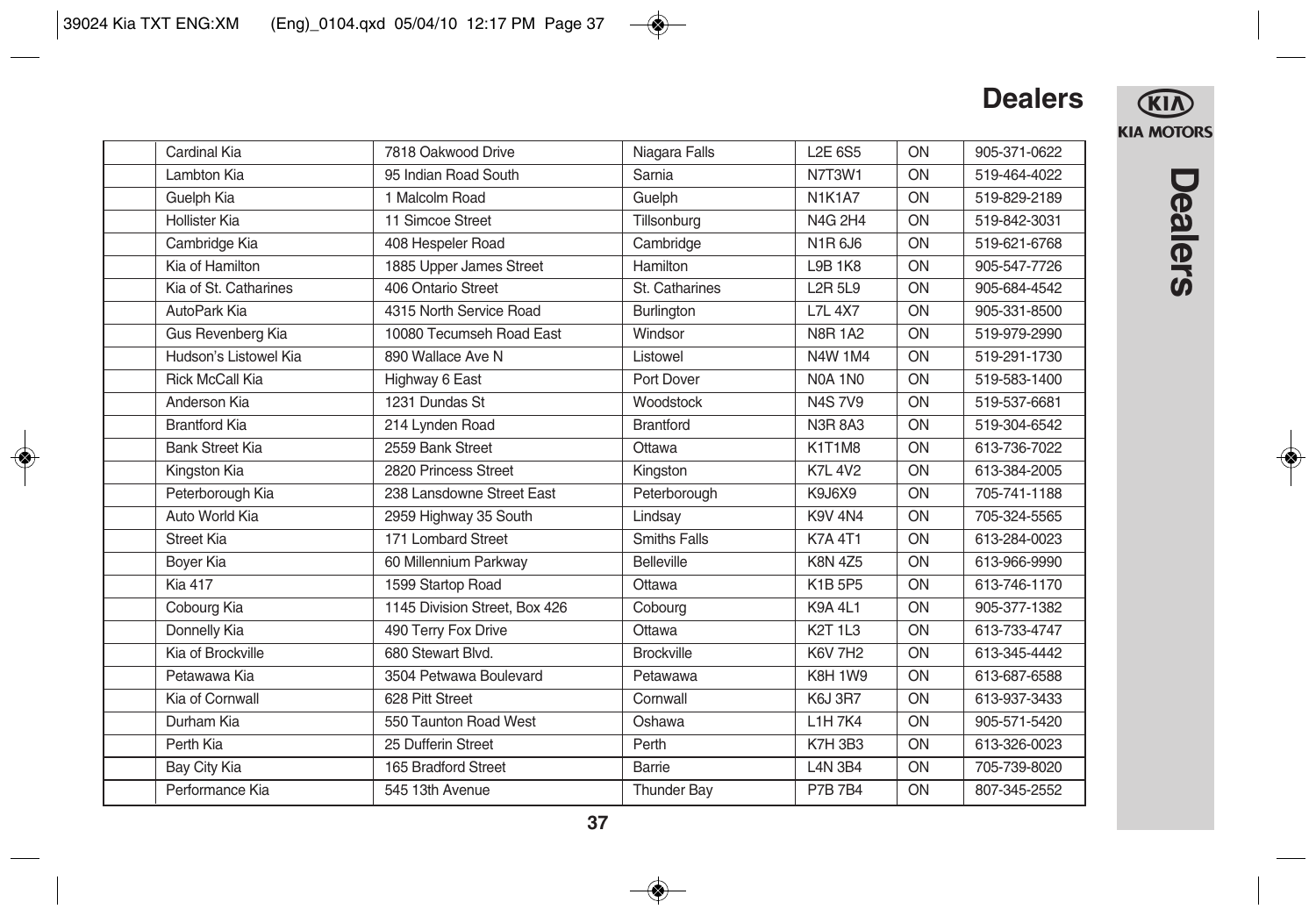

**KIA**<br>KIA MOTORS

| World Cars Kia         | 953 Trunk Road                     | Sault Ste. Marie         | P6A 3T4        | ON | 705-759-1133 |
|------------------------|------------------------------------|--------------------------|----------------|----|--------------|
| Kia Sudbury Motors     | 1086 Kingsway Boulevard            | Sudbury                  | P3B 2E5        | ON | 705-524-2404 |
| Muskoka Kia            | 21 Robert Dollar Drive             | Bracebridge              | P1L 1P9        | ON | 705-645-6575 |
| Kia of Owen Sound      | 1601-18th Avenue East              | Owen Sound               | <b>N4K 5N3</b> | ON | 519-371-4447 |
| Kia of Timmins         | 1285 Riverside Drive               | Timmins                  | P4R1A6         | ON | 705-267-8291 |
| Kia of North Bay       | 614 Main Street                    | North Bay                | P1B 1B9        | ON | 705-474-6444 |
| <b>Eastern Region</b>  |                                    |                          |                |    |              |
| Kia St-Eustache        | 410 rue Dubois                     | St-Eustache              | <b>J7P 4W9</b> | QC | 450-623-9004 |
| Kia Grenville          | 83 Maples                          | Grenville                | <b>J0V 1J0</b> | QC | 819-242-0115 |
| Kia de Sherbrooke      | 4339 boulevard Bourque             | Sherbrooke               | <b>J1N 1S4</b> | QC | 819-823-4343 |
| Kia St-Léonard         | 7250 boulevard Langelier           | St-Léonard               | <b>H1S 2X6</b> | QC | 514-256-1010 |
| Kia Repentigny         | 782 rue Notre Dame                 | Repentigny               | <b>J5Y 1B6</b> | QC | 450-657-1031 |
| Kia de Granby          | 1348 Principale                    | Granby                   | <b>J2J 0M2</b> | QC | 450-777-0332 |
| Kia de Drummondville   | 1405 boul. René Lévesaue           | Drummondville            | <b>J2C 7V4</b> | QC | 819-478-2655 |
| Kia Mario Blain        | 545 boul. Laurier                  | McMasterville            | J3G 6P2        | QC | 450-464-4551 |
| Kia des Laurentides    | 2352 boul du Curé-Labelle          | St-Jérôme                | <b>J7Y 5E9</b> | QC | 450-438-4438 |
| <b>Boisvert Kia</b>    | 416 Boul, Labelle                  | Blainville               | <b>J7C 2H2</b> | QC | 450-430-2223 |
| Kia de Brossard        | 8650 Boulevard Taschereau          | <b>Brossard</b>          | <b>J4X 1C2</b> | QC | 450-671-5050 |
| Promenade Kia          | 346 Boulevard Gréber               | Gatineau                 | <b>J8T 5R6</b> | QC | 819-561-6669 |
| Lonqueuil Kia          | 400 Roland Therrien                | Longueil                 | J4H 3V9        | QC | 450-928-3000 |
| Albi Le Géant Kia      | 3601 rue Blériot                   | Mascouche                | <b>J7K3C1</b>  | QC | 450-474-2524 |
| Royal Kia              | 7960 boulevard Newman              | La Salle                 | <b>H8N 1X9</b> | QC | 514-595-6666 |
| <b>Action Kia</b>      | 1280 ave De Larivière              | Rouyn-Noranda            | <b>J9X 4L1</b> | QC | 819-762-7222 |
| Kia Trois-Rivières     | 3790 Boul. Gene H. Kruger          | <b>Trois-Rivières</b>    | G9A 4M3        | OC | 819-373-7300 |
| Kia St-Constant        | 202 Route 132                      | St-Constant              | <b>J5A 2C9</b> | QC | 450-635-4610 |
| Complexe Kia           | 11700 rue Sherbrooke est           | Pointe-aux-Trembles      | <b>H1B1C4</b>  | QC | 514-645-2277 |
| Régate Kia Valleyfield | 550 boulevard Monseigneur Langlois | Salaberry-de-Valleyfield | <b>J6S 0A5</b> | QC | 450-377-8396 |
| Baril Kia              | 3500 avenue Cusson                 | St-Hyacinthe             | <b>J2S 8N9</b> | QC | 450-774-3444 |
| Kia St-Jean            | 210 rue Moreau                     | St-Jean-sur-Richelieu    | <b>J2W 0E9</b> | QC | 450-347-2835 |
|                        |                                    |                          |                |    |              |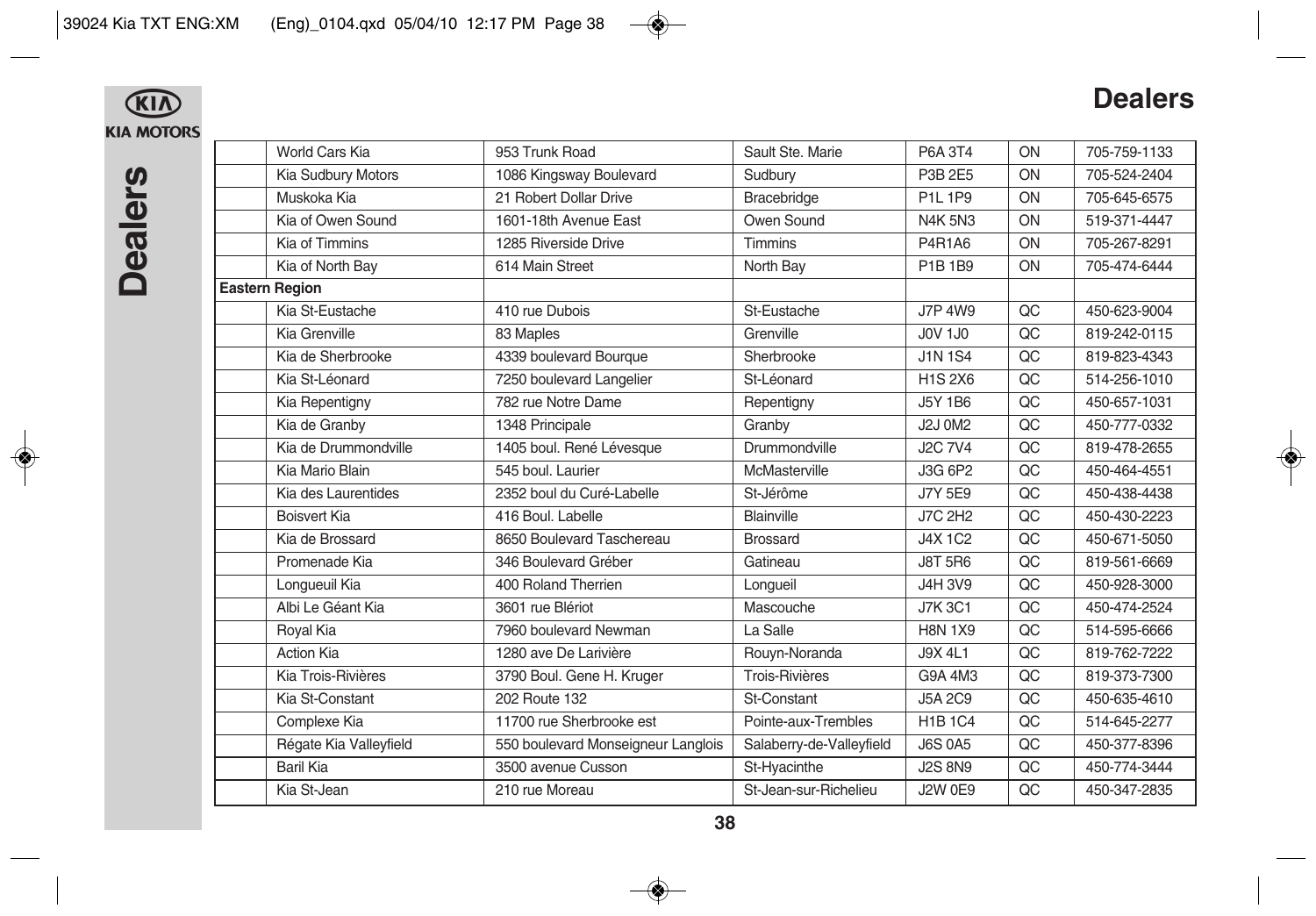

| Ville Marie Kia               | 3010 rue Hochelaga                   | Montréal              | <b>H1W 1G2</b> | QC | 514-598-8800 |
|-------------------------------|--------------------------------------|-----------------------|----------------|----|--------------|
| Kia Joliette                  | 851 Samuel Racine Street             | Joliette              | <b>J6E 0E8</b> | QC | 450-752-1952 |
| Kia Mario Blain Ste-Julie     | 1235 boul. Armand-Frappier           | Ste-Julie             | <b>J3E 0A1</b> | QC | 450-649-0010 |
| Kia West Island               | 10333 boul. Gouin Ouest              | Roxboro               | <b>H8Y1S1</b>  | QC | 514-684-8488 |
| Kia Mario Blain Sorel-Tracy   | 6925 avenue du Major Beaudet         | Sorel-Tracy           | J3R 4X9        | QC | 450-742-1542 |
| <b>Kia Desrosiers</b>         | 2350 Route 117, Ste-Agathe-des-Monts | Ste-Agathe            | <b>J8C 2Z7</b> | QC | 819-326-3232 |
| Regate Kia Vaudreuil          | 606 Boulevard Harwood                | Vaudreuil-Dorion      | J7V 0J2        | QC | 450-424-0122 |
| Kia de Magog                  | 2960 rue Sherbrooke                  | Magog                 | J1X 4G4        | QC | 819-847-3377 |
| Aylmer Kia                    | 500 Chemin McConnell                 | Gatineau              | <b>J9J 3V6</b> | QC | 819-682-1444 |
| Fichault Kia                  | 33 Boulevard St-Jean-Baptiste        | Chateauguay           | <b>J6J 3H5</b> | QC | 450-699-9000 |
| Lallier Kia de Laval          | 1530 boulevard Chomedev              | Laval                 | <b>H7V 3N8</b> | QC | 450-680-1000 |
| Albi Kia de Laval             | 1501 boulevard des Laurentides       | Vimont Laval          | <b>H7M2Y3</b>  | QC | 450-668-3883 |
| Mont-Laurier Kia              | 1759 boul. Albiny-Paquette           | Mont-Laurier          | <b>J9L1M8</b>  | QC | 819-623-1213 |
| Kia Harold Auto               | 1120 boulevard du Royaume Ouest      | Chicoutimi            | G7H 5B1        | QC | 418-693-8050 |
| Kia Lévis                     | 4585 boulevard de la Rive-Sud        | Lévis                 | G6W 6M6        | QC | 418-837-9199 |
| Kia Victoriaville             | 163 Bois francs sud                  | Victoriaville         | G6P 4S5        | QC | 819-758-5050 |
| Automobiles du Boulevard Kia  | 3260 route Kennedy                   | Notre-Dame-des-Pins   | GOM 1KO        | QC | 418-774-4100 |
| Sept-Iles Kia                 | 369 boulevard Laure                  | Sept-Iles             | G4R 1X2        | QC | 418-962-0550 |
| <b>Boulevard Kia</b>          | 34 boulevard Comeau                  | Baie-Comeau           | G4Z 3A8        | QC | 418-294-2999 |
| Kia de New Richmond           | 217 Chemin Saint Edgar               | New Richmond          | G0C 2B0        | QC | 418-392-6777 |
| Formule Kia                   | 167 Boul. Sainte-Anne                | Rimouski              | <b>G5M 1C3</b> | QC | 418-723-0311 |
| Maison Kia Dolbeau-Mistassini | 59 boul. Panoramique                 | Dolbeau-Mistassini    | <b>G8L 5G5</b> | QC | 418-276-1556 |
| Kia La Pérade                 | 671 rue Principale                   | La Pérade             | <b>GOX 2J0</b> | QC | 418-325-2444 |
| Kia Charlevoix                | 999 boul. Mgr. De Laval              | <b>Baie St-Paul</b>   | G3Z 2W4        | QC | 418-240-2666 |
| Kia Beauport                  | 304 Seigneuriale                     | Beauport              | G1C 3P9        | QC | 418-660-3856 |
| St-Onge Kia                   | 4620 Boulevard Royal                 | Shawinigan            | <b>G9N 7X9</b> | QC | 819-539-4242 |
| Kia Québec                    | 5055 boulevard des Gradins           | Québec                | G2J 1E5        | QC | 418-626-8600 |
| Kia Ste-Fov                   | 1600 rue Cyrille-Duquet              | Québec                | G1N 2E5        | QC | 418-654-2929 |
| Kia Thetford                  | 877 Pie XI                           | <b>Thetford Mines</b> | G6G 7V3        | QC | 418-334-1049 |
|                               |                                      |                       |                |    |              |

# **Dealers**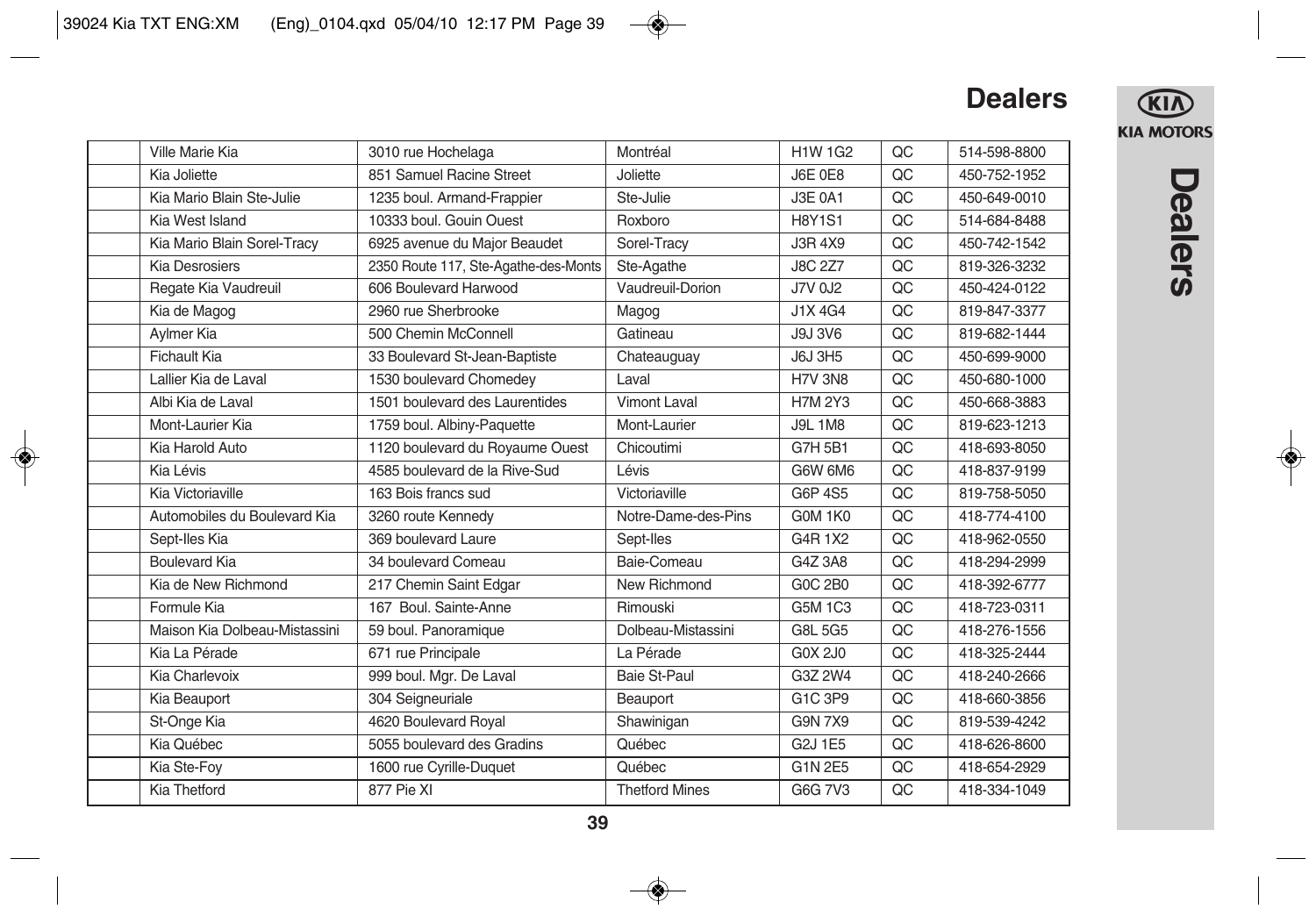# **Dealers**

 $\bigcirc$ **KIA MOTORS** 

| Dubé Kia               | 7 Côte St-Jacques              | Rivière-du-Loup            | G5R 2N7        | QC        | 418-860-3542 |
|------------------------|--------------------------------|----------------------------|----------------|-----------|--------------|
| Kia Matane             | 1465 avenue du Phare ouest     | Matane                     | G4W 3M6        | QC        | 418-562-0003 |
| Alma Kia               | 2525 Avenue du Pont Sud        | Alma                       | G8B 5V2        | QC        | 418-480-4542 |
| Kia Cap-Santé          | 5 bois de L'Ail                | Cap-Santé                  | <b>G0A 1L0</b> | QC        | 418-285-5555 |
| Kia Mégantic           | 6435 rue Salaberry             | Lac-Mégantic               | G6B 1J5        | QC        | 819-583-4545 |
| <b>Atlantic Region</b> |                                |                            |                |           |              |
| O'Regan's Kia          | 402 Windmill Road              | Dartmouth                  | <b>B3A 1J7</b> | <b>NS</b> | 902-466-9550 |
| MacDonald Kia          | 595 Grand Lake Road            | Sydney                     | B1P 6T3        | <b>NS</b> | 902-563-2926 |
| Forbes Kia             | 5488 Prospect Road             | <b>New Minas</b>           | <b>B4N 3K8</b> | <b>NS</b> | 902-681-2144 |
| Yarmouth Kia           | 150 Starrs Road                | Yarmouth                   | <b>B5A 4B4</b> | <b>NS</b> | 902-749-2300 |
| Carroll Kia            | 15102 HWY #3, PO Box 306       | <b>Bridgewater</b>         | <b>B4V 2W9</b> | <b>NS</b> | 902-543-9542 |
| Strait-Way Kia         | 2670 Brierly Brook Road        | Antigonish                 | <b>B2G 2S3</b> | <b>NS</b> | 902-863-9229 |
| <b>Hillcrest Kia</b>   | 3170 Kempt Road                | <b>Halifax</b>             | <b>B3K4X1</b>  | <b>NS</b> | 902-453-3477 |
| Atlantic Kia           | 58 South Albion St.            | Amherst                    | <b>B4H 2W5</b> | <b>NS</b> | 902-667-2822 |
| <b>Stuart Kia</b>      | 265 Robie St.                  | Truro                      | <b>B2N 5E5</b> | <b>NS</b> | 902-895-1671 |
| Fredericton Kia        | 26 Avonlea Court               | Fredericton                | <b>E3C 1N8</b> | <b>NB</b> | 506-455-2277 |
| Moncton Kia            | 77 Lewisville Road             | Moncton                    | E1A 2K3        | <b>NB</b> | 506-859-4748 |
| Bayside Kia            | 1400 St. Peter Avenue          | <b>Bathurst</b>            | <b>E2A 3A8</b> | <b>NB</b> | 506-547-9440 |
| Saint John Kia         | 643 Rothesay Avenue            | St. John                   | <b>E2H 2G9</b> | <b>NB</b> | 506-635-1600 |
| St. Louis Kia          | 10511 Main Street              | St. Louis                  | E4X 1E6        | <b>NB</b> | 506-876-2224 |
| Atholville Kia         | 1 Jagoe Street                 | Atholville                 | <b>E3N 5C2</b> | <b>NB</b> | 506-753-7000 |
| Discover Kia           | 600 North River Rd             | Charlottetown              | <b>C1E 1K1</b> | PEI       | 902-894-4069 |
| Penney Kia             | 497 Kenmount Road              | St. John's                 | A1B 3P9        | <b>NL</b> | 709-726-4542 |
| Central Kia            | Trans Canada Highway PO Box 99 | <b>Grand Falls-Windsor</b> | A2A 2J3        | <b>NL</b> | 709-489-5599 |
| Western Kia            | 8 Maple Valley Road            | Corner Brook               | A2H 6T2        | <b>NL</b> | 709-639-6565 |
| Gander Kia             | 315 Airport Blvd.              | Gander                     | A1V 1Y9        | <b>NL</b> | 709-256-6100 |
| Hickman Kia            | 283 Memorial Dr                | Clarenville                | A5A 1R6        | <b>NL</b> | 709-466-2331 |
|                        |                                |                            |                |           |              |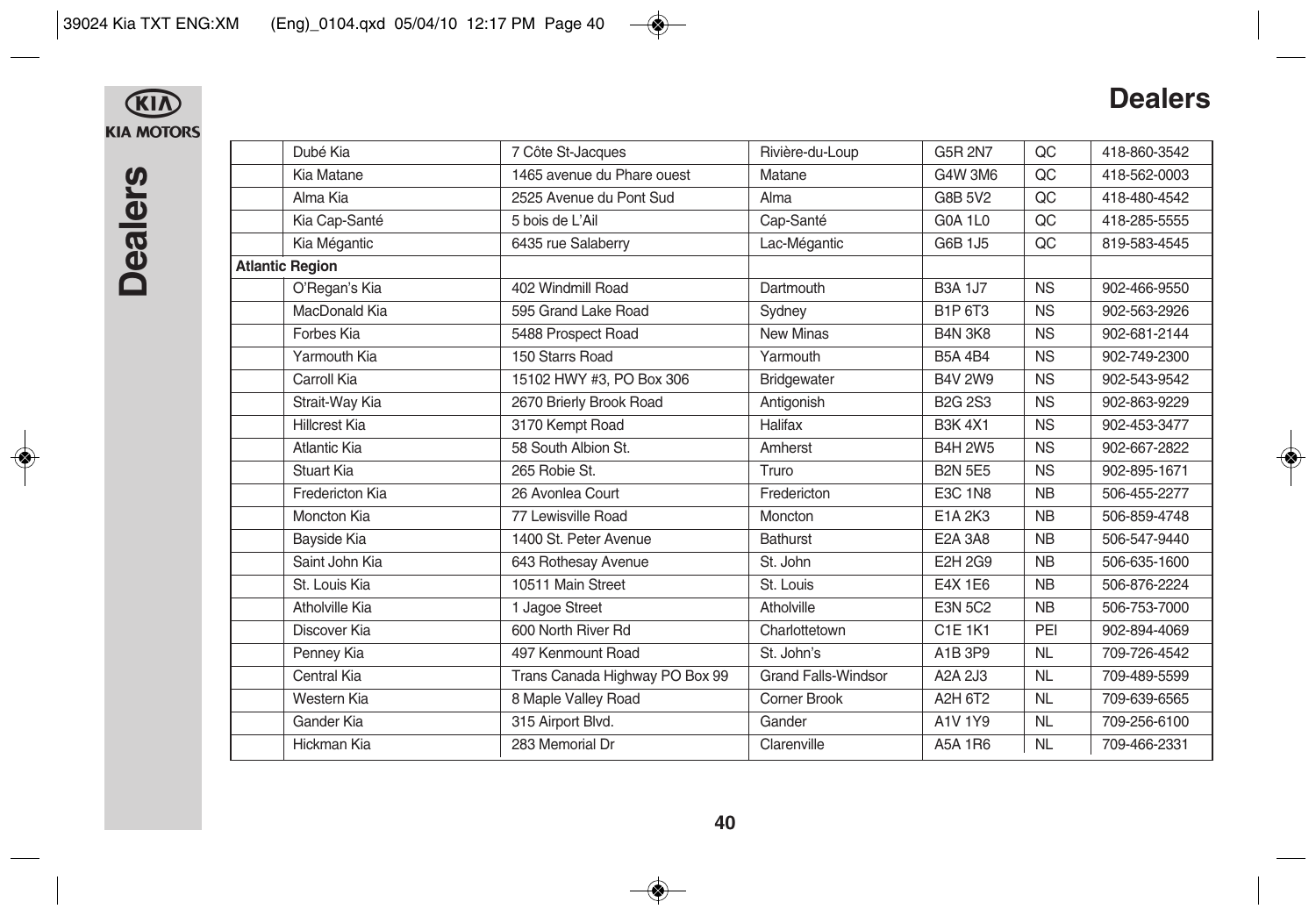| <b>Notes</b> | <b>KIN</b><br><b>KIA MOTORS</b> |
|--------------|---------------------------------|
|              |                                 |
|              | <b>Notes</b>                    |
|              |                                 |
|              |                                 |
|              |                                 |
|              |                                 |
|              |                                 |
|              |                                 |
|              |                                 |
|              |                                 |
|              |                                 |
| 41           |                                 |